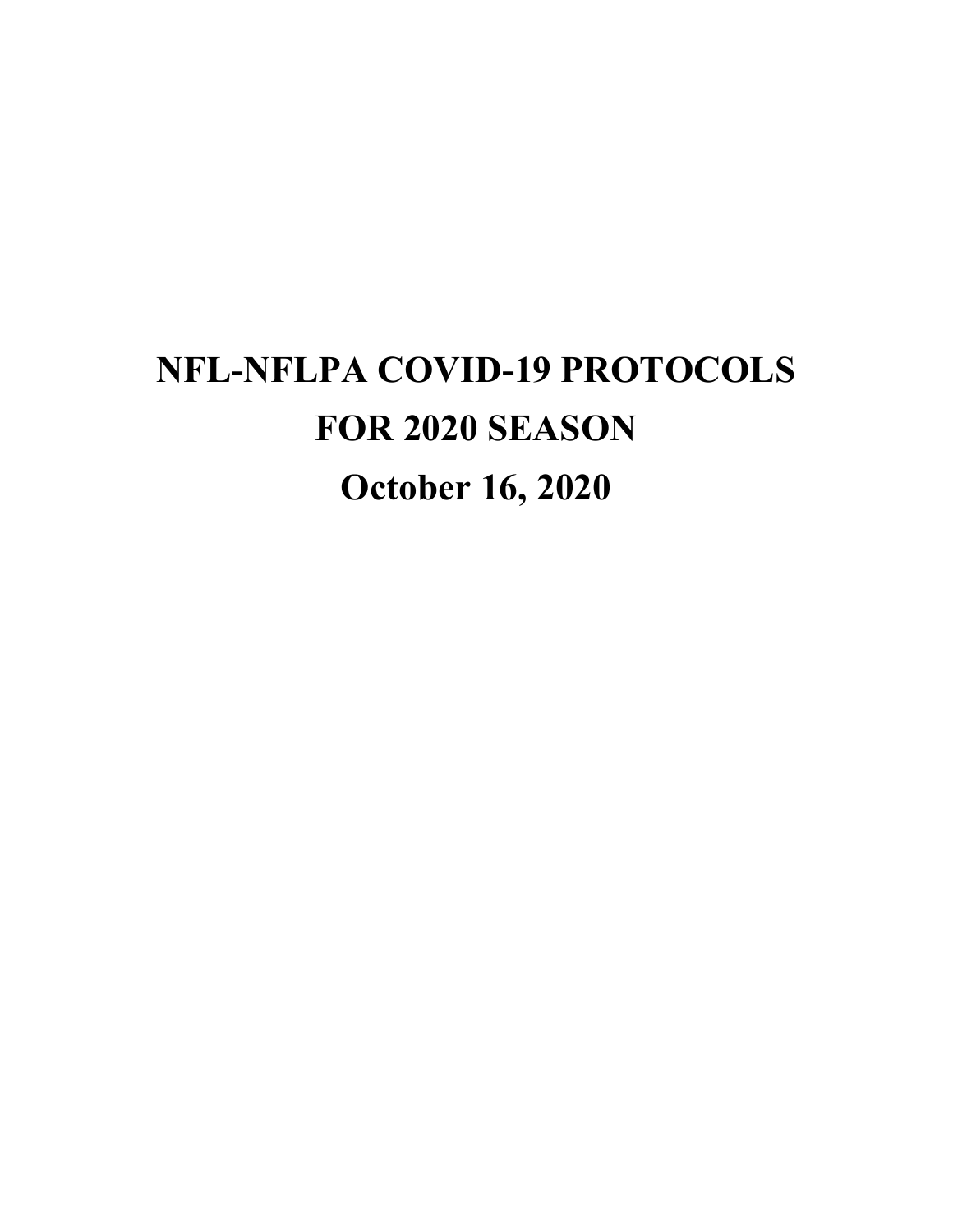# **Table of Contents**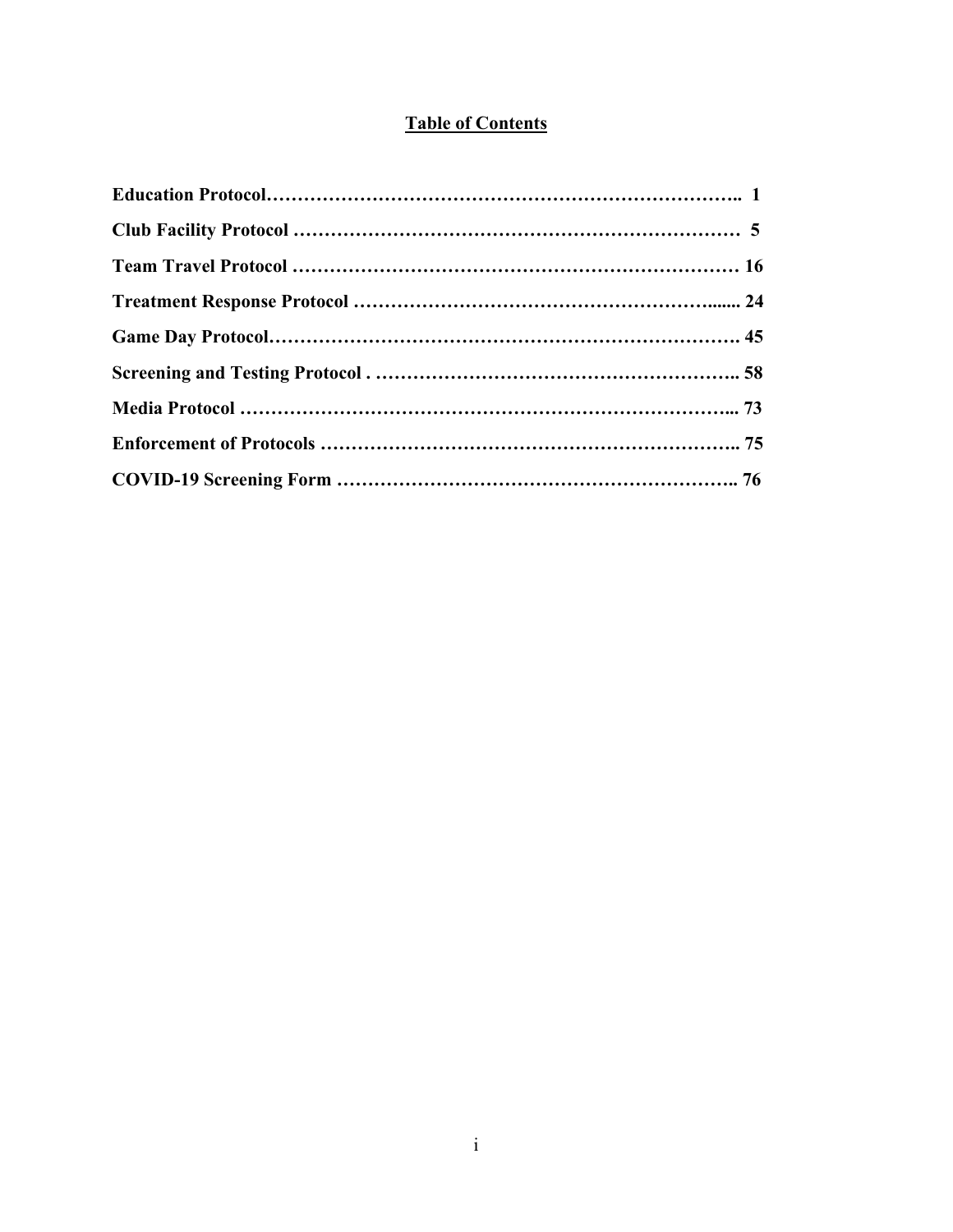# **Education Protocol**

- I. Introduction. The NFL and the NFL Players Association, through their respective infectious disease experts, have developed material that Club medical staffs must use to educate Tier 1 and Tier 2 Individuals (as defined in the Club Facility Protocol) about COVID-19, including details of the Club's Infectious Disease Emergency Response ("IDER") Plan and best practices for reducing the risk of infections, testing and treatment. All Tier 1 and Tier 2 Individuals will be required to complete this COVID-19 education before full rosters of NFL players are permitted to return to work.
	- a. Such education covered the following topics:
		- i. Symptoms of COVID-19: Fever >100.4, cough, shortness of breath, loss of sense of smell or taste, etc.
			- 1. What to do if you have symptoms of COVID-19
			- 2. Considerations for high-risk individuals:
				- African American, Hispanic or Pacific Islander
				- $-BMI \geq 28$
				- Sleep apnea
				- Hypertension
				- Altered immunity
				- Diabetes mellitus
				- Cardiac disease
		- ii. Infection Prevention:
			- 1. Following guidelines delineated by the CDC and local/state health departments.
			- 2. All Tier 1 and Tier 2 Individuals must practice good personal health habits and engage in preventative actions to help prevent the spread of COVID-19, which include:
				- a. Stay home when sick, except to get medical care (and if leaving the home is necessary, wear a facemask or face covering around other people)
				- b. Cover coughs and sneezes with a tissue, then throw the tissue in the trash, then wash hands with soap and water > 20 seconds.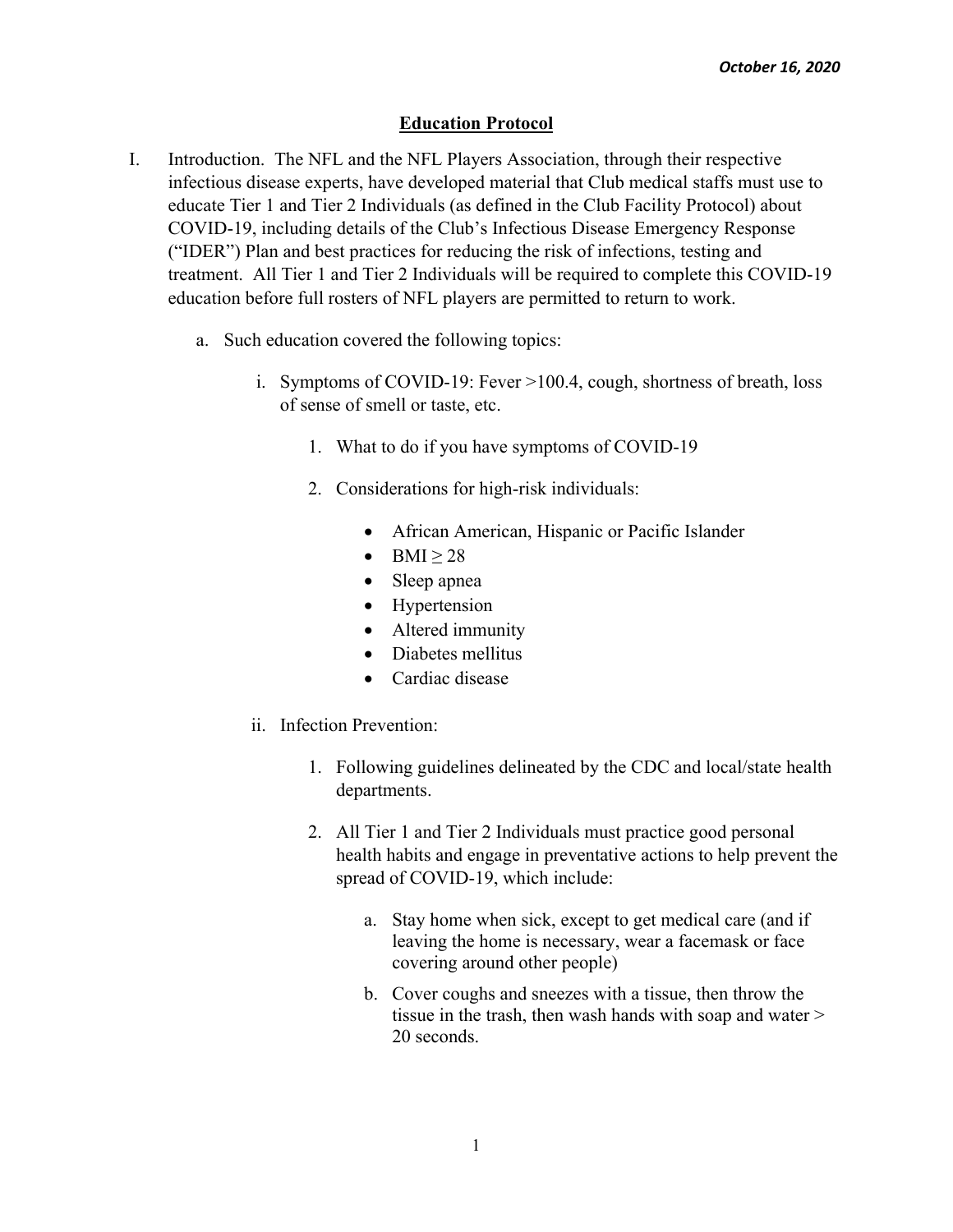- c. Proper and required use of PPE at the Club facility (i.e., use of masks, gloves, etc.) as required by the Club Facility Protocol.
- d. Wash hands often with soap and water for at least 20 second—if soap and water are not available, use an alcohol-based hand sanitizer.
- e. Clean hands before eating.
- f. Avoid touching eyes, nose, and mouth.
- g. Consume individual food and beverages and do not share with others (e.g., cups, water bottles).
- iii. Team travel and transportation
- iv. Isolation & Risk Mitigation protocols
	- 1. In advance of reporting of full Club rosters in July: Strongly encourage Tier 1 and Tier 2 Individuals and Players to practice virtual isolation wherever possible to minimize risk of infection.
	- 2. The NFL and NFLPA will continue to collaborate to develop protocols in advance of reporting of full Club rosters in July.
- v. COVID-19 Testing and Screening Protocols
- vi. Physical distancing requirements (6ft at all times) and limitations within the Club facility
- vii. What to do if a Tier 1 or Tier Individual has contact with an individual who tests positive for COVID-19
- viii. COVID-19 symptoms and requirements for reporting COVID-19 symptoms
	- ix. Guidance for safely working out (individually or in groups) away from the Club facility
	- x. Cleaning and sanitizing recommendations for personal residences and vehicles
- xi. Food safety
- xii. Media and fan interactions
- xiii. Resources (including testing and behavioral health) for family/household members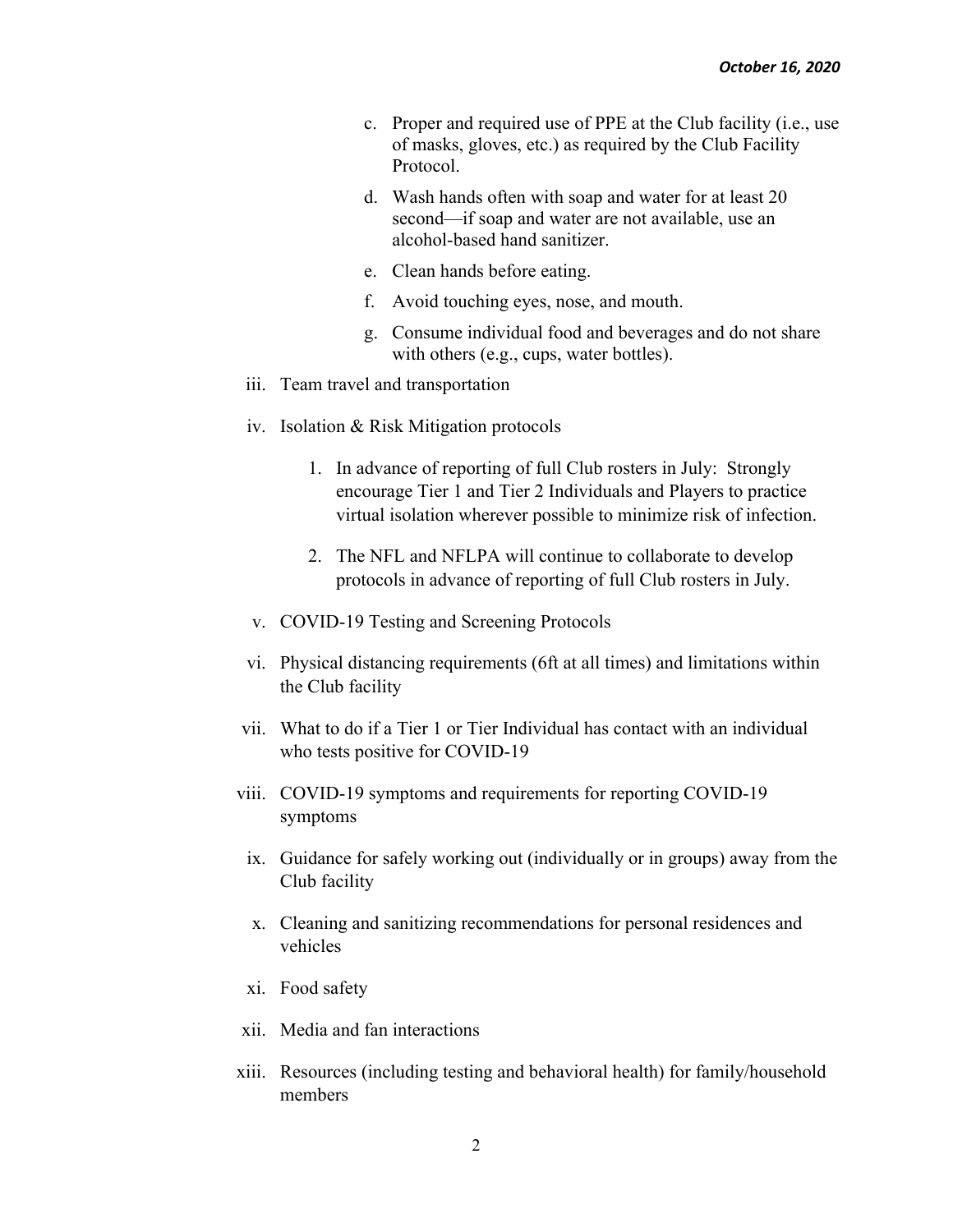- b. Such education was jointly-developed by the NFL and NFLPA in video and/or standard PowerPoint presentation format and provided to all players and football staff via electronic means (i.e., email link, text message, "pushed" to players' tablets, etc.). Each Club held at least one (1) live virtual education session during which players and members of the football staff may have the opportunity to ask any questions of the Club medical staff and/or Infection Control Officer. Representatives from the NFLPA shall have the right to attend and participate in these sessions.
- c. Written educational materials will also be provided to all players and football staffs electronically.
- d. The Club's Head Primary Care Sports Medicine Physician, in conjunction with the Club's Infection Control Officer, shall be responsible for providing such education to all players and football staff members. He or she may be assisted by other members of the Club's medical staff and/or athletic training staff if he or she deems it appropriate.
- e. Each Club's Infection Control Officer certified to the NFL Management Council, in a form provided by the NFL and NFLPA, that such electronic education was provided to all players and football staff, and that all players and members of the football staff have acknowledged completion of the education no later than one week prior to the start of Training Camp. The NFL Management Council provided copies of the certifications to the NFLPA.
- II. The NFL and NFLPA also developed standard COVID-related educational information/resource materials to be provided to players' and club staff's families. Each Club also held a virtual information/education session/webinar for family members of players and Club football staffs, during which such family members will have an opportunity to ask questions. Representatives from the NFLPA shall have the right to attend and participate in these sessions.
- III. Each Club will be responsible for providing additional in-person, if feasible given restrictions of physical distancing, or virtual education to all players and Club football staffs outlining the Club's Facility Protocol, at both the Club facility and Club stadium, Team Travel Protocol and the Club's IDER Plan.
	- a. Each Club shall post extensive signage within the Restricted Areas (as defined in the Club Facility Protocol) of the facility, including but not limited to medical exam areas and athletic training, weight, locker, and meal rooms, on health policies, consisting of the following documents to provide additional education to players and football staffs on COVID-19 best practices:
		- i. CDC guidance on COVID-19 prevention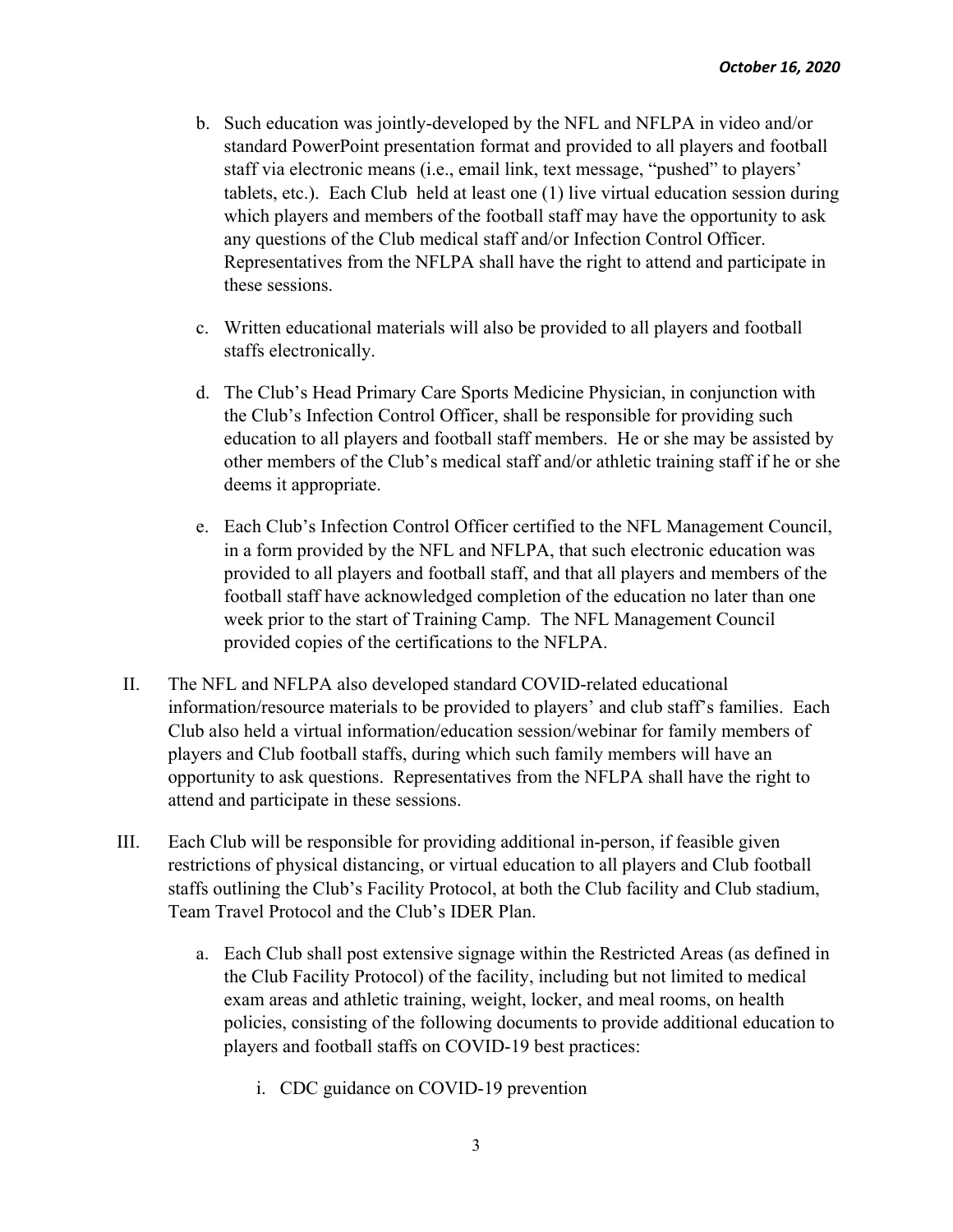- ii. CDC guidance to stop the spread of germs
- iii. CDC guidance on COVID-19 symptoms
- iv. Local/State COVID-19 advisories
- b. Subsequent educational sessions and materials will be provided on an ongoing basis, as frequently as is practicable and appropriate, including in the event there are cases of positive COVID-19 tests among players and/or football staff.
- c. Clubs must ensure that any players and/or new members of the football staff who join the Club after the opening of facilities, or during the season, are provided with the educational materials required by this Protocol.
- IV. The NFL and NFLPA, through their respective infectious disease experts, will provide regular updates and/or education materials to be shared with players and Club employees via virtual meetings, emails, posters and other communications as appropriate. This may include highlights and relevant reminders regarding the NFL-NFLPA COVID-19 Protocols.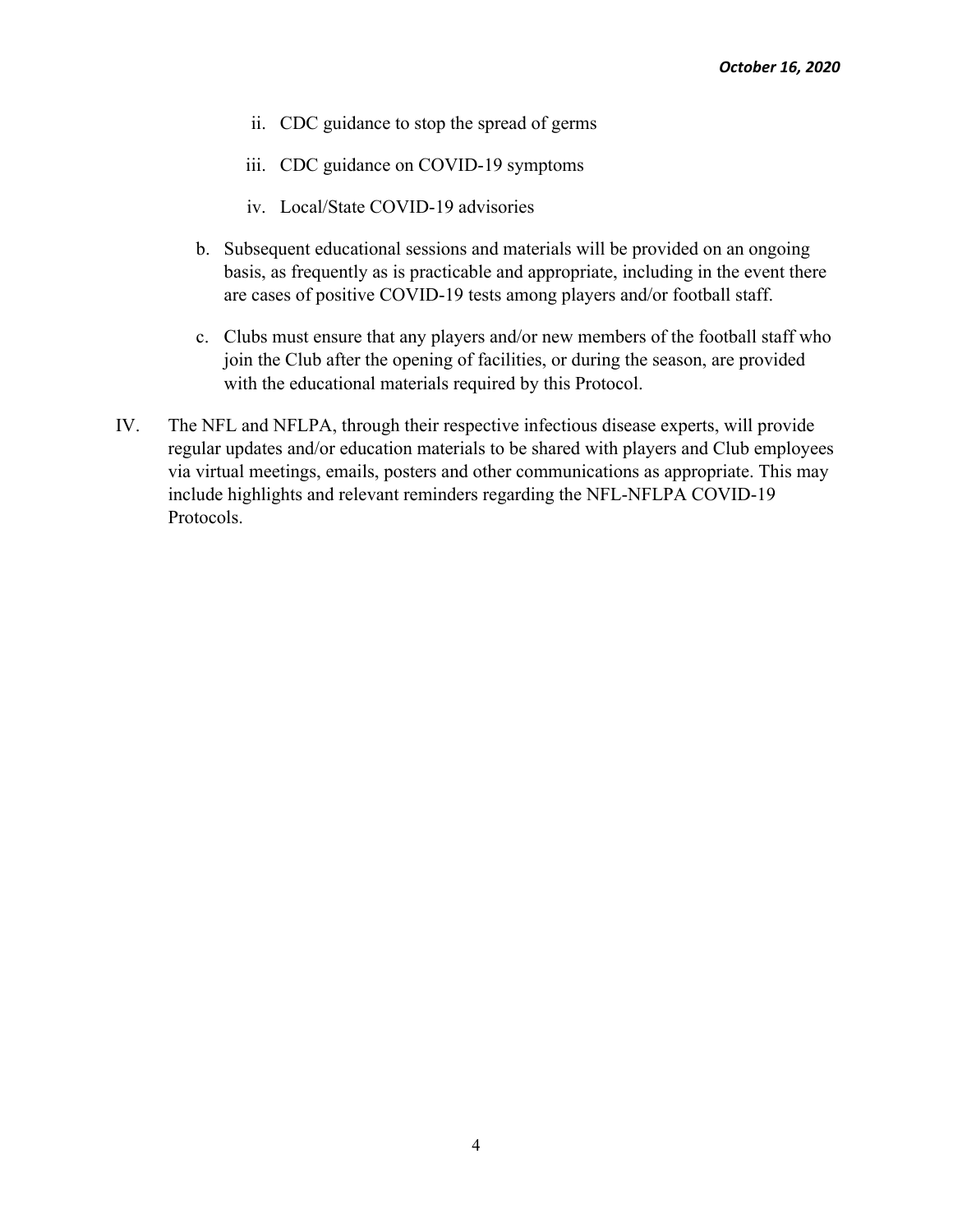## **Club Facility Protocol**

I. Introduction. Prior to NFL players returning to NFL Club facilities for Training Camp, NFL Clubs were each required to develop an Infectious Disease Emergency Response ("IDER") Plan that sets forth the Club's plan for containing an outbreak of disease (in this case, the COVID-19 pandemic). Each Club's IDER Plan was subject to review and approval by the NFL, NFLPA and Infection Control for Sports ("ICS") (formerly known as the Duke Infection Control Outreach Network or "DICON") as outlined in the parties' side letter agreement. The parties will continue to update this Protocol as circumstances warrant and as the science evolves.

#### II. Facility Access

- a. Access to Restricted Areas (as defined below) in Club facilities during the 2020 Season will be limited to a defined group of essential personnel. Based on their roles and job responsibilities, essential football personnel will be assigned a "Tier" that will determine to which areas of Club facilities individuals will have access, as well as when and for what purpose. Each individual must display a Club issued credential displaying his or her "Tier."
- b. **Restricted Areas** shall include the following areas: practice and stadium playing fields and sidelines; locker rooms; athletic training rooms and medical exam areas; player meal and meeting rooms; player lounge areas and weight rooms.
- c. **Tier 1** will consist of players and essential football personnel whose job function requires direct access to players for more than 10 minutes at a time on a regular basis. **Tier 2** will consist of other essential personnel who may need to be in close proximity to players and other Tier 1 Individuals and who may need to access Restricted Areas periodically. Only individuals assigned to Tiers 1 and 2 will be permitted access to Restricted Areas, and there will be limits on the number of individuals from each Club who may be assigned Tier 1 and Tier 2 access at any given time. Restricted Areas must be secured at all times and credentials must be checked prior to allowing access to such areas. **Tier 2M** will consist of designated pool media and broadcast partner personnel. **Tier 3** will consist of individuals who perform essential facility, stadium or event services but do not require close contact with Tier 1 Individuals. Club and other personnel who work exclusively in areas of Club facilities that are or will be completely cordoned off from the rest of the facility (*e.g.*, Club office employees) do not need to be credentialed in one of the three access Tiers, provided these individuals do not access any areas of the Club facility or stadium outside of their cordoned-off area on days in which Tier 1 Individuals are in the facility. Such personnel may not access any Restricted Area when Tier 1 Individuals are present in the facility and they are prohibited from having close contact with any Tier 1 Individuals (this is designed to permit nighttime cleaning staff to enter and disinfect Restricted Areas after Tier 1 individuals have vacated the facility). **Tier 3- Outdoor Access ("OA")** will consist of individuals who may need to attend or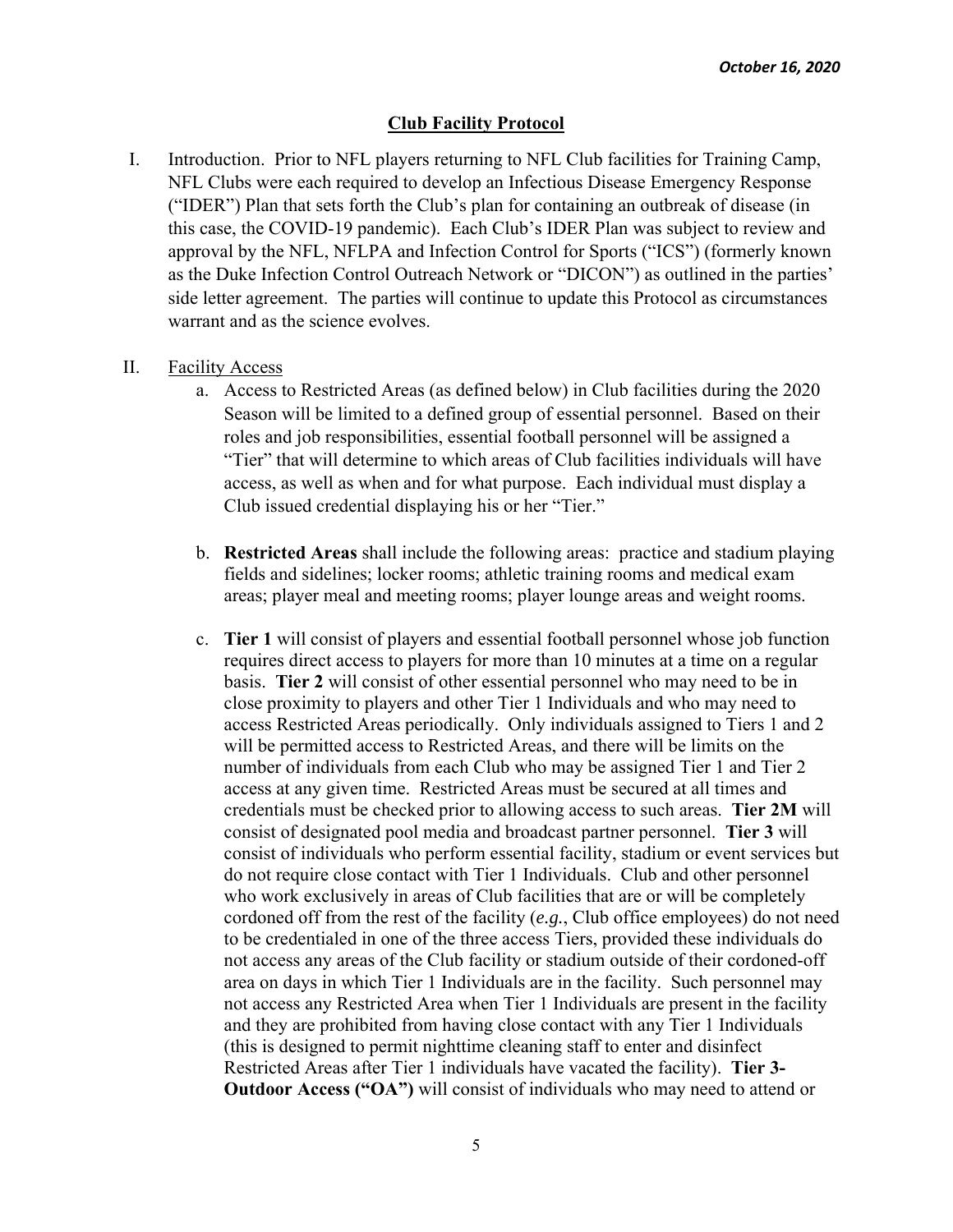observe outdoor practice sessions but do not require close contact with Tier 1 Individuals. Individuals with a Tier 3-OA credential will not be permitted inside Restricted Areas of the Club facility at any time.

- d. At least seven (7) days prior to the first mandatory reporting date for players for Training Camp, each Club was required to submit to the NFL (attention: Meghan Carroll) a list of individuals whom the Club wished to designate to have Tier 1, Tier 2, Tier 3, Tier 2M and Tier 3-OA access for the 2020 Training Camp and Preseason. Each list must include the individual's first name, last name, title, role (if unclear with title), employer (if not the Club), and requested access Tier. Clubs will be required to pare each list down to the applicable maximum per Tier for each day and personnel who report on those days must have received a negative virus test during the last time the test was given to all Club personnel. The NFL will review the lists and either approve or require revisions. Any proposed changes to a Club's list for the regular season must be submitted to, and approved by, the NFL (attention: Meghan Carroll).
- e. **Tier 1.** The following categories are examples of essential and on-field personnel that are eligible for Tier 1 access, if designated by their Club and approved by the NFL (collectively "Tier 1 Individuals") (**Maximum Daily Number 60, in addition to players on roster.**)
	- Players
	- Coaches
	- Athletic Trainers
	- Team Physicians
	- Strength and Conditioning Coaches
	- Equipment Managers

Tier 1 Individuals are permitted to access Restricted Areas on an as-needed and regular basis.

- f. **Tier 2.** Non-playing personnel who are required to be in close contact with Tier 1 Individuals periodically or who may access Restricted Areas when Tier 1 Individuals are present, but who can reasonably maintain physical distance from Tier 1 Individuals and are able to use PPE while performing their jobs, are eligible for Tier 2 access (collectively "Tier 2 Individuals"). (**Maximum Daily Number 40.**) Examples of categories of individuals who may be designated as Tier 2 Individuals include:
	- Club Facility Staff (including cafeteria and food service staff who will have contact with Tier 1 or Tier 2 Individuals)
	- Additional Coaches/Strength and Conditioning Coaches
	- Additional Athletic Trainers/Team Physicians/Medical Staff
	- Additional Equipment Managers
	- Ownership Representatives
	- General Managers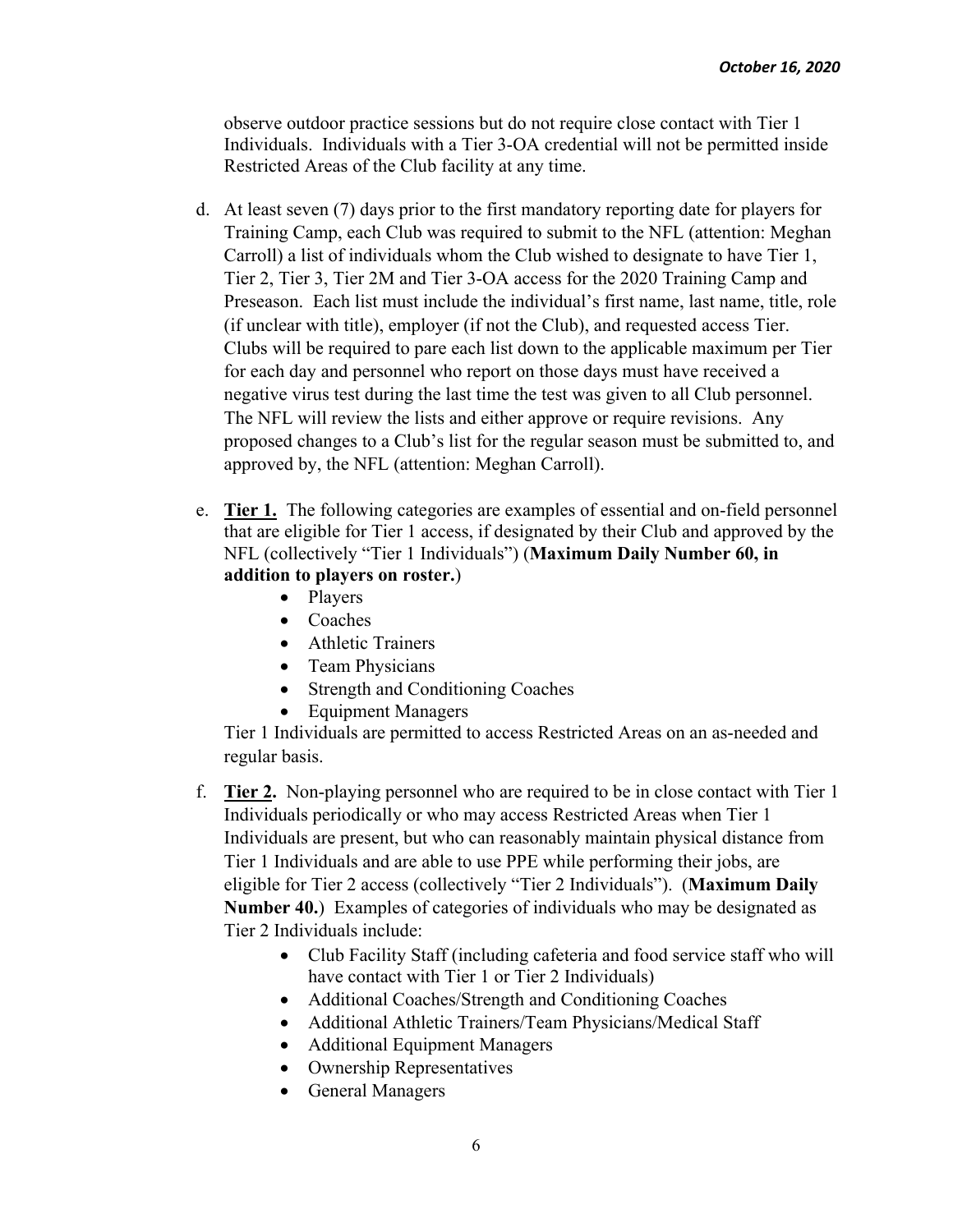- Field Manager
- Football Operations/Football Administration Employees
- Club Communications/PR Staff
- In-house Media and Broadcast Personnel
- Video Personnel
- Security Personnel Assigned to Restricted Areas
- Certain NFL and NFLPA Staff, as needed (does not count against club maximum of Tier 2 Individuals)

Tier 2 Individuals may be permitted access to Restricted Areas and Non-Restricted Areas of Club facilities on an as-needed, but intermittent, basis. Clubs must limit access to Restricted Areas for Tier 2 Individuals to the extent possible. Tier 2 Individuals must wear PPE at all times when at Club facilities, should minimize any necessary time spent in Restricted Areas, and must avoid close contact with Tier 1 Individuals whenever possible. Tier 2 Individuals must also avoid interactions with Tier 3 Individuals. Clubs may modify their lists of Tier 2 Individuals to account for those Tier 2 Individuals who are not present at the Club facility on a daily basis. All such modifications must be submitted to the NFL (Attn. Meghan Carroll) in advance. **The total number of employees credentialed in Tiers 1 and 2 and present at the Club's facility on a given day may not exceed 100.** However, if a Clubs does not designate 60 individuals as Tier 1 Individuals on a given day, the Club may reallocate the remaining Tier 1 credentials to Tier 2 Individuals, but in no event may the number of Tier 1 Individuals present in the facility on a given day exceed 60. For example, if a Club designates 50 employees as Tier 1 Individuals, the Club may designate 50 employees as Tier 2 Individuals. Tier 2M, Tier 3 and Tier 3-OA credentials may not be reallocated.

- g. **Tier 2M.** Pool media broadcast partner teams who will only be permitted in the facility media room, practice fields and stadium playing fields and sidelines. They will not be permitted access to other Restricted Areas in the Club facility (including locker rooms and medical areas) or to otherwise be in close proximity to Tier 1 Individuals. (**Maximum Daily Number: 10**). Personnel who are eligible for designation as a Tier 2M Individual:
	- i. Certain designated "pool" media representatives (6)
	- ii. Broadcast partner personnel
- h. **Tier 3.** Individuals who perform essential facility, stadium or event services but do not require close contact with Tier 1 Individuals are eligible for Tier 3 access (collectively, "Tier 3 Individuals"). Tier 3 Individuals must avoid close contact with Tier 1 Individuals and Tier 2 Individuals, must wear PPE at all times when in the Club facility and are only permitted to access Restricted Areas when Tier 1 and Tier 2 Individuals are not present (**Maximum Daily Number 45)**. Examples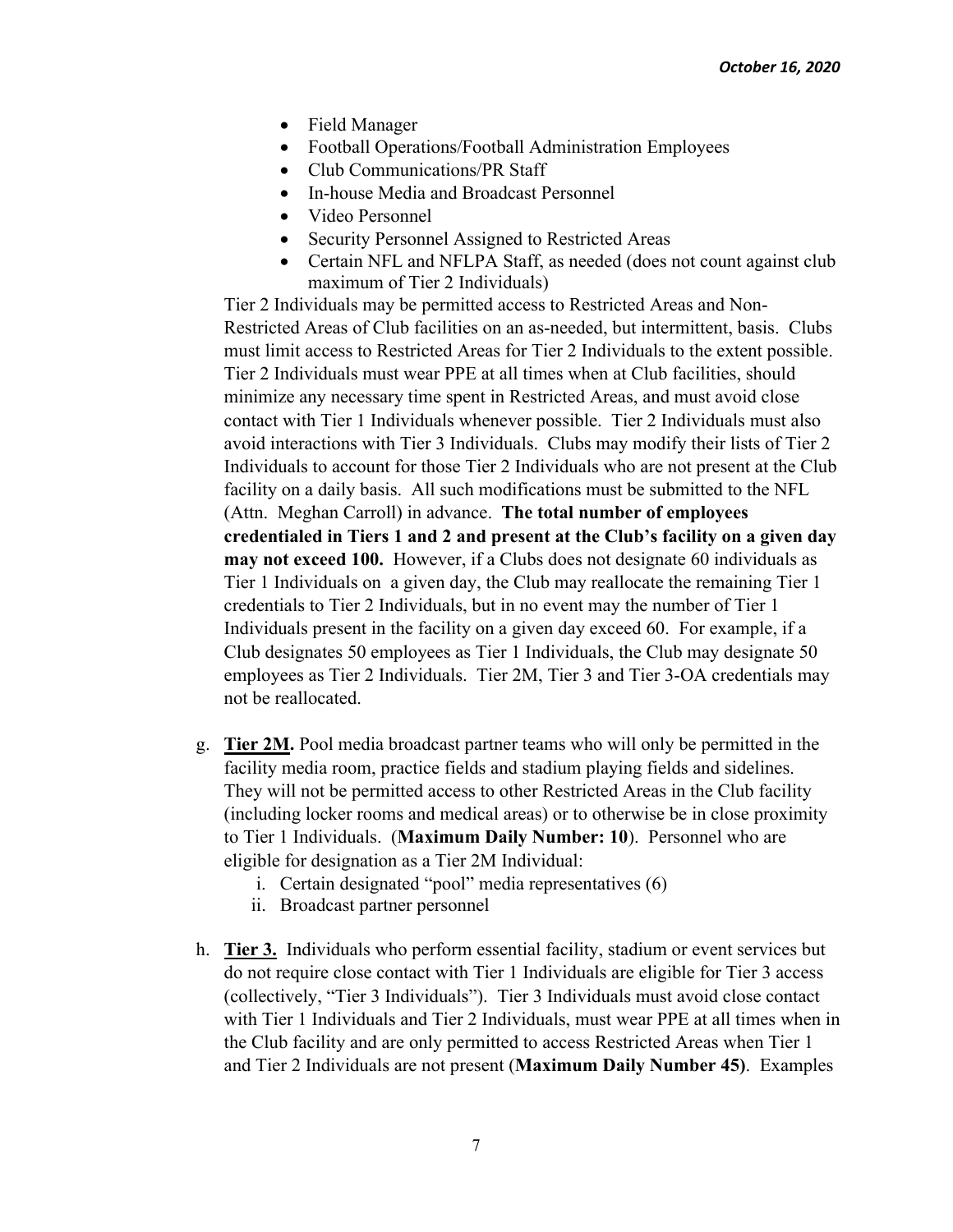of categories of essential personnel who are eligible for designation as a Tier 3 Individual include:

- Certain Operational Personnel (e.g., cleaning service providers)
- Food preparation/kitchen personnel (who will prepare meals but have no contact with Tier 1 or Tier 2 Individuals)
- Additional In-house Media and Broadcast Personnel (e.g., camera operators, audio technicians)
- Field maintenance providers
- Transportation Providers
- Additional Stadium or Security Personnel not assigned to Restricted Areas
- i. **Tier 3-Outdoor Access**: Individuals who may attend or observe the Club's outdoor practice, but do not require close contact with Tier 1 or Tier 2 Individuals are eligible for Tier 3-Outdoor Access ("Tier 3-OA") (collectively, "Tier 3-OA Individuals"). Tier 3-OA Individuals are not permitted inside the Restricted Areas of the Club facility at any time (which includes the Club's indoor practice facility). Tier 3-OA Individuals must remain at least 10 feet away from the practice field, must wear PPE and maintain physical distance from Tier 1 Individuals, Tier 2 Individuals, Tier 2M Individuals and Tier 3 Individuals at all times. (**Maximum Daily Number: 30**). Categories of personnel who are eligible for designation as a Tier 3-OA Individual include:
	- Additional media and broadcast personnel
	- Additional security personnel
	- Additional medical personnel (e.g., EMTs)
	- Club Scouts
- j. **Fans and Visitors.** Fans and visitors will not be permitted to access Restricted Areas of Club facilities at any time.
- k. **Entrance/Facility Design:** Clubs shall isolate Tier 1 and Tier 2 Individuals from other Club staff by implementing the following measures:
	- i.Clubs must designate or create a separate entrance to the facility for the sole use of Tier 1 and Tier 2 Individuals. If a separate entrance is not available, Clubs must schedule a dedicated time when a single entrance may be used only by Tier 1 and Tier 2 Individuals, and Clubs must clean and disinfect this area before and after use.
	- ii.Where possible, the flow of foot traffic into and out of the Club facility must be automated or no-touch to remove or reduce the use of touchpoints (*e.g.*, door handles, doorknobs, and push bars). Clubs must also designate those portions of the facility that players access "Restricted Areas—Tier 1 and Tier 2 Access Only".
	- iii.Access to the Restricted Areas of the Club facility must be limited to players and essential football personnel assigned Tier 1 and Tier 2 access. Clubs must clearly mark Restricted Areas with signage.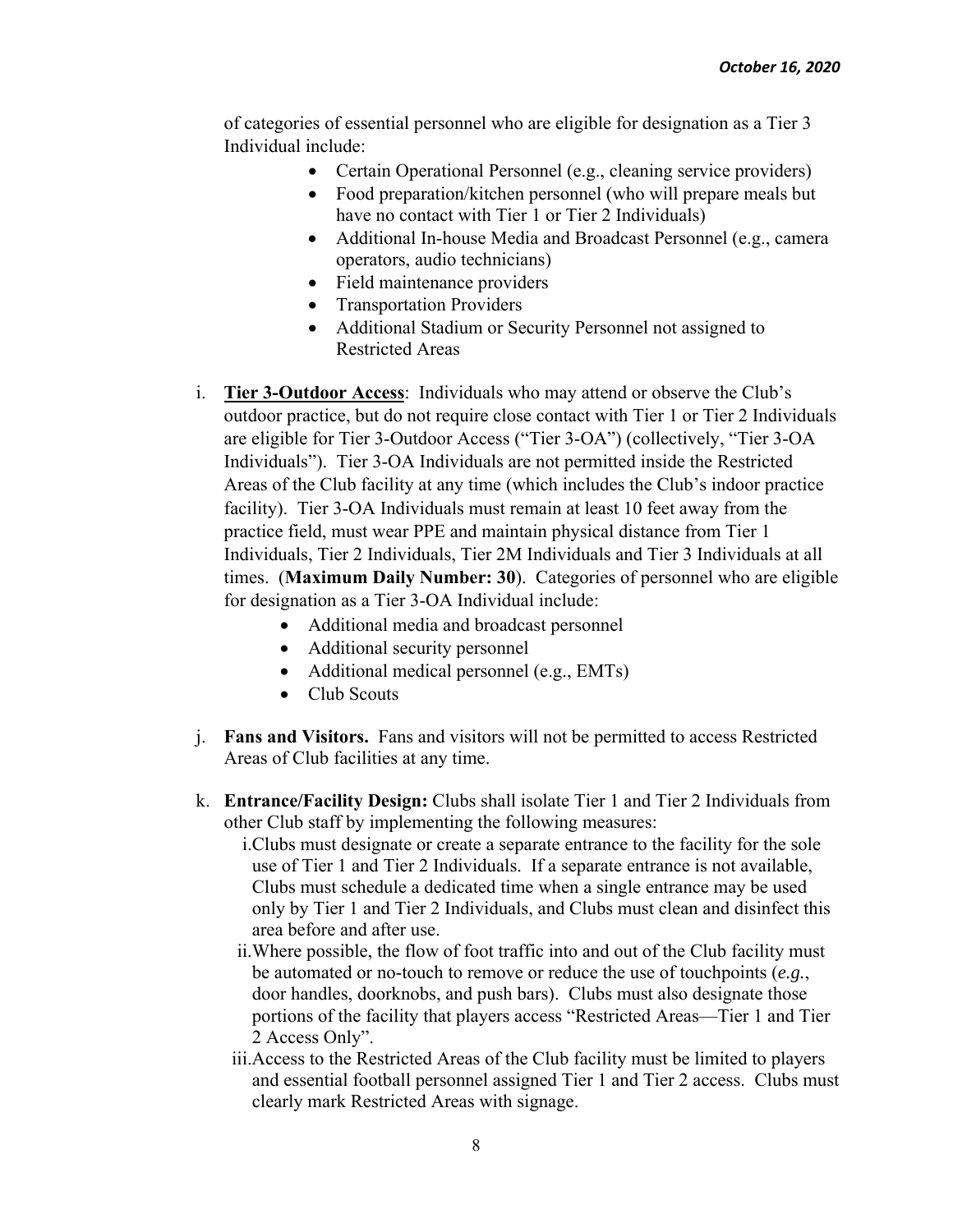iv.Screening**:** All players, Club employees and contractors who have access to the Restricted Areas must undergo daily screening and testing prior to entering the facility pursuant to the Screening and Testing Protocol. The daily screen for all "football essential" employees must include the questions included on the COVID-19 Screening Form attached to the Screening and Testing Protocol.

#### III. Physical Distancing

- a. Clubs must establish physical distancing protocols to allow players and/or staff to maintain six (6) feet of distance from one another when inside the facility.
- b. Clubs are required to promote physical distancing by rearranging or removing furniture and/or using distance markers to assure spacing (e.g., workstations, meeting rooms), modifying the use of common areas, displaying signs that discourage hand shaking or other contact, and using cones or tape to establish one-way traffic in hallways and common corridors where possible.
- c. Clubs must reconfigure locker rooms to permit six (6) feet of space between each player (by using every other locker or adding additional lockers) where possible. If not possible, Clubs must consider other measures to reduce risk such as adding plexiglass dividers between lockers or adding temporary lockers in outside tented areas or take other measures to protect transmission. Each player must have individual space designated to store his belongings, without comingling, if locker space is unavailable. Clubs must implement schedules that minimize the time players spend in the locker room and also using the locker room in "shifts" to allow for physical distancing. Clubs should also assign lockers so that position groups are not concentrated in one area.
- d. Showers may be used but players should be kept at least six (6) feet apart when in use. Clubs may consider shutting off some shower heads to ensure physical distancing is maintained. The use of showers is encouraged after strenuous physical activity and is essential before entering any other water-based therapy treatment area. Showers shall be disinfected after each use with hospital grade EPA List N disinfectants.
- e. Cold tubs may be used as long as physical distancing requirements are met. Hydrotherapy pools may also be used as long as participants remain physically distant. Disinfection of these areas must be conducted in accordance with the latest ICS manual.
- f. Saunas and steam rooms pose additional risk and may not be used.
- g. Strength and conditioning workouts must be limited to groups small enough to allow scheduled groups of players to practice physical distancing at all times. Any request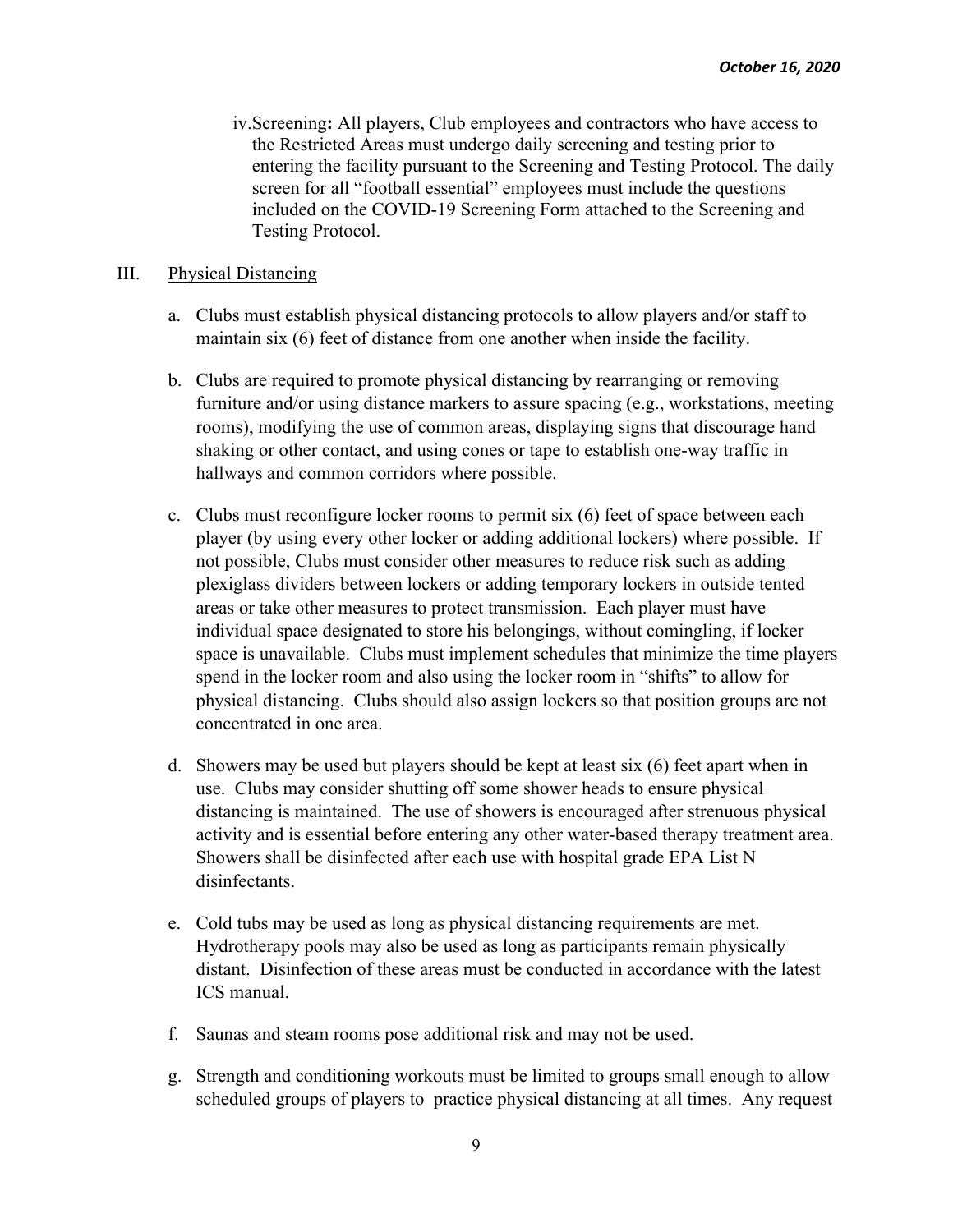for a weight room capacity of more than 15 players at a time must be submitted to the NFL Management Council as a supplement to the Club's IDER Plan and will be subject to approval by ICS, the NFL and the NFLPA. The athletic training staff must require individual, staggered player appointments instead of setting a single time for large groups to arrive. Clubs must stagger other player appointments, meetings and workouts at the facility in order to permit physical distancing.

- h. Meetings must be conducted virtually to the extent possible. If in-person meetings are necessary, Clubs must make efforts to hold in-person meetings outdoors with participants sitting apart from one another and wearing masks.In-person meetings that do not permit physical distancing are prohibited. Meetings with more than fifteen (15) individuals must be conducted virtually, unless physical distancing practices can be adhered to.Communal use of materials, devices, or supplies during meetings is prohibited. Any administrative, playbook, and advanced work should be conducted on a personal electronic device.
- IV. Facility Cleaning and Disinfecting
	- a. To ensure proper cleaning and disinfecting of Club facilities:
		- i. Common areas: Clubs must retain cleaning staff sufficient to clean, disinfect and sanitize all common areas that players access (at practice facilities and stadiums) both before they arrive to the Club facility and after they depart the facility each day. Clubs must retain staff sufficient to meet these requirements, including by retaining a daytime and nighttime cleaning staff, if necessary.
			- 1. All "high touch" surfaces in common areas in the Club facility must be cleaned at least three (3) times a day with hospital-grade EPA List N disinfectants.<sup>1</sup> Products that have a contact time of less than or equal to 3 minutes are required. "High Touch" surfaces include tables, desks, countertops, door and cabinet handles, light switches, phones, keyboards, handrails, toilets, sink handles, touch screens, elevator buttons and entry security keypads. Clubs may provide disinfectant wipes to Tier 1 and Tier 2 Individuals to clean their individual personal items (e.g., phones, keys).
			- 2. All other surfaces must be cleaned at least once daily with hospital-grade EPA List N disinfectants.
			- 3. Clubs must have at least a two-week supply of hospital-grade EPA List N disinfectants prior to players returning to the facility, which should be restocked as supplies are used.

<sup>&</sup>lt;sup>1</sup> EPA List N disinfectants can be found at https://www.epa.gov/pesticide-registration/list-n-disinfectantsuse-against-sars-cov-2#filter\_col1.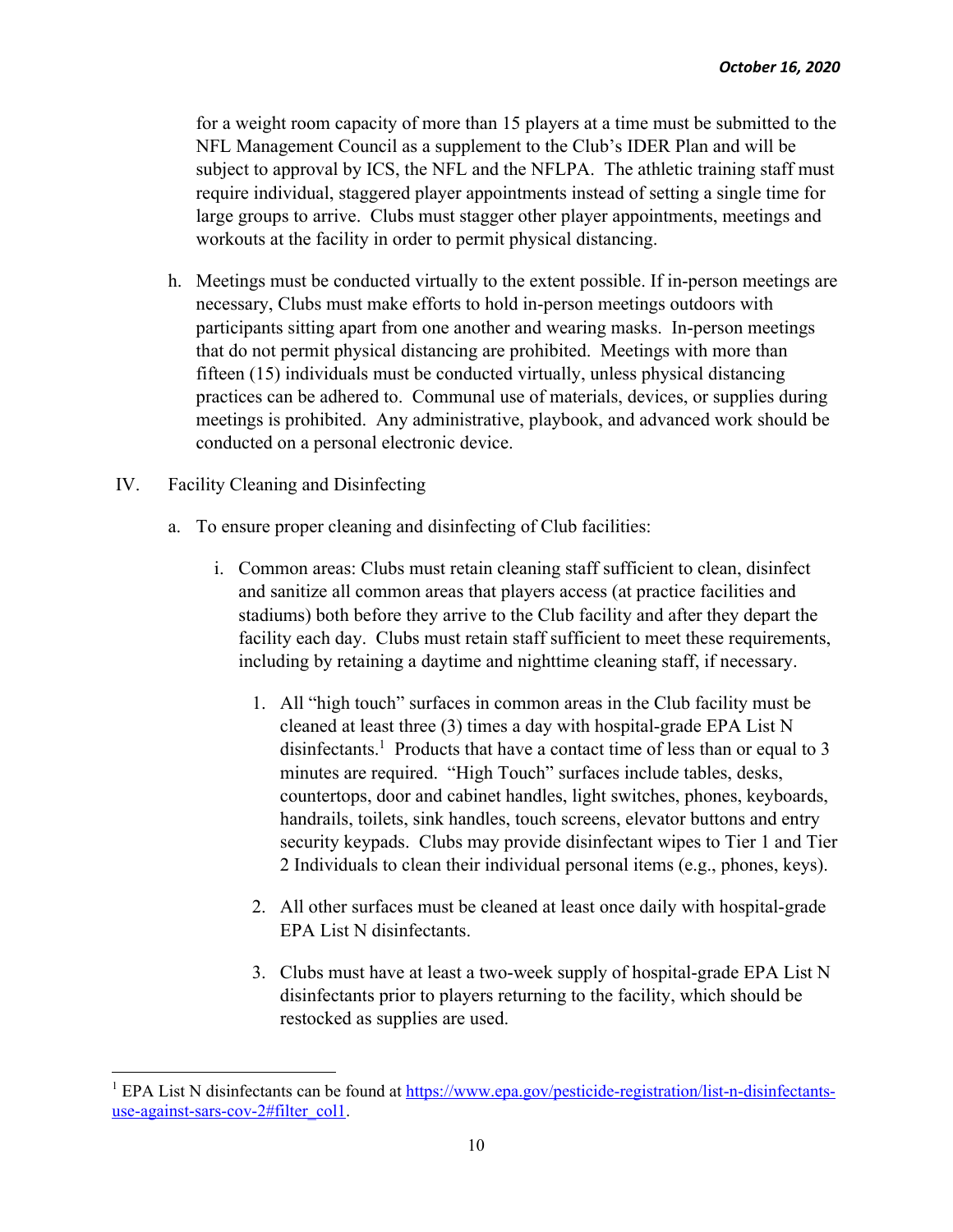ii. Ventilation: Clubs must ensure they have proper air flow and filtering throughout the facility. Clubs should measure ventilation in enclosed spaces (e.g., meeting rooms and weight rooms) by calculating air changes per hour, where possible. If CO2 levels in a room equals or exceeds 1,000 parts per million, then the room must undergo a comprehensive cleaning/disinfection.

#### iii. Weight Room

- 1. Clubs must locate or relocate equipment to better ventilated or outdoor areas of the facility; encourage conditioning activities to occur outside; provide personalized equipment where possible; open roll-up doors, windows and roofs to promote air circulation; and measure ventilation as outlined above.
- 2. All equipment must be disinfected each day before the first workout and after each participant's workout using hospital-grade EPA List N disinfectants.
- 3. To the extent possible, Clubs should provide certain training equipment on an individual basis. Absorbent items (ropes, bands, foam rollers, etc.) must be provided on an individual basis. To the extent that equipment must be shared amongst players, Clubs must provide individual disinfecting wipes near such equipment so that players may clean the equipment before and after each use.
- 4. Hand sanitization stations and wipes must be placed in close proximity to the equipment for players to use during workouts. Players shall use hand sanitizer after using each piece of equipment.
- 5. Clubs must remove equipment that cannot be sanitized or disinfected after each use (e.g., chalk bucket) unless it is provided solely for individual use for the full season.
- 6. For activities that require extensive contact between a player and a surface (e.g., activities that require a player to lie down or sit on the floor), players should place a towel or mat on the surface. Clubs must clean and disinfect the surface after each use and may provide individual sanitizing wipes to satisfy this obligation.
- 7. Strength and Conditioning Coaches must wear masks while supervising workouts. Clubs must also provide masks for players for use during workouts (although use must be strongly encouraged, it is not mandatory).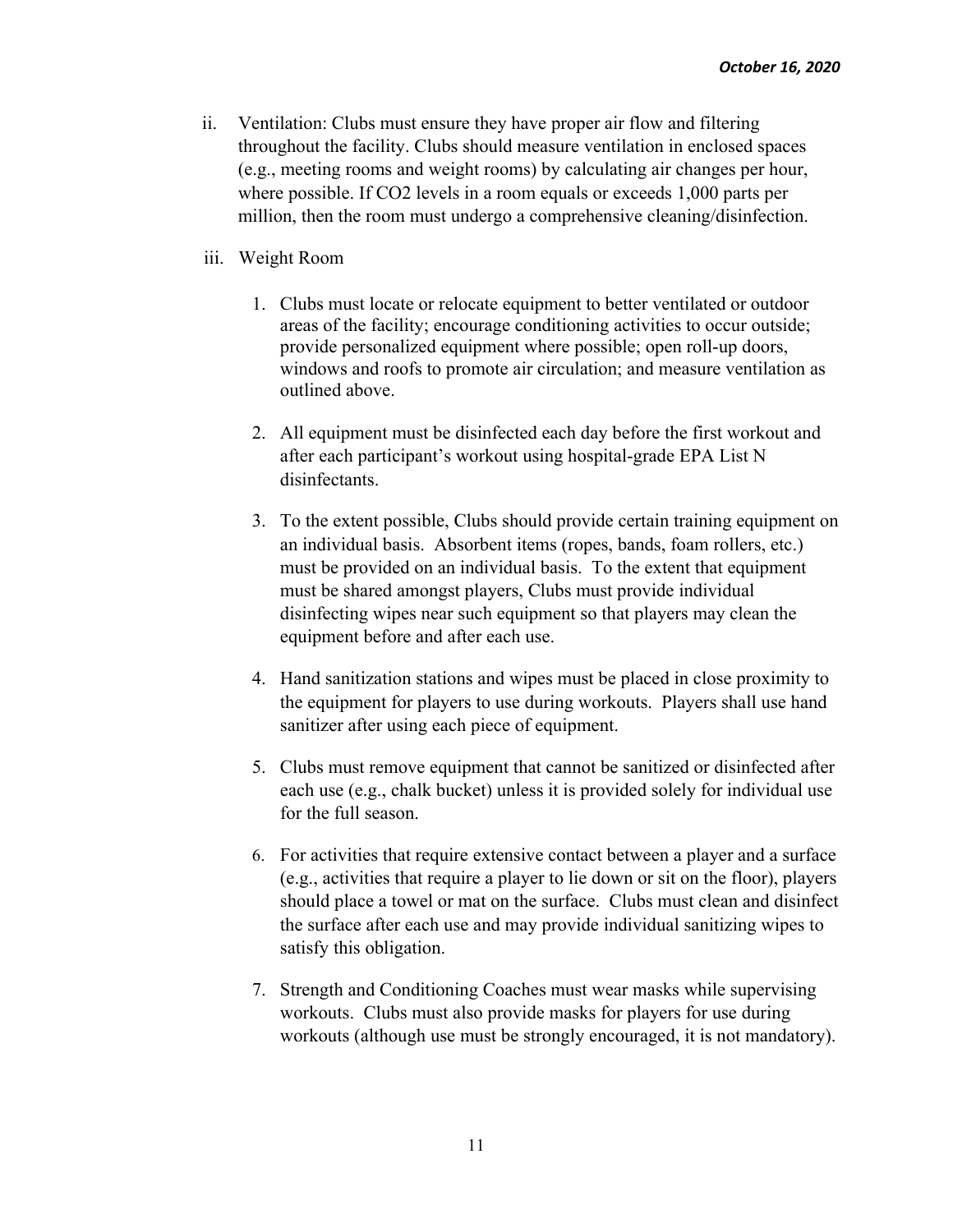- 8. At the conclusion of all workouts, Clubs must thoroughly clean all training equipment, preferably with an electrostatic disinfection process or use of vaporized hydrogen peroxide.
- iv. Training and Treatment Rooms
	- 1. Clubs must cover treatment or rehab tables with a clean towel (which should then be left in a dirty clothes basket for laundering) or a single-use covering, which must be discarded after usage. Treatment and rehab tables must be disinfected after each use.
	- 2. For their protection, players and training staff are prohibited from using creams, gels, lotions, or balms from a shared container. Clubs must remove any shared containers from the facility to avoid such improper use.
- v. Player Meeting Rooms
	- 1. Player meeting rooms must be cleaned before and after each use with hospital-grade EPA List N disinfectants.
- vi. Suspected or Confirmed Cases of COVID-19. In the event anyone in the Club facility is identified as experiencing symptoms of COVID-19, the Club must take steps outlined in the Treatment Response Protocol to minimize potential transmission, including immediately cleaning and disinfecting all surfaces (including equipment), door handles, gym equipment, bathrooms and shower facilities to which the symptomatic individual had access in the previous 24 hours.
- V. Equipment Cleaning and Disinfecting
	- a. Player Equipment: Helmets, shoulder pads and other daily use specific hard surface equipment must be cleaned after each practice or game using EPA list N disinfectants or other ICS-approved disinfection methods. Mouthpieces must be sanitized post practice or game with either appropriate UV light treatment or acceptable solution such as "Defense Solution." Player gloves and uniforms must be washed daily. Clubs must use disinfectant detergent in all laundry cycles. If gloves cannot be laundered (e.g., leather), players must be provided with sufficient pairs so that they may rotate pairs every day.
	- b. Personal Items: Every individual entering the Club facility must clean and disinfect his or her cellphone, keys, and any other frequently-touched objects being carried. Clubs may provide sanitizing wipes so that individuals may clean their own personal items. Individuals must not share any personal items (including clothing).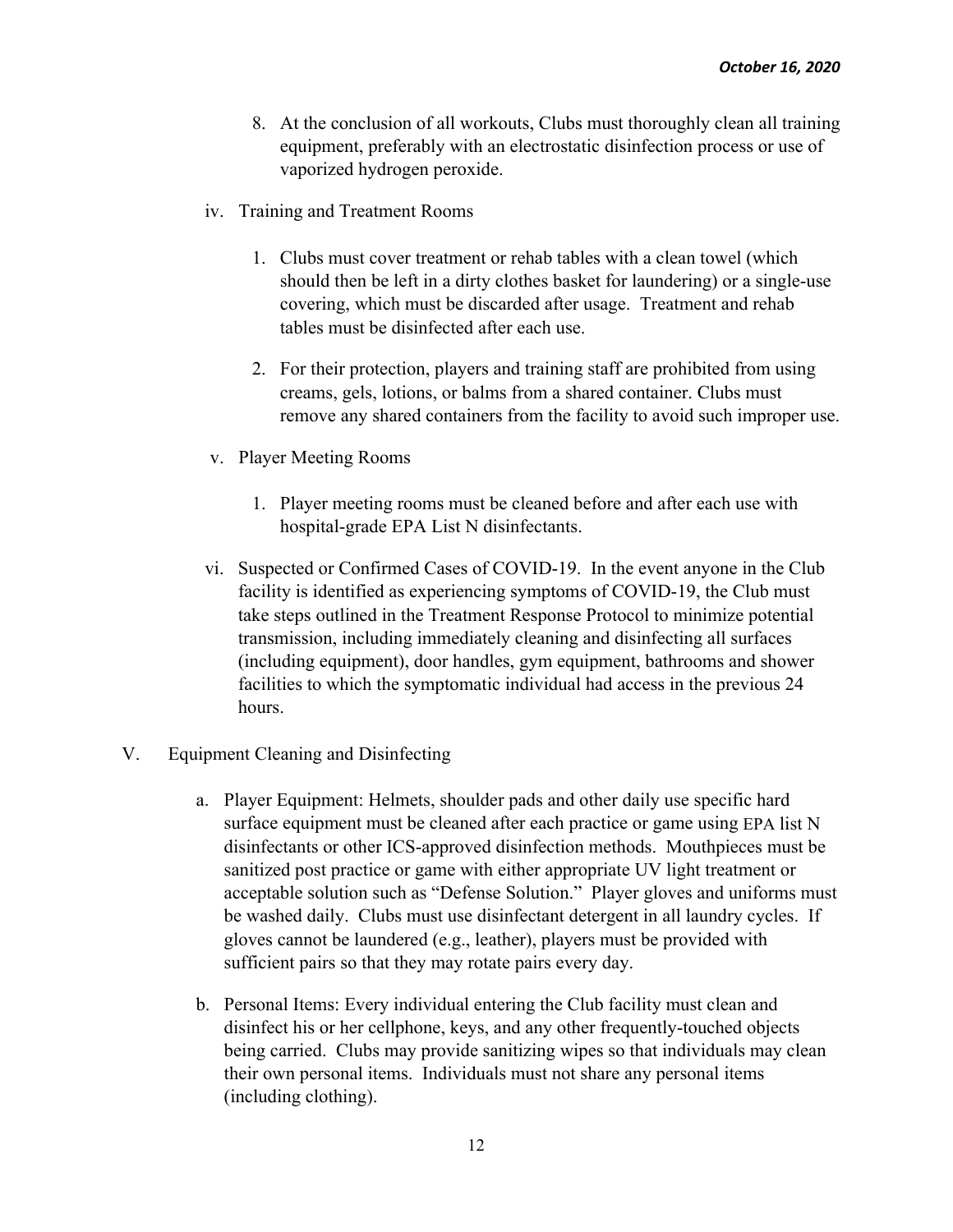- c. Computers: Clubs shall provide individual computers, laptops, or tablets for Tier 1 through 3 Individuals (with covers that can be easily cleaned/disinfected).
- d. Field Equipment: Field equipment must be cleaned with EPA list N disinfectants at the end of each practice. Field turf must also be disinfected pursuant to ICS and manufacturer's recommendations.
- e. Towels: Clubs must provide players with individual or single-use towels during practice, training and games. Towels must not be shared. Following each use, towels must be laundered with disinfectants. Clubs are responsible for obtaining a sufficient supply of towels.
- f. Hydration: For their protection, players are not permitted to share water or sports drink bottles. Common water/hydration sources that do not permit physical distancing are prohibited. Use of individual single use water/sports drink bottles or disposable bottles or cups is required.
- VI. Food Service
	- a. Clubs must establish a process for safely distributing meals, dietary supplements, or medicines (such as Advil and Tylenol) to Tier 1 and Tier 2 Individuals.
	- b. Meal room access must be limited only to Tier 1 and Tier 2 Individuals who have undergone required screening and testing. Clubs must ensure sufficient physical distancing between tables and ensure that Tier 1 and Tier 2 staff do not sit within 10 feet of each other while consuming food and drink (while masks are down). Clubs should limit the time spent in the cafeteria for these groups. Clubs must further limit access (discouraging group dining) or staggering mealtimes to permit physical distancing.
	- c. Whenever possible, Clubs should have one kitchen or catering staff responsible for all meal preparation and distribution at the facility and avoid rotating outside vendors.
	- d. Whenever possible, Clubs should serve pre-made meals provided in individually packaged containers or bags, in takeout form. Clubs must use disposable utensils and plates and single-use condiments.
	- e. Buffet-style, communal and self-serve food spreads are prohibited (even for coffee bars and/or shake and fueling stations). Attendants, wearing appropriate PPE and observing physical distancing, must be available to serve food, coffee or beverages at those stations. Individual-serving coffee machines are permissible, so long as disinfecting wipes are available and they are wiped down after each individual use.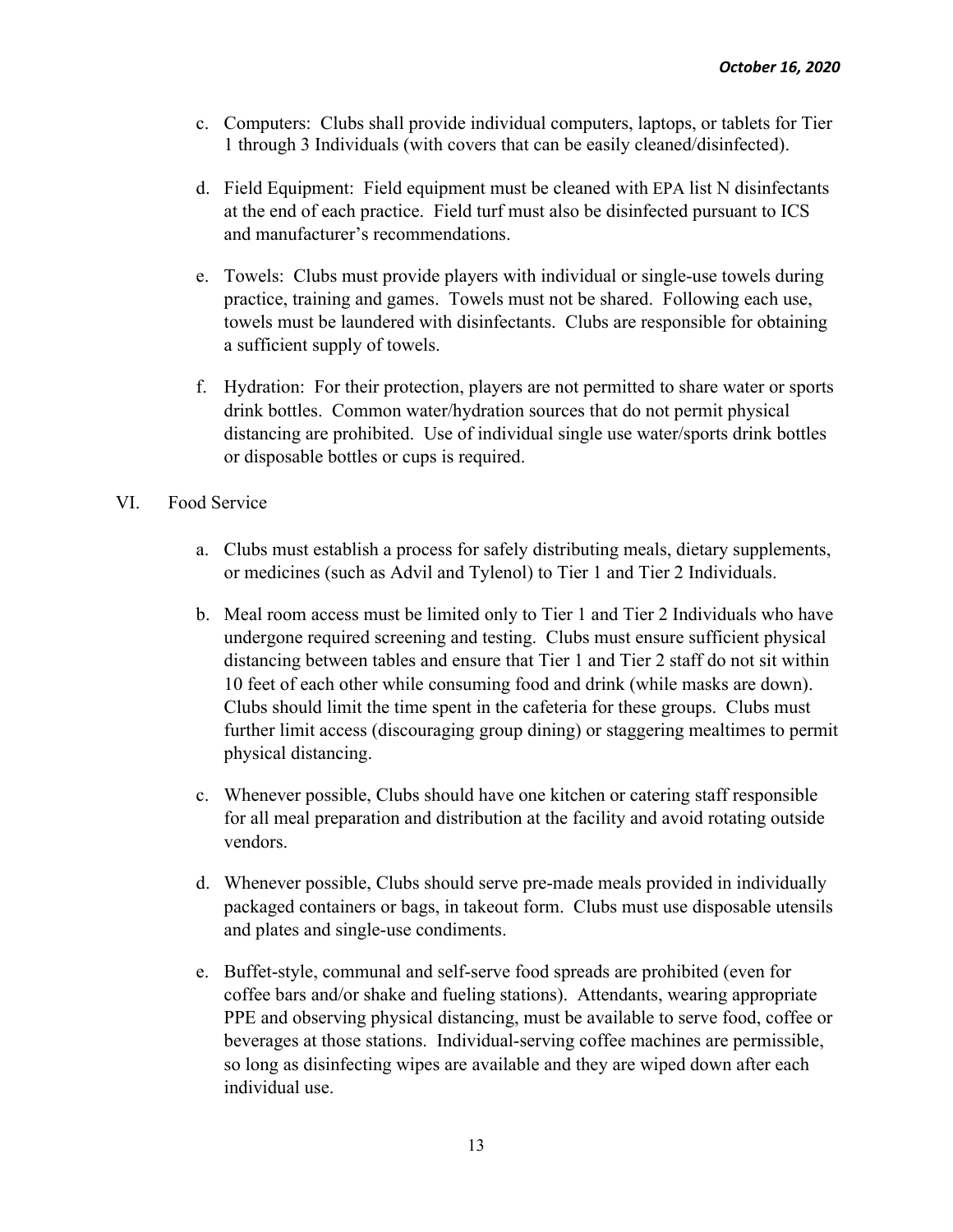- f. Meal room staff must be trained in proper hygiene and use of proper PPE. Meal room staff must be subject to daily screening (e.g., symptom questionnaires).
- g. The meal room must be disinfected after each meal with EPA list N disinfectants.
- h. Clubs must review and adhere to the FDA's best practices for food handling and preparation (available at www.fda.gov/media/136811/download).
- VII. Personal Protective Equipment (PPE) and Hygiene
	- a. All players and staff must wear masks (surgical masks are preferred; gaiters and masks with valves or vents are prohibited) at all times when inside the Club facility and on the practice field (unless a mask cannot be worn by players due to interference with performance of athletic activities). Masks must be worn during walk-throughs. Face shields are not a permissible substitute for face masks at the Club facility. Surgical masks must be replaced daily or more frequently if visibly soiled. If cloth masks are used, they must be laundered daily (with disinfectants), and/or staff and athletes must be provided with a sufficient supply of cloth masks so that they may rotate masks every three days. If cloth masks are used, there must be a mechanism in place to ensure that masks are not mixed and shared. Clubs are responsible for obtaining an adequate supply of surgical and cloth masks.
	- b. Clubs must maintain video of facility surveillance cameras for a period of at least 30 days. NFL Security will coordinate regular collection and review of footage to ensure compliance with these Protocols, specifically use of masks and PPE. Clubs are reminded that failure to enforce strict compliance with the mask/PPE requirements will subject the Club to discipline under the Protocol by the league. Players are reminded that if they are identified as failing to comply with the mask/PPE requirements, they will be subject to discipline under the Protocols.
	- c. Each Club shall identify at least three (3) Tier 1 staff members to serve as "Protocol Compliance Officers" who shall be responsible for ensuring Protocol compliance at all times within the Club facility and during travel (e.g., everyone wearing masks, practicing physical distancing, wearing Kinexon tracking devices, not lingering in cafeteria and/or locker room, etc.).
	- d. If a mask cannot be worn due to interference with performance of athletic activities, the mask must be placed in a labeled paper bag and the athlete must observe physical distancing practices (where possible given the particular type of activity) for the duration of the activity. Hand hygiene must be encouraged every time the mask is touched, removed, or replaced.
	- e. Gloves are required for staff in frequent contact with others and are mandatory for those who work with food or who refill supplies.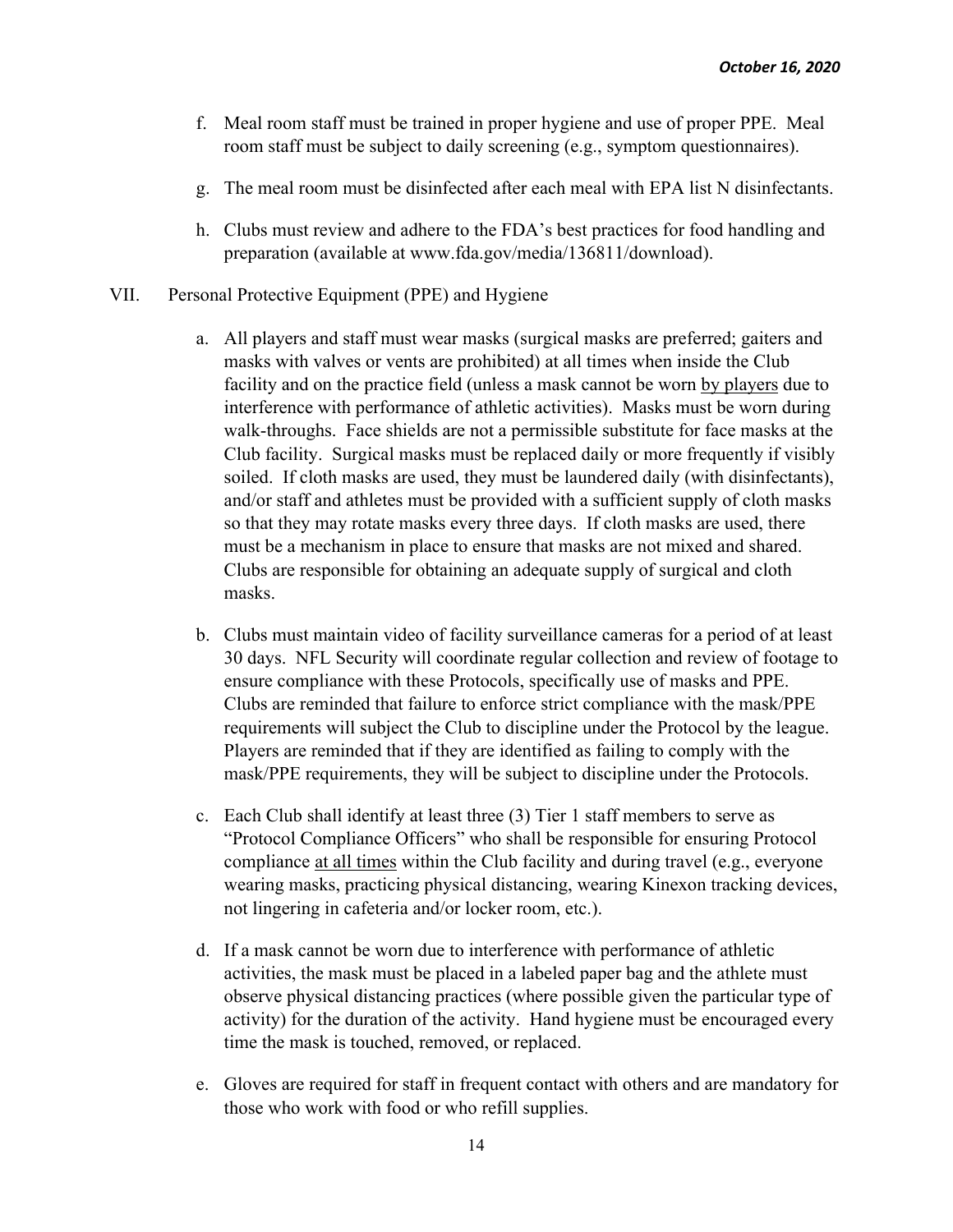- f. Clubs must make hand sanitizer and other hygiene materials (e.g., soap, tissues) available in all areas of the Club facility. This means that every meeting room, training room or other common area in the Club facility must have a hand sanitizing station available for use. Where possible, Clubs are encouraged to use no-touch dispensers.
- g. The Club must maintain a supply of the following PPE for use by the medical staff to treat players who become symptomatic:
	- i. N95 Masks
	- ii. Goggles
	- iii. Full Face Shields
	- iv. Gowns (FDA-approved gowns that meet AAMI standards)
	- v. Gloves (FDA-approved medical grade gloves)
- h. Clubs must have at least a two-week supply of all PPE and hygiene materials on hand at all times. Clubs must confirm they have obtained this supply of PPE before players return to the Club facility for Training Camp. If a Club experiences difficulty obtaining any type of required PPE or is concerned that obtaining the required PPE will result in a shortage to their local first responders, the Club should notify the NFL immediately.
- i. The NFL and NFLPA, through their respective experts, will continue to evaluate PPE needs and requirements and update the Clubs on an ongoing basis. Engineers are currently working on possible PPE solutions (e.g., visors integrated with respiratory technology) for on-field usage during athletic activity and in games. Player needs and concerns are being addressed through this process and additional information will follow.

#### VIII. Group Activity Outside of the Club Facility

a. Groups of more than three (3) Tier 1, Tier 2, and Tier 3 Individuals, including players, are prohibited from gathering outside of the Club facility or team travel. Tier 1 staff and players are prohibited from engaging in meetings, practices and/or training activities outside of Club facilities unless approved by the NFL and NFLPA. If a Club is "shut down" due to an outbreak, Tiered staff and players are not permitted to gather in any number for any reason. Clubs and players are reminded that violations of this provision will result in discipline.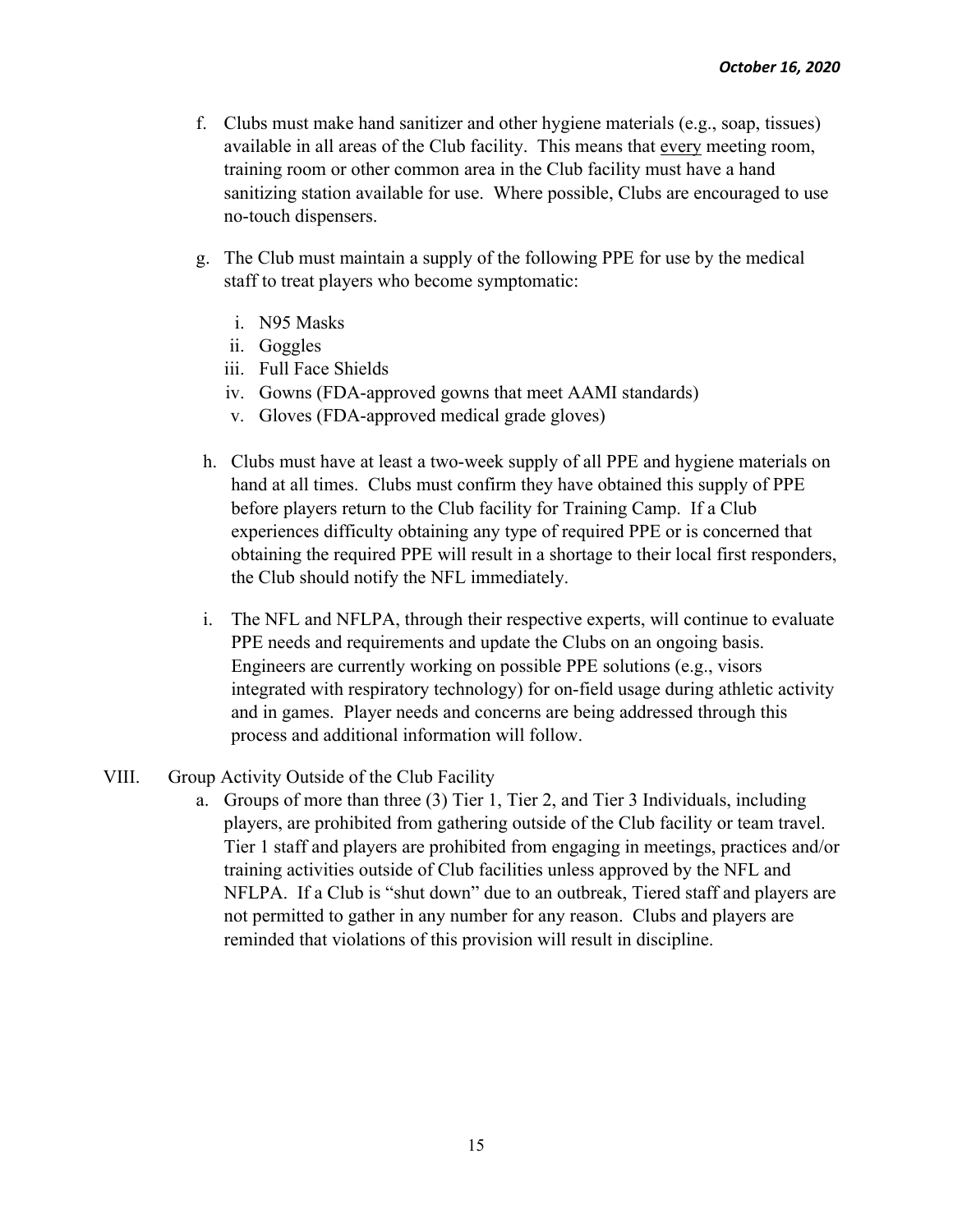## **NFL-NFLPA Team Travel Protocol for 2020 Season**

- I. Introduction
	- a. This Protocol will govern Team Travel during the 2020 NFL Season. Clubs are required to comply with its requirements, including when using hotels and/or travel partners in the Club's home city.
	- b. The parties will continue to update this Protocol as circumstances warrant and as the science evolves.
- II. Game Travel
	- a. Clubs must establish operational processes for all team travel that promote cleanliness and reduce interactions between members of the Traveling Party (as defined below) as much as possible. Clubs must endeavor to travel in a controlled environment at all times and maintain physical distancing. In addition to the protocols set forth below, Clubs must follow, and ensure their travel partners follow, applicable guidelines and regulations delineated by the CDC<sup>2</sup> and local/state health departments. Only Tier 1 and Tier 2 Individuals are permitted to travel with their Club (collectively, for purposes of this Protocol, the "Traveling Party"), and Clubs must limit the number of non-player members in the Traveling Party to no more than **70 people. Clubs are strongly encouraged to further reduce the number of non-player members in the Traveling Party if possible.** Each Club may also travel two (2) or three (3) members of its BioReference testing team with the Traveling Party, and these individuals will not count toward the Traveling Party limit of 70 people.
	- b. Members of the Traveling Party who do not travel on the team charter (i.e., medical or advance football operations personnel) must receive a negative virus test result in the visiting team city prior to joining the rest of the Traveling Party and/or accessing Restricted Areas on Game Day.
	- c. Clubs must ensure that members of the Traveling Party minimize time in crowded settings, and are supplied with and utilize masks, gloves, hand sanitizer, and disinfectant wipes.
	- d. In addition to the COVID-19 testing outlined in the NFL-NFLPA Screening and Testing Protocol, each member of the Traveling Party is subject to daily temperature screens and symptom checks as set forth in that Protocol, while traveling and mandatory hand cleaning when entering the team hotel, Club facilities, planes, buses, and other shared facilities.
	- e. Unless there is no other travel option available for transportation to perform essential working functions while traveling, individuals in the Traveling Party shall not take

<sup>2</sup> https://www.cdc.gov/coronavirus/2019-ncov/travelers/faqs.html https://www.cdc.gov/coronavirus/2019-ncov/travelers/travel-in-the-us.html https://www.cdc.gov/quarantine/air/managing-sick-travelers/commercial aircraft/infection-control-cabin-crew.html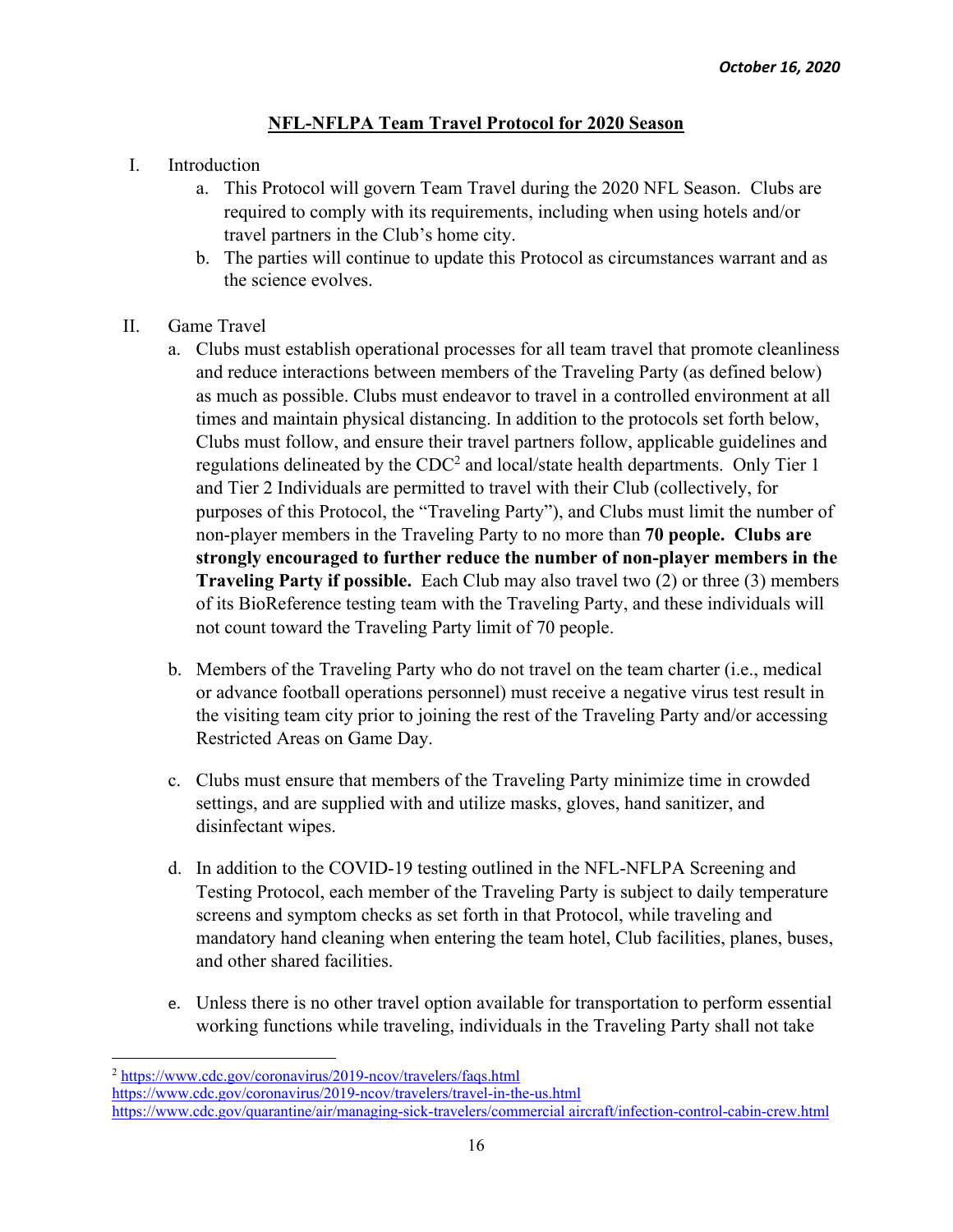separate public (e.g., buses, subways) or private (e.g., taxis, Uber, Lyft) transportation on the road to, or while in, other cities. Clubs must make all necessary arrangements to facilitate safe, clean and hygienic travel for the Traveling Party to and from all cities and games.

- f. Visiting teams will continue with the standard protocol of arriving in the game city the day prior to the game to ensure players, coaches, and Travel Party are isolated within the same lodging facility to administer any applicable screening and testing and allow for requisite gameday preparation (including hydration and rest).
- III. Personal Protective Equipment (PPE)
	- a. All members of the Traveling Party must wear masks when traveling.
		- i. Clubs must provide masks to players and staff and must have an adequate supply of surgical or cloth masks to cover this requirement by two weeks prior to their first team travel. Use of N-95 and KN-95 masks are encouraged.
		- b. Clubs must provide individual hand sanitizer, disinfectant wipes and other cleaning products to members of the Traveling Party so that they can clean their luggage and rooms upon arrival, including any high-touch surfaces (*e.g*., luggage handles, key cards, remote controls, phones).
- IV. Disinfection
	- a. Clubs must require that all travel partners (hotels, airlines, buses) perform and confirm frequent disinfection of all facilities, rooms, surfaces, etc. Clubs must provide third parties with the NFL-NFLPA mandated standards. Charter companies, hotels and transportation companies must represent in their contracts that they have read, understood and agree that they will, to the greatest extent possible and permissible given relevant governing regulations and/or third party union restrictions, meet or exceed NFL-NFLPA mandated standards as a condition of the contract.
		- i. Hotels
			- 1. All "high touch" surfaces in areas accessible to multiple members of the Traveling Party must be cleaned at least three times a day with hospital-grade EPA List N disinfectants. "High Touch" surfaces include tables, desks, countertops, door and drawer handles, cabinet handles, light switches, phones, television remote controls, handrails, toilets, sink handles, touch screens, and elevator buttons.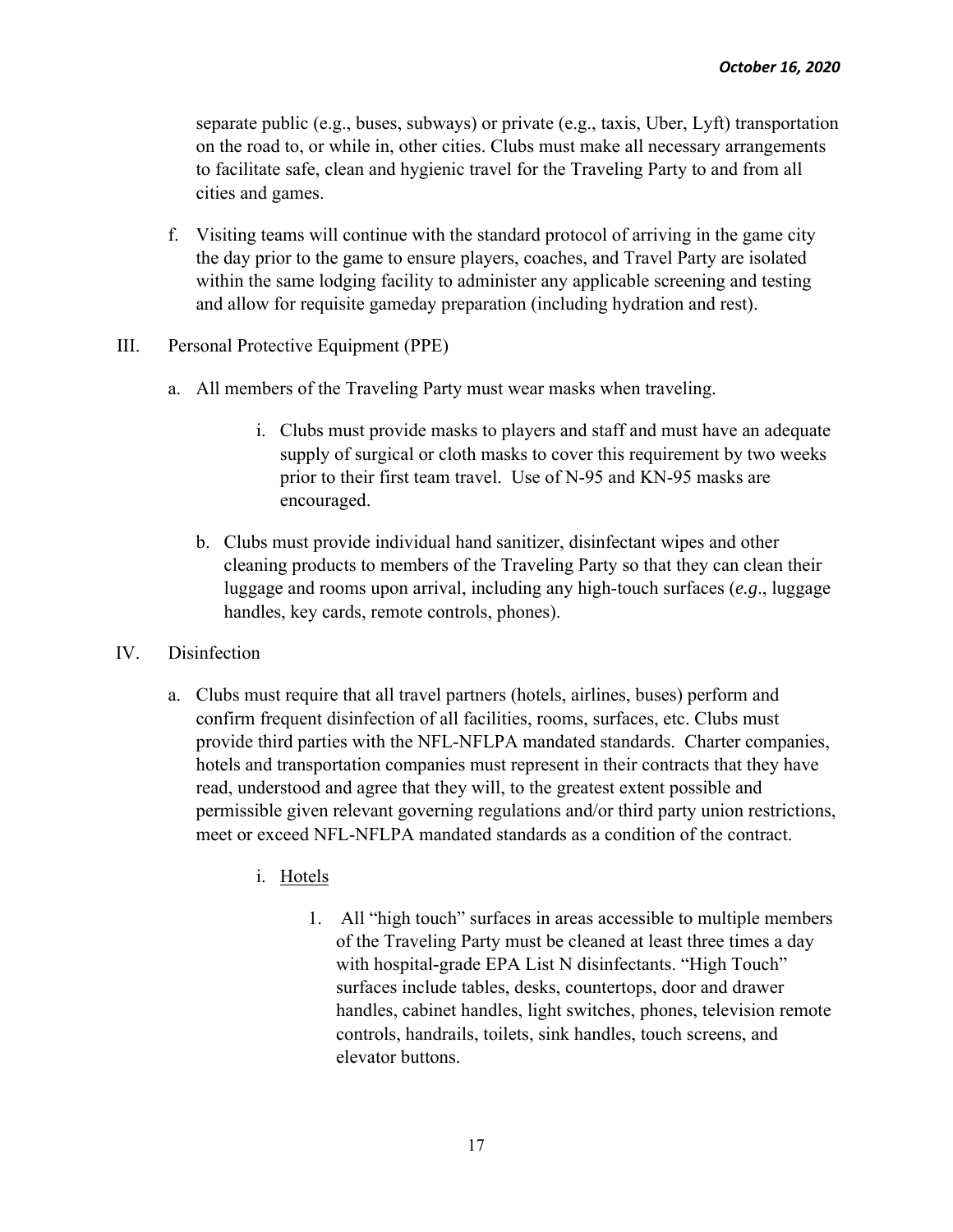- 2. All other surfaces in areas accessible to multiple members of the Traveling Party must be cleaned at least once daily with hospital grade EPA List N disinfectants.
- 3. Other areas of focus include guest rooms, meeting space (foyer, bathrooms, tables, chairs, AV equipment, etc.), elevators and elevator landings, arrival and departure routes, the lobby, and the fitness center.
- 4. Hotel staff must refrain from cleaning the interior of hotel rooms assigned to members of the Traveling Party for the duration of the Traveling Party's stay, unless the stay is longer than one night, in which case cleaning may occur when members of the Traveling Party are not present. Hotels must ensure that all staff who interact with the Traveling Party wear appropriate PPE during such interactions.3 Hotels must ensure appropriate cleaning of individual rooms, prior to the arrival of the Traveling Party.
- 5. Hotels must ensure that they have the proper air flow and filtration throughout the hotel.

# ii. Airlines

1. Immediately prior to team arrival, all "high touch" surfaces must be cleaned with hospital-grade EPA List N disinfectants. "High Touch" surfaces include seats, arm rests, seat belts, tray tables, catering areas, touch screens or controllers, light/service call switches and buttons, windows, and bathrooms (toilets and sinks). Passengers must be provided with sanitizing wipes to wipe down "High Touch" surfaces while in flight.

# iii. Buses

1. Immediately prior to boarding, all surfaces must be cleaned with hospital-grade EPA List N disinfectants. These areas include seats, windows, arm rests, seat belts, seat trays, cup holders, light switches/buttons, TV monitors, luggage bins and railings, stair railings, doors, bathrooms (toilets and sinks), and luggage bins below the bus. This process must be repeated while the bus waits to bring the team back to the airport.

<sup>3</sup> https://www.cdc.gov/niosh/docs/2012-151/pdfs/2012-151.pdf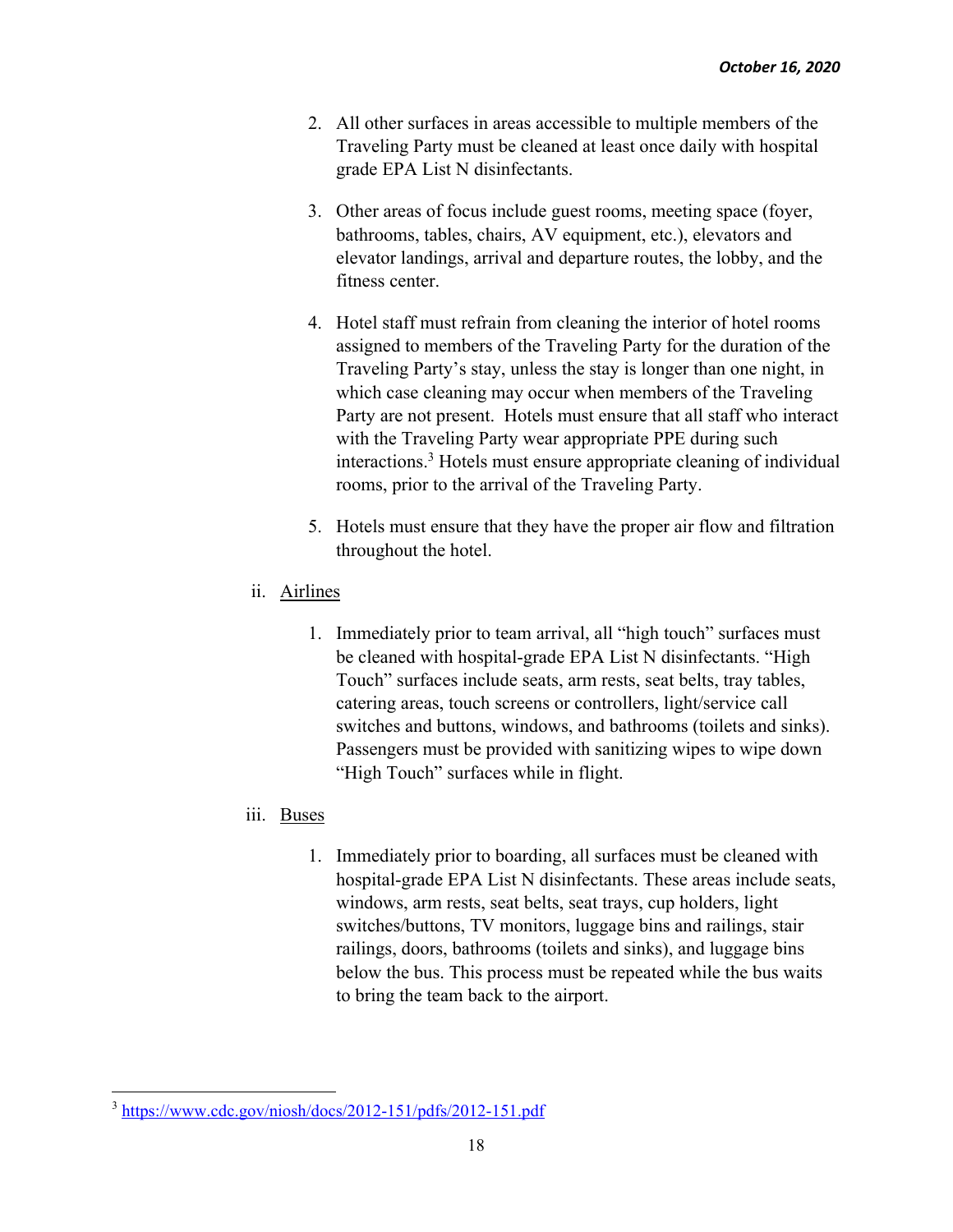- iv. Equipment and Luggage
	- 1. Whenever possible, the Traveling Party shall be responsible for their own luggage to avoid additional individuals handling the luggage. If not possible, then luggage should be sent directly to hotel rooms to avoid as many touchpoints as possible. Hotels must ensure appropriate sanitation procedures with regard to who touches luggage that is delivered to members of the Traveling Party. To the extent team equipment or luggage must be placed in storage on-site at the hotel, it must be stored in a clean, secure location, and be disinfected prior to returning to the team. Members of the Traveling Party shall not rely on bell staff for picking up luggage when leaving the hotel.
- V. Third Party Staff (e.g., Hotels, Airlines, Buses)
	- a. Clubs must require that all travel partners (hotels, airlines, buses) follow the below protocols with their staffs:
		- i. Standard screening and temperature checks of all staff that will have any direct contact with members of the Traveling Party (e.g., in-flight crews, bus drivers, etc.). This screening protocol that will be used should include COVID-19 testing to the extent permissible by the relevant staff's labor and other contracts and must be provided to the Club Infection Control Officer for review and approval in advance of its use. For clarity, the results of screening and testing of travel partner staffs will not be shared with the Club, but the Club is responsible for reviewing third-party screening protocols.
		- ii. To the extent it is within the travel partner's control, mandatory use of masks and gloves by staff having any direct contact (e.g., in-flight crews, gate area staff, bus drivers, luggage handlers) with members of the Traveling Party.
		- iii. Notification if any third-party staff member tests positive or is symptomatic for COVID-19 within 48 hours prior to Club arrival (e.g., arrival at hotel, arrival at airport, use of buses). No third-party staff member who has tested positive for COVID-19 or was symptomatic within the previous 14 days shall be permitted to participate in any NFL Club travel. The Club shall immediately notify the NFL (Attn: Meghan Carroll) of any such COVID-19 positive travel partner staff.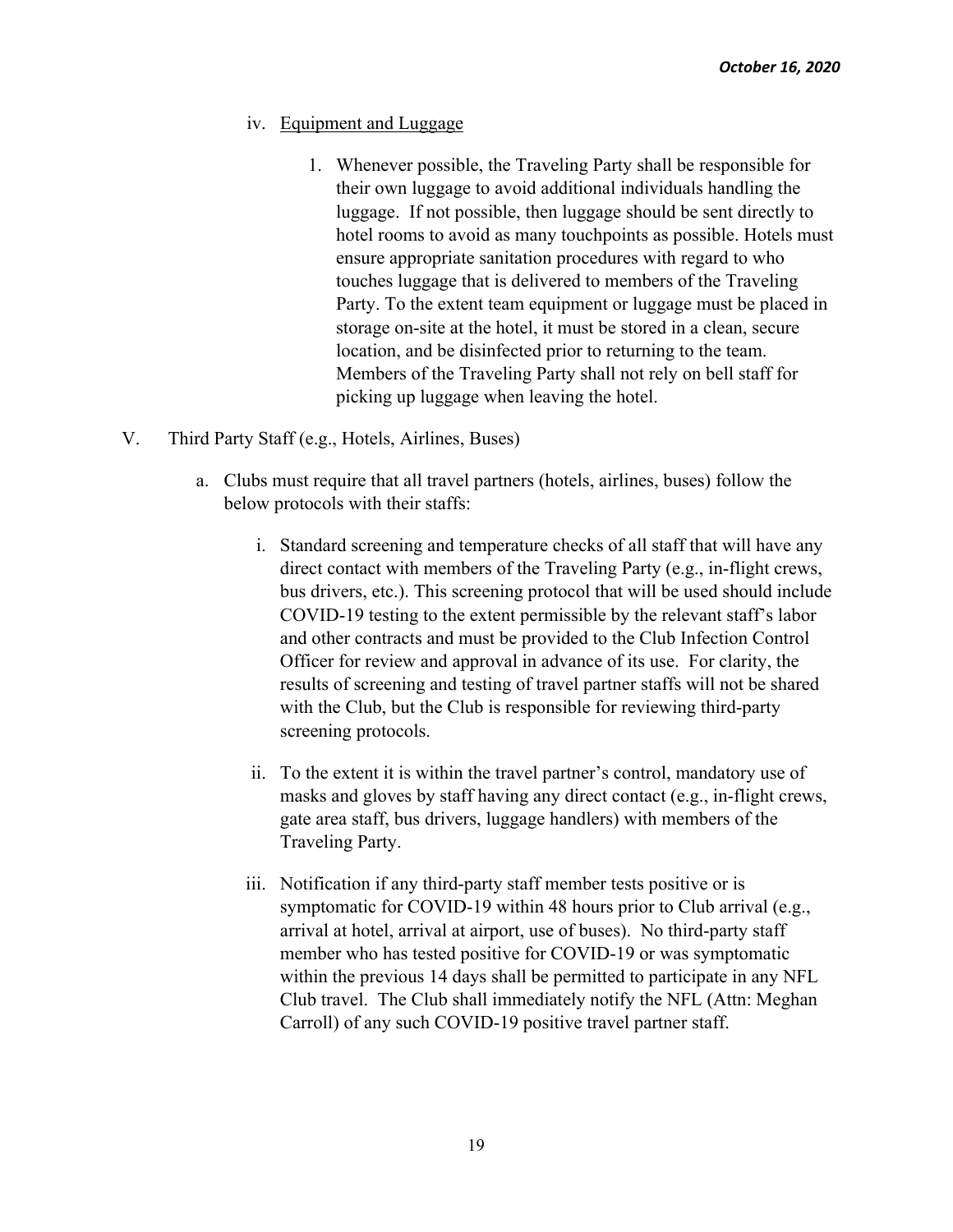iv. Whenever possible, Clubs should work with airline partners using fixed crews, with limited commercial flight exposure and frequent testing for team flights.

#### VI. Food Service

- a. Hotel
- i. The meal room must be private and dedicated to members of the Traveling Party only. It must be large enough to enable proper physical distancing. Automatic hand sanitizer stations must be set up at the entrance of the meal room, as well as stationed throughout the meal room.
- ii. Plates, utensils, cups, etc. must be disposable and condiments must be single serve packaging.
- iii. Kitchen and serving staff must wear masks, gloves, hair and beard covers, aprons, etc.
- iv. All meals must be provided to players and coaches/staff when traveling with the team. Self-serve buffet style dining is prohibited; food service with an attendant maintaining appropriate distancing and using appropriate PPE shall be permitted when necessary. Hydration must be provided in individual bottles or single-use cups. The Traveling Party is not permitted to leave the hotel to eat or otherwise use any restaurants (in hotel or otherwise) open to the public. Clubs should consider providing "welcome amenities" and/or utilizing private on-site vendors at hotels to provide food and drink in rooms upon arrival in order to minimize trips to public markets. Members of the Traveling Party may order hotel room service or other food directly to the room and may use third-party food delivery services with contactless delivery (e.g., Uber Eats, Grubhub, DoorDash, Postmates).

#### b. Air Travel

- i. Flight attendants must wear masks and gloves at all times and shall be the sole distributors of food items, which must be individually wrapped and prepared.
- ii. If permissible, prior to player and staff arrival, flight attendants must place food items (snacks, prepackaged items, etc.), hand sanitizer, masks, gloves, etc. in each seat.
	- 1. Clubs must assign seats for players and staff.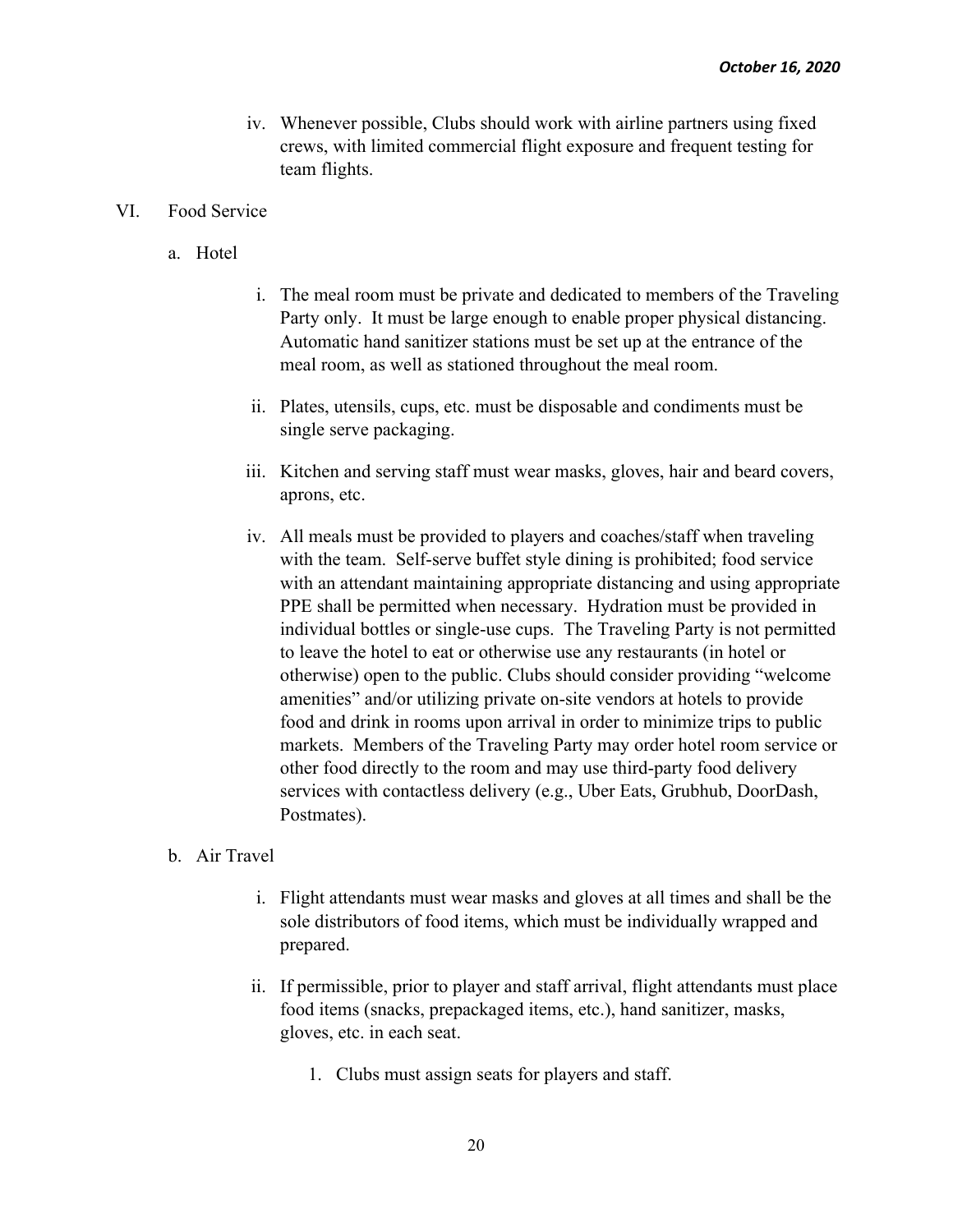- iii. In-flight catering must be as limited as possible to avoid touchpoints between flight attendants and members of the Traveling Party. Members of the Traveling Party should bring necessary food and beverages on board with them to reduce contact with in-flight staff. Single-use utensils, napkins, plates, condiments, and hand wipes must be provided for and disposed of after each meal.
- c. Postgame Meal
	- i. Use of masks/gloves by personnel responsible for packaging meals is mandatory.
	- ii. Clubs must provide premade meals provided in individually packaged containers or bags in takeout form to be distributed to the Traveling Party upon exiting the Stadium.

## VII. Physical Distancing

- a. Clubs must establish physical distancing protocols that allow members of the Traveling Party to maintain six (6) feet of distance from one another whenever possible.
- b. Hotel
	- i. Hotels must make private entrances/exits available to members of the Traveling Party whenever possible. Hotels must also provide a private check-in area for members of the Traveling Party.
	- ii. Coaches and players must have their own hotel rooms. Members of the Traveling Party may not make separate public or private housing arrangements while traveling. Room visits are permitted only by members of the Traveling Party. Members of the Traveling Party are prohibited from congregating, visiting or mingling with individuals outside of the Traveling Party once they have arrived in the game city.
	- iii. Meeting and meal rooms must be large enough to enable proper physical distancing.
	- iv. Where possible, hotels must reserve a sufficient number of rooms for members of the Traveling Party on lower floors such that stairs, and not elevators, can be used for leaving and returning to rooms. Rooming blocks must ensure that the Traveling Party is isolated in the hotel.
	- v. The Traveling Party may not utilize the fitness center, pool, sauna or other shared hotel facilities during their stay at a hotel, unless such areas have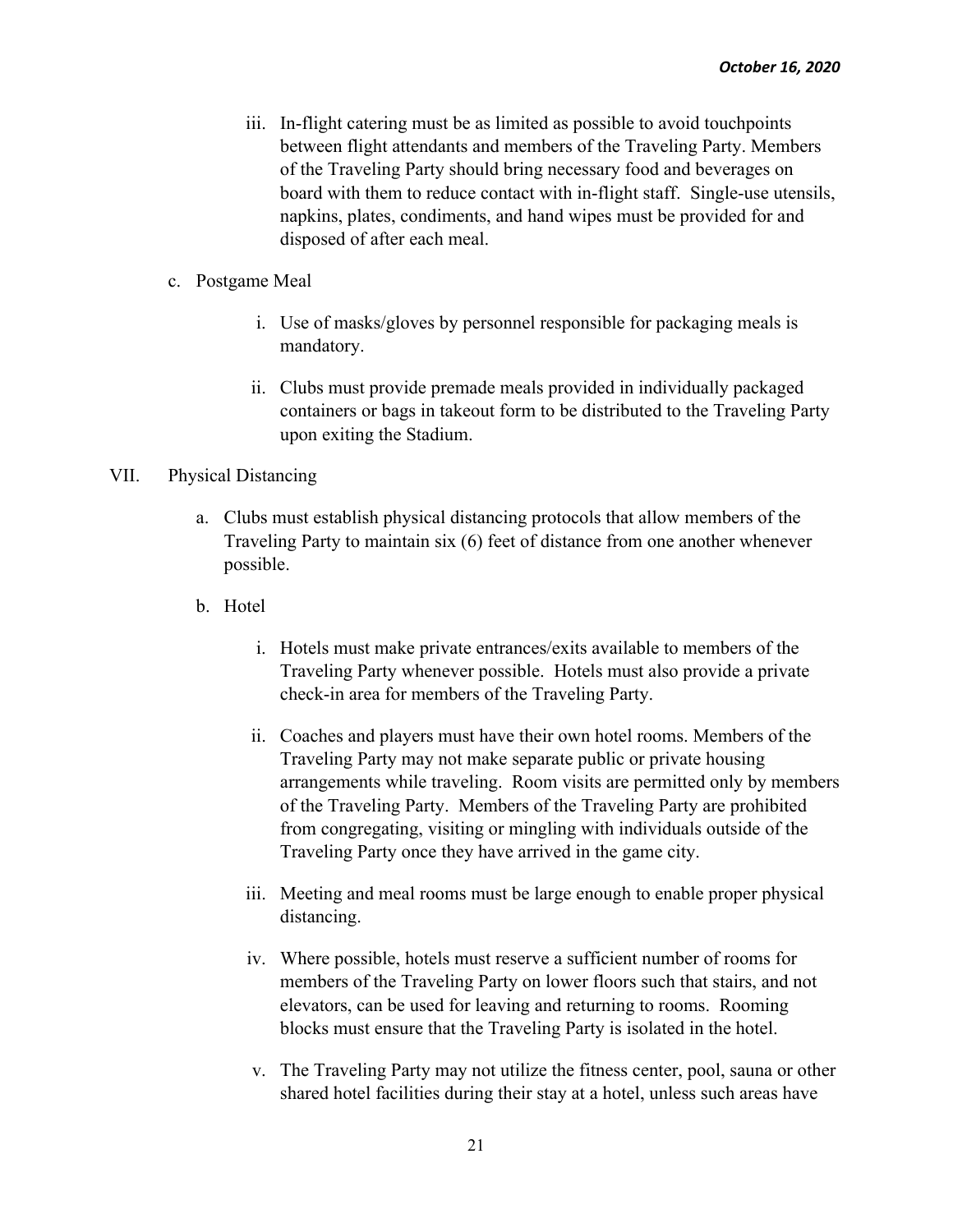been appropriately disinfected, are closed to other hotel patrons and only open to the Club Traveling Party. In such cases sanitizing wipes and hand sanitizer must be available, and physical distancing must be maintained at all times.

- vi. Touch-free Departure. No member of the Traveling Party should visit the front desk upon departure. Check-out procedures, including key returns and the payment of incidentals must be handled remotely (*e.g*., provide credit card number to pay incidentals, leave key in room or drop box).
- vii. Hotels must provide a clear path for members of the Traveling Party to get from the hotel to awaiting team transportation (and vice versa), including ensuring that fans to do not gather at entrances or exits used by the Traveling Party.
- c. Air Travel
	- i. Planes must be configured to provide as much free space between passengers as possible, but at a minimum, where coach accommodations are used, so that members of the Traveling Party have at least one empty seat between them in each row. Clubs are strongly encouraged to charter two planes for team travel to ensure that members of the Traveling Party can adhere to physical distancing. If a Club does not charter two planes, it should consider further reducing the number of non-player members of its Traveling Party to allow for physical distancing.
	- ii. Whenever possible, Clubs should depart from or arrive into smaller private airports. If traveling through a public airport is unavoidable, Clubs should avoid using main terminal gates that could have the potential to expose members of the Traveling Party to the public boarding ramp.
	- iii. When Clubs are required to screen for TSA compliance using charter rules, Clubs should make every effort to screen at the Club facility or stadium, where possible, or planeside. Such screening must be conducted in a manner that meets disinfection and physical distancing requirements.
	- iv. Passengers should hold their own documents and scan their own boarding pass or mobile device whenever possible.
	- v. Clubs should consider allowing players and Traveling Party staff to travel to the airport for departure from home city in their own vehicles, including arranging for secure parking (no valet) and a path from the vehicle to the aircraft.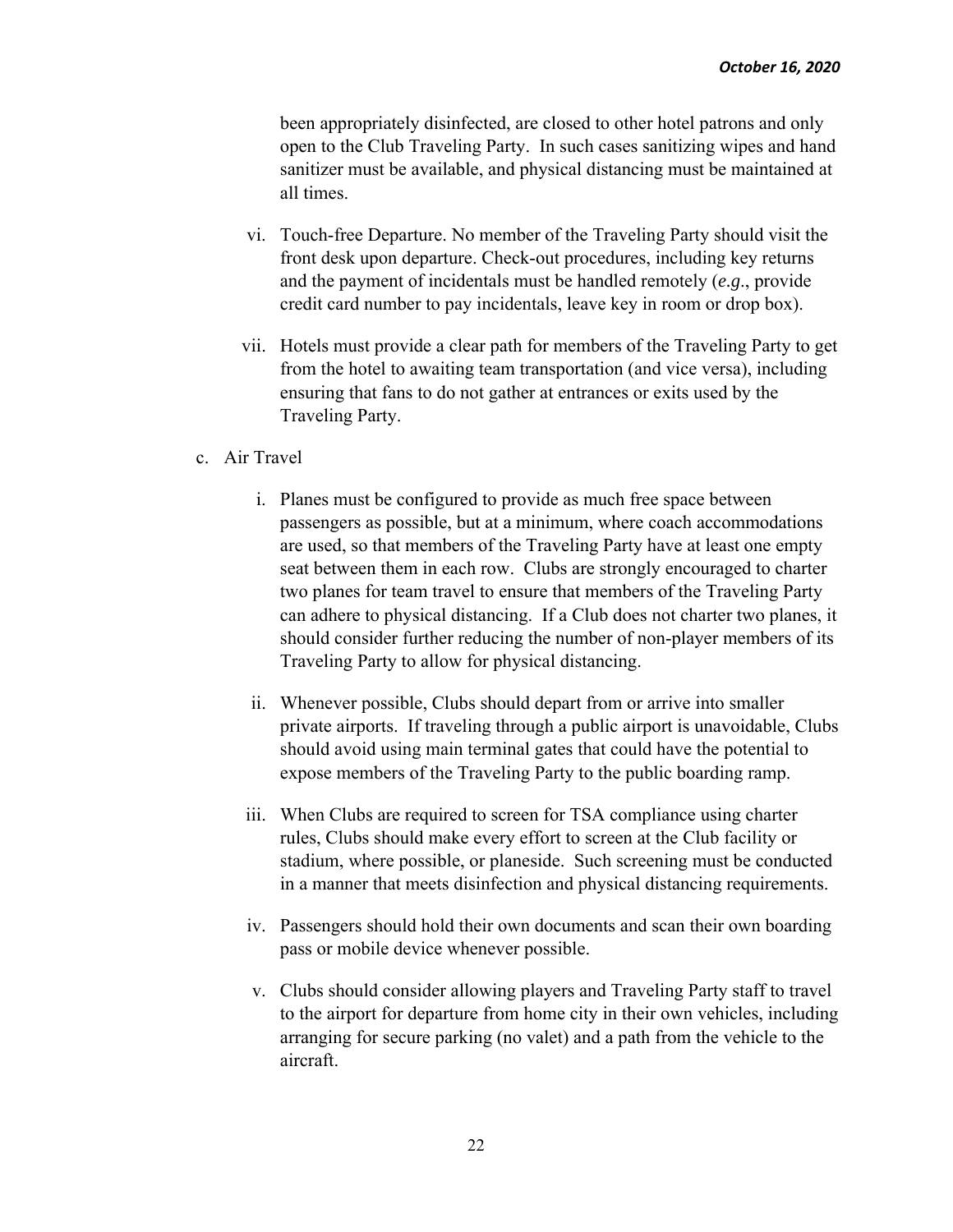- d. Bus Travel
	- i. Clubs must provide at least five (5) buses for transfers from the airport to the hotel, the hotel to the stadium, and the stadium to the airport, to ensure that members of the Traveling Party can adhere to physical distancing protocols. To that end, Clubs must limit bus occupancy to no more than 50% of capacity. Clubs must assign seats, ensuring that members of the same position group are not seated near each other. All bus transfers must be configured to provide as many seats, rows and free space between passengers as possible. Only members of the Traveling Party are permitted to travel on team buses, and the buses must be treated as restricted areas.
	- ii. Bus drivers must have undergone appropriate screening and testing to ensure they are not experiencing symptoms of COVID-19, wear PPE at all times, and otherwise ensure that the bus is cleaned and sanitized before and after every trip, including, but not limited to, between any individual trips between the hotel and the stadium on the same day. To the extent drivers park on-site and stay during the game, drivers must follow strict physical distancing guidelines, adhere to the NFL-NFLPA approved cleaning and hygiene protocols, remain in private areas without interacting with other people, and clean and sanitize the bus prior to accepting the Traveling Party for a return to the hotel or a trip to the airport.
- VIII. Team Personnel Developing COVID-19 While On the Road
	- a. Hotel. Traveling teams must hold at least three (3) hotel rooms in the game city until after they have boarded transportation for their home city and confirmed that no member of their Traveling Party has tested positive for or developed symptoms of COVID-19.
	- b. Transportation Home. The NFL has retained Star Solutions, a private air-charter service, to stand ready to transport Club and league personnel home should they develop symptoms of or test positive for COVID-19 while on the road. The cost of transporting Club personnel will be borne by the Club. Should a Club require air transport services, the Club ICO should contact Eric Kerzner at the NFL Management Council.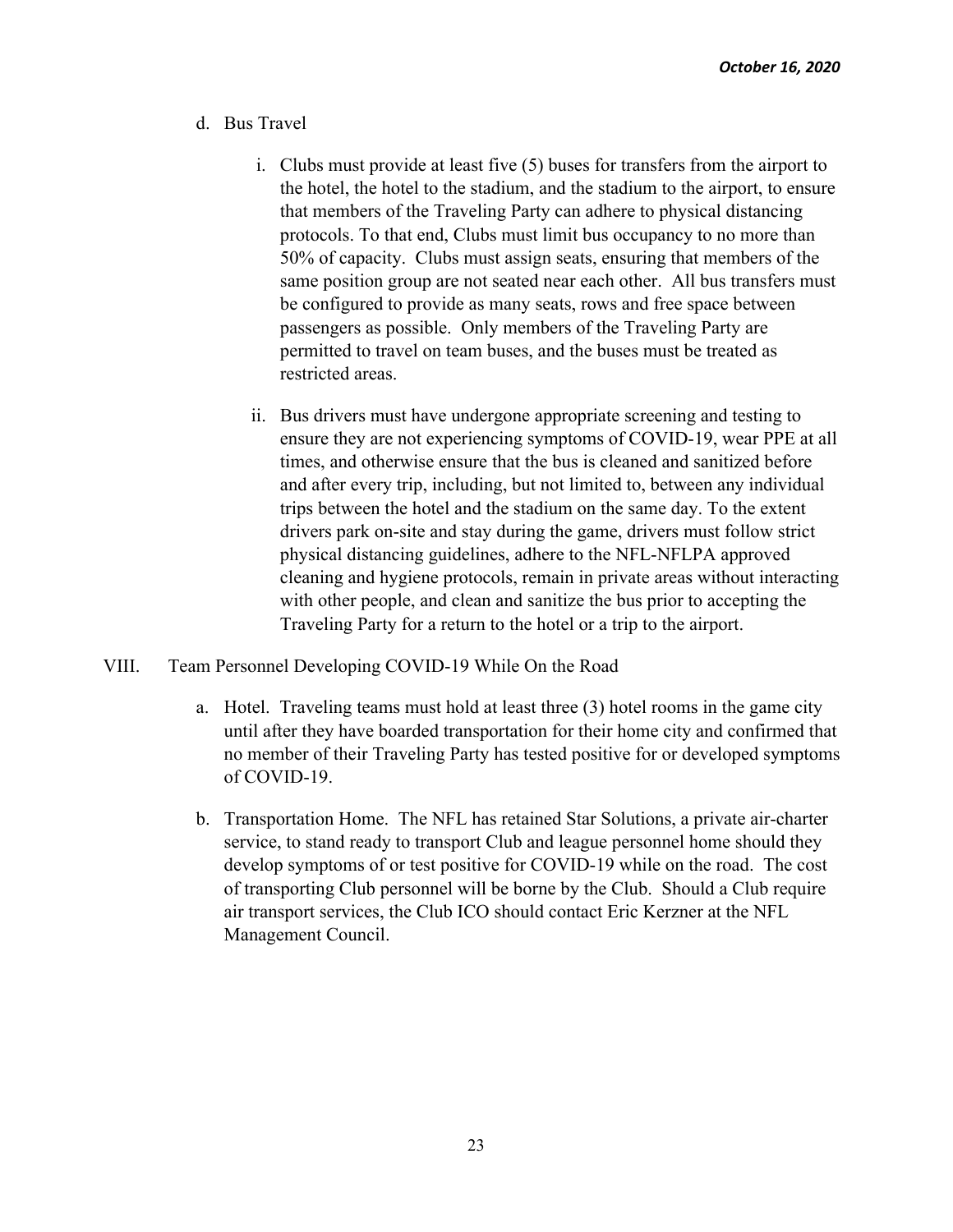## **NFL-NFLPA Treatment Response Protocol For The 2020 Season**

- I. Introduction.
	- a. This Treatment Response Protocol shall govern a Club's response when a Tier 1, Tier 2, Tier 2M or Tier 3 Individual or other Club employee experiences symptoms of or tests positive for COVID-19 pursuant to the Screening and Testing Protocol during the 2020 NFL Season.
	- b. The parties will continue to update this Protocol as circumstances warrant and as the science evolves.
- II. Infection Control Officer and Infectious Disease Specialist. Each Club shall identify an Infectious Disease Specialist ("IDS") to serve as a point of contact in the event of an Infectious Disease Emergency ("IDE"), which shall be defined as circumstances caused by biological agents, including bacteria, viruses or toxins with the potential for significant illness or death. IDEs include naturally occurring outbreaks (e.g., measles, mumps, meningococcal disease), emerging and/or novel infectious diseases (e.g., COVID-19), and bioterrorism. Each Club must also appoint an Infection Control Officer to oversee the implementation of the NFL-NFLPA COVID-19 Protocols and to serve as the primary point of contact for any Club employee who experiences symptoms of COVID-19 or tests positive for COVID-19. The Infectious Disease Specialist Contact and Infection Control Officer must be identified prior to the return of players to NFL club facilities for Training Camp.
- III. Infectious Disease Emergency Response ("IDER") Plan. Prior to NFL players returning to NFL Club facilities to start Training Camp, NFL Clubs were each be required to develop an Infectious Disease Emergency Response ("IDER") Plan that sets forth the Club's plan for containing an outbreak of disease (in this case, the COVID-19 pandemic). The NFL and NFL Players Association (NFLPA) provided a model baseline IDER Plan for Club use. Each Club's IDER Plan was subject to review and approval by the NFL, NFLPA and Infection Control for Sports ("ICS") (formerly known as the Duke Infection Control Outreach Network or "DICON") as outlined in the parties' side letter agreement.
- IV. Reporting Requirements.
	- a. Any player, Club employee or contractor (or any person sharing a home with the aforementioned individuals) who develops symptoms or tests positive by rt-PCR or antigen testing (or such other testing agreed to by the parties pursuant to the NFL-NFLPA Screening and Testing Protocol), shall: (i) immediately notify the Club's Head Team Physician and/or Head Athletic Trainer of such<sup>4</sup>, (ii) selfisolate, and (iii) be medically evaluated by either the Club's physician(s) or the

<sup>&</sup>lt;sup>4</sup> Notification to the Club regarding persons who cohabitate with player, Club employee or contractor that develop systems or test positive is the responsibility of the Club affiliated individual.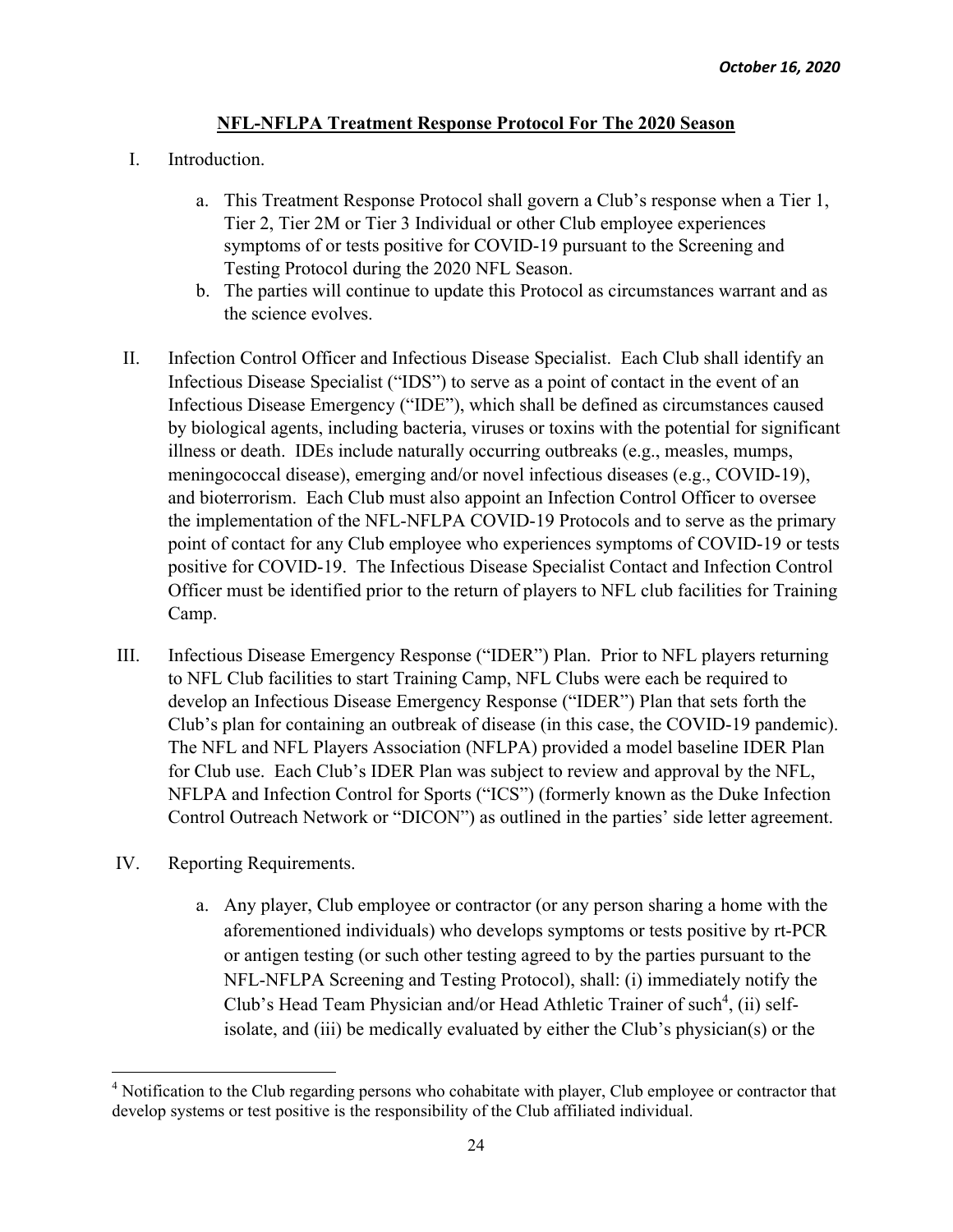individual's private physician, who shall consult with the Club physician and the Club's IDS (where applicable) to determine next steps, including COVID-19 testing pursuant to this Protocol.

- b. All players, Club employees and contractors must promptly notify the Club's Head Team Physician and/or Head Athletic Trainer if he or she suspects coming into contact with someone that has COVID-19. The following are common symptoms of COVID-19:
	- 1. Loss or diminution of smell or taste
	- 2. Cough
	- 3. Shortness of breath
	- 4. Chest Pain
	- 5. Feeling feverish, chills
	- 6. Muscle pain (not exercise related)
	- 7. Nausea, vomiting, diarrhea
	- 8. Sinus or cold-like symptoms (headache, congestion, runny nose, sore throat)
	- 9. Fever (temperature  $> 100.4$  degrees)
- c. The Club Infection Control Officer must notify the NFL Chief Medical Officer of confirmed or suspected (i.e., based on symptoms) cases of COVID-19 as soon as possible and will include the following information:
	- 1. Date of the positive test
	- 2. Category of the known positive:
		- a. Owner/Employee:
			- i. Player
			- ii. Staff (Tier  $1, 2$  or  $3$ )
			- iii. Non-Essential Personnel
		- b. Vendor
		- c. Visitor
			- i. Business-side
			- ii. Restricted Area Access (if so, why?)
	- 3. Method of Detection
		- a. Home or Facility Screen
		- b. Test Result (and where)
		- c. Other
	- 4. Name and contact of local/state health department with whom the club is coordinating contact tracing
	- 5. Facility Access
		- a. Last time at facility
		- b. Length of time at facility
		- c. Categories of persons in contact with at the facility
		- d. Nature and approximate duration of contact
	- 6. Current quarantine location/Expected return date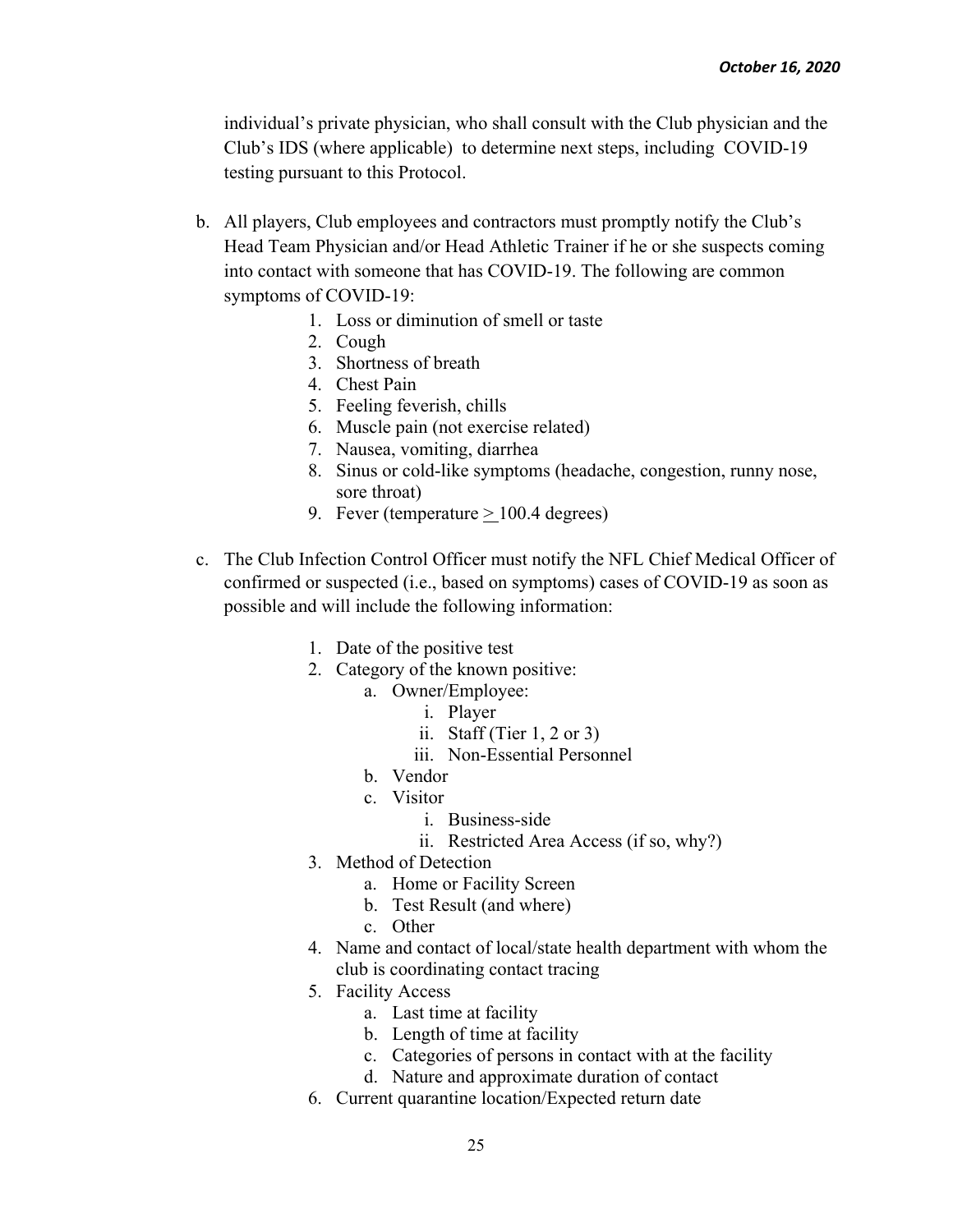As soon as possible following receipt of such information, the NFL Chief Medical Officer will notify the NFL Players Association's Medical Director about an individual testing positive at the club and convey all of the above information in a deidentified manner. The NFL Chief Medical Officer will also notify Infection Control for Sports ("ICS") (formerly known as the Duke Infection Control Outreach Network ("DICON")) of the above information (in a deidentified manner), who will be available to offer assistance and support to the club medical staff as needed (e.g., transmission mitigation, disinfection, etc.). Should the NFL Players Association learn of a COVID-19 positive test for a player or other club employee, the NFLPA will provide the above (deidentified) information to the NFL Chief Medical Officer as soon as possible after receiving the information.

- V. Protocol for a Club Employees, Contractors or Players Who Experience Symptoms of COVID-19
	- a. Any player or Club employee/contractor who works at a Club facility in which NFL players enter either (i) reports and /or exhibits symptoms of COVID-19 or (ii) has a confirmed temperature reading at or above 100.4 degrees Fahrenheit during either his/her Home Screen or Facility Screen **may not enter the Club facility**, but instead must immediately self-isolate away from the facility and other Club employees and must contact the Club's Infection Control Officer, Head Athletic Trainer or Head Team Primary Care Sports Medicine Physician for testing and further consultation and direction.
	- b. If a player or Club employee/contractor develops symptoms of COVID-19 for the first time while inside the Club facility, that individual must be placed in a mask and immediately isolated in a separate room with a closed door and transported and quarantined at home as soon as possible. Particular care should be taken to limit/eliminate any contact with Restricted Areas in the Club facility.
	- c. Any Tier 1, Tier 2, Tier 2M or Tier 3 Individual (including players) who develops symptoms of COVID-19 will be tested pursuant to the Screening and Testing Protocol as soon as medically feasible.
	- d. The following additional testing for NFL Players who are High Risk (as defined below) or have COVID-19 symptoms are required:
		- i. Home pulse oximeter, if confirmed COVID-19 positive.
		- ii. If fever or flu-like symptoms are present and COVID-19 is not confirmed initially, testing for other viral syndromes such as influenza and RSV should be considered (i.e., respiratory multiplex viral PCR).
		- iii. If initial PCR testing is negative, repeat testing for COVID-19 must be considered pursuant to the Screening and Testing Protocol.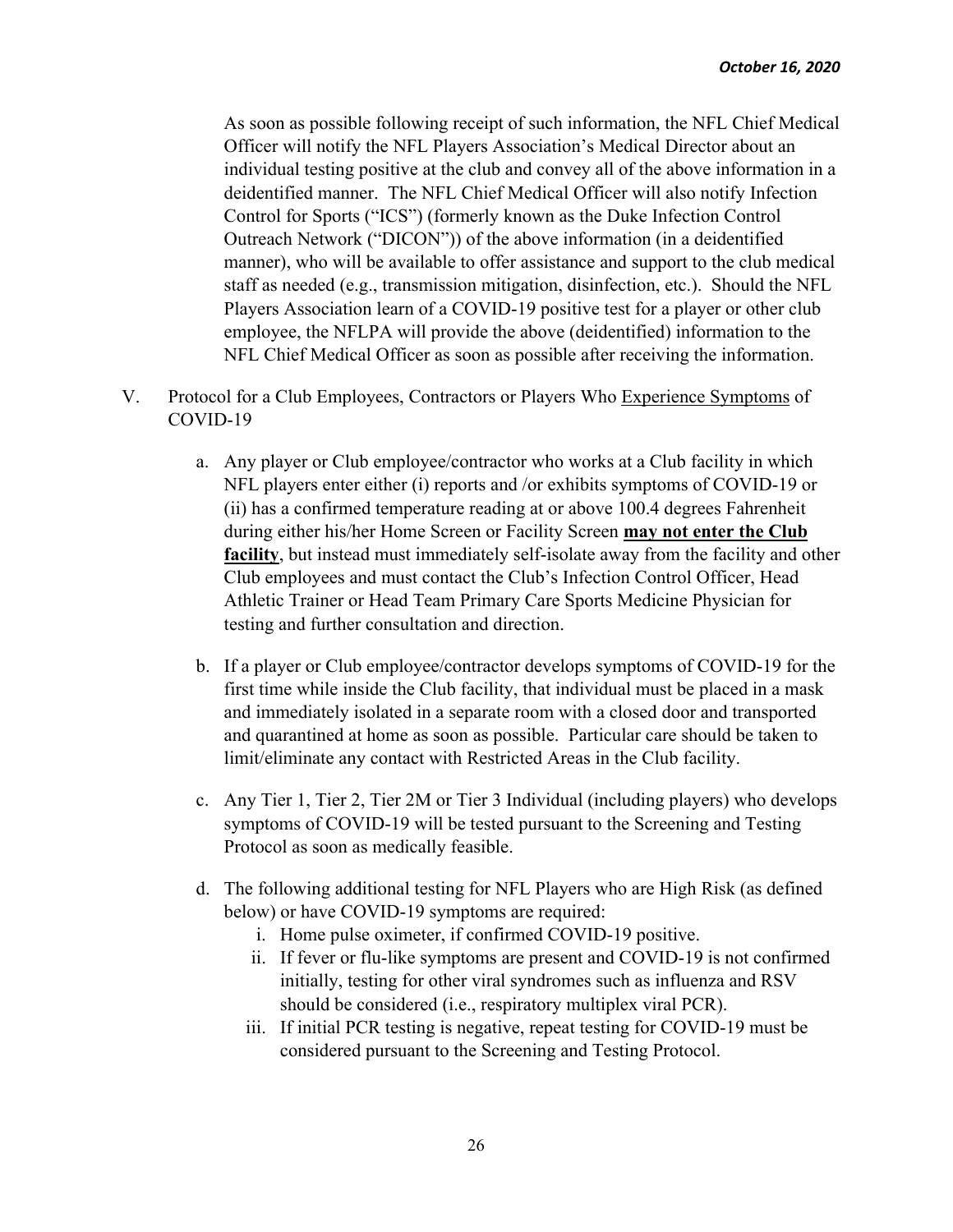- iv. Confirmation of another virus does not rule out co-infection with COVID-19, and re-testing for COVID-19 should be considered if symptoms persist beyond one week.
- v. Labs and ECG are not recommended in patients being managed as an outpatient during the acute phase of a COVID-19 illness as conducting these tests place others at risk when the patient should be in isolation; however, players will require some cardiovascular evaluation before a return to exercise.
- e. Clubs must also take the following steps to minimize potential transmission to others in the event that a Club employee, contractor or player is identified as experiencing symptoms of (but has not tested positive for) COVID-19:
	- i. Identify all other Club employees, contractors and players, who have had "Close Contact<sup>5</sup>" with the symptomatic (but not COVID positive) individual and closely monitor them for any changes in their health or signs of potential COVID-19 symptoms.
		- a. Any Tier 1, Tier 2, Tier 2M or Tier 3 Individual who has had Close Contact (but is not a "High Risk" Close Contact) with a symptomatic individual and remains asymptomatic shall immediately be isolated away from others, and receive a PCR virus test (or such other test required by the parties) as soon as practicable. Such individual must continue to isolate him or herself until the results of the test are obtained and are negative. Thereafter, if this individual remains asymptomatic, he or she will be permitted to continue to attend the Club facility and participate in activities, subject to the following:
			- i. Daily testing post-exposure on Days 1-8 and thereafter in accordance with the regular testing schedule set forth in the Screening and Testing Protocol;

 $<sup>5</sup>$  The CDC defines "Close Contact" as living in the same household, being within six (6) feet of someone</sup> for at least fifteen (15) consecutive minutes, or being in direct contact with secretions from a sick person with COVID-19 (e.g., being coughed on). Close Contact does not include brief interactions, such as walking past someone. For purposes of clarity, this shall include individuals who have had Close Contact with an infected individual while playing a game or during game associated travel. Certain Close Contacts will be determined to be "High Risk" Close Contacts as defined below in these Protocols.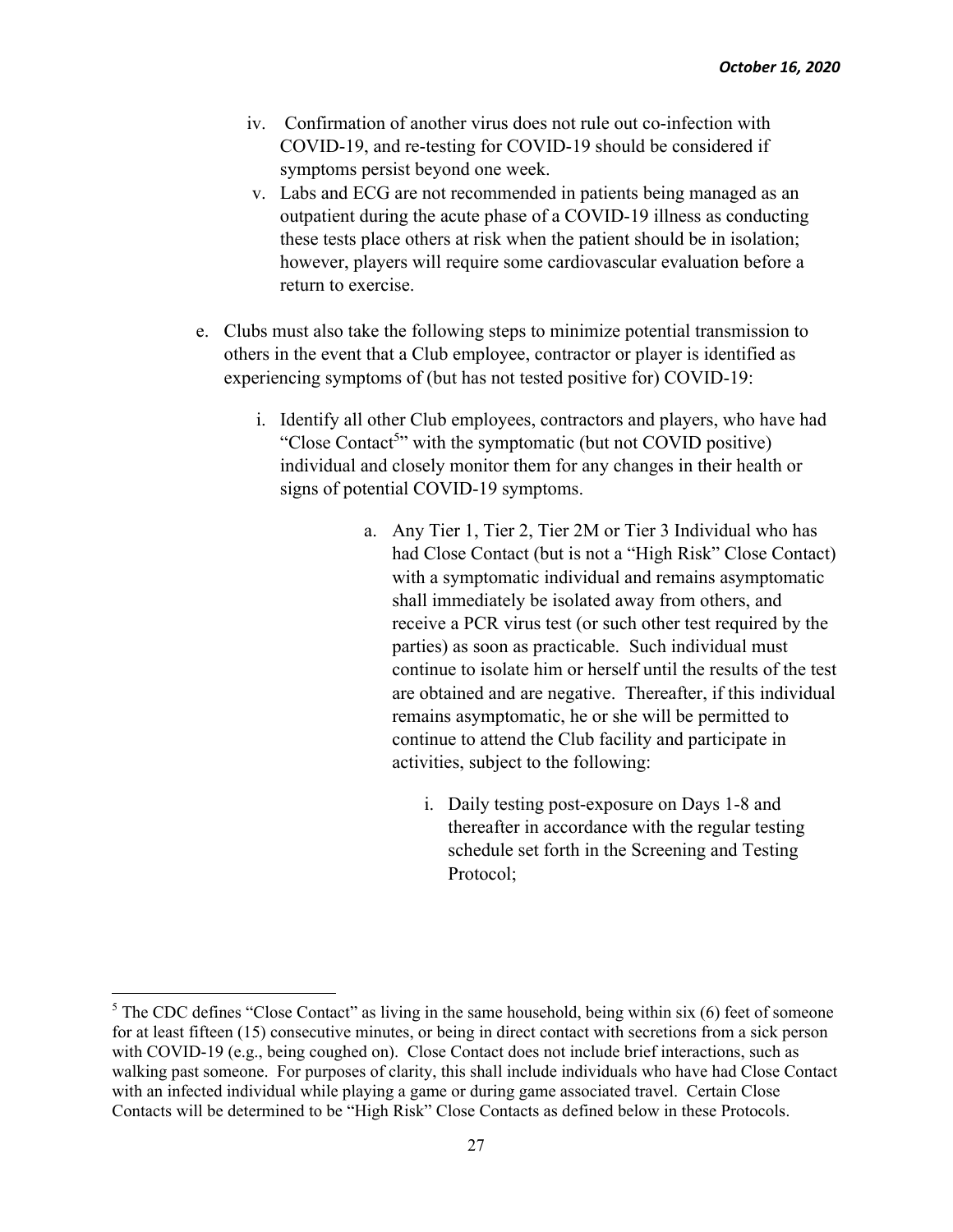- ii. Daily health questionnaires for COVID-19 symptoms, which shall include the questions in the attached COVID-19 Screening Form; and
- iii. Increased temperature checks (minimum of 3 times daily).
- iv. A record of all testing and screening results shall be maintained by the Club medical staff. For players, testing records shall be entered into each player's EMR.
- b. In the event a Tier 1, Tier 2, Tier 2M or Tier 3 Individual is identified as a Close Contact (but not a "High Risk" Close Contact) to a symptomatic individual on the day before a game or on Game Day, and that individual remains asymptomatic, that individual shall immediately receive a Point of Care (POC) virus test as soon as practicable. Such individual must isolate him or herself until the results of the test are obtained and are negative. Thereafter, if this individual remains asymptomatic, he or she will be permitted to travel and/or participate on the day before a game and/or Game Day, subject to the following:
	- i. Daily testing post-exposure on Days 1-8 and thereafter in accordance with the regular testing schedule set forth in the Screening and Testing Protocol;
	- ii. Daily health questionnaires for COVID-19 symptoms, which shall include the questions in the attached COVID-19 Screening Form; and
	- iii. Increased temperature checks (minimum of 3 times daily).
	- iv. A record of all testing and screening results shall be maintained by the Club medical staff. For players, testing records shall be entered into each player's EMR.
	- v. If the results of the POC test given to a Close Contact on the day before a game or on Game Day are positive, that Close Contact should receive a second POC test: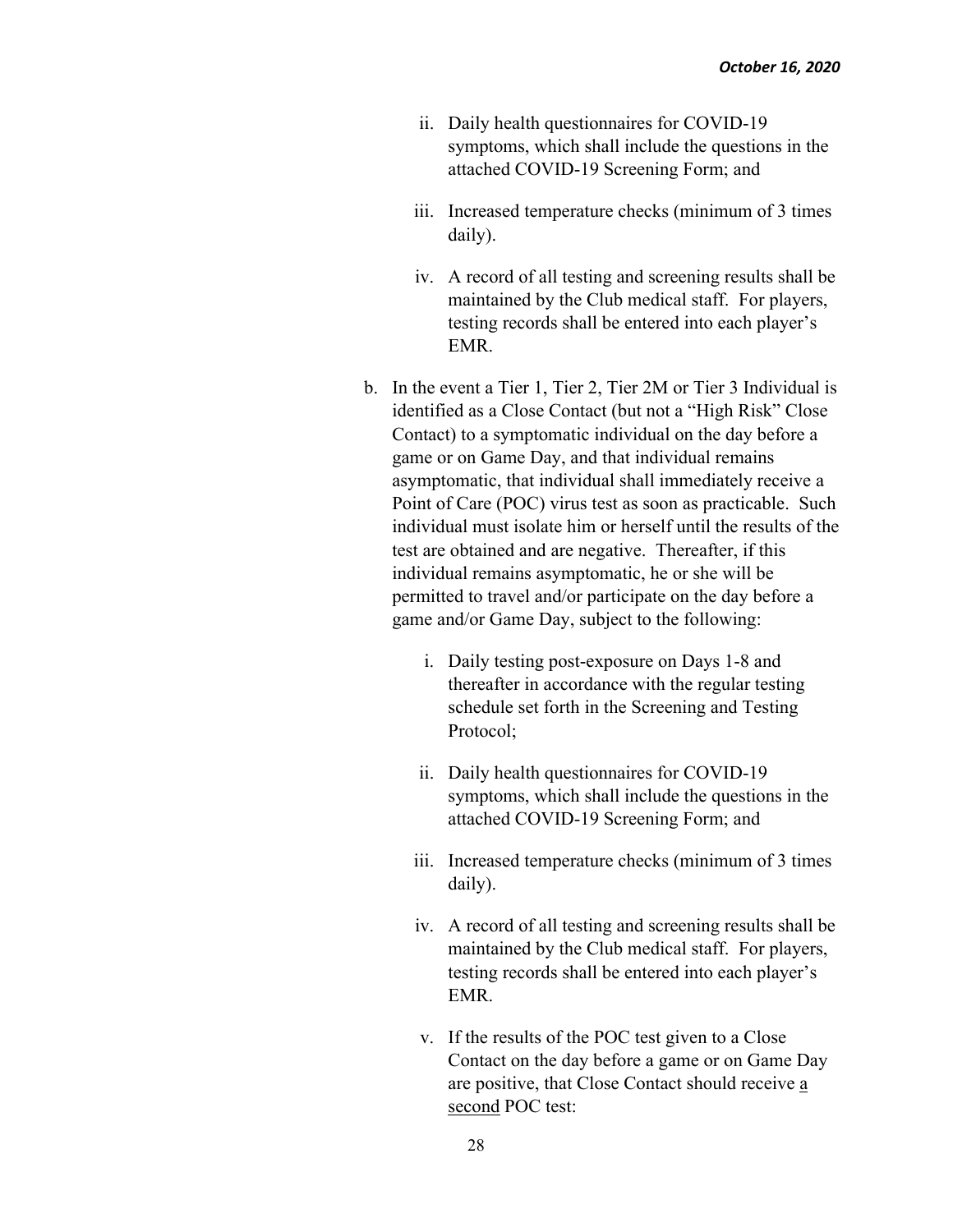- 1. If the second POC test is also positive, the individual will be ineligible to participate and will be treated as an individual who has tested positive for COVID-19 pursuant to the Treatment Response Protocol.
- vi. If the second POC test is negative, then the individual shall be given a third POC test, and the results of the third POC test will determine that individual's ability to participate (i.e, if positive, no participation; if negative, the individual may participate).
- 2. Immediately clean and disinfect (with hospital-grade EPA List N disinfectants) all surfaces (including equipment), door handles, gym equipment, bathrooms and shower facilities to which the symptomatic individual had access in the previous 24 hours.
- 3. Reinforce the importance of enhanced hygiene by all individuals, including players and members of the football staff, throughout the club.
- ii. The symptomatic individual may not return to any Club facility or interact with any other Club employee or consultant (other than the medical staff) unless and until each of the following has occurred:
	- 1. The individual has had two (2) negative PCR virus tests, at least 24 hours apart; and
	- 2. For Tier 1 and Tier 2 Individuals: the Club's Head Team Primary Care Sports Medicine Physician approves the individual to return to the Club's facilities and the NFL Chief Medical Officer is notified.
- VI. Care and Monitoring for Tier 1, Tier 2, Tier 2M or Tier 3 Individuals Who Test Positive for COVID-19
	- a. Club medical staff shall direct the care of any player who tests positive for COVID-19. Players shall remain entitled to also consult with their personal physicians in all related matters, including care and treatment. While in isolation following a positive test for COVID-19 (as specified below), a Tier 1 or Tier 2 Individual must be in daily communication with Club medical staff, including regular follow-up testing (pursuant to the NFL-NFLPA Screening and Testing Protocol) and monitoring of symptoms. Clubs should identify a health care facility to which it will refer players who test positive for COVID-19 for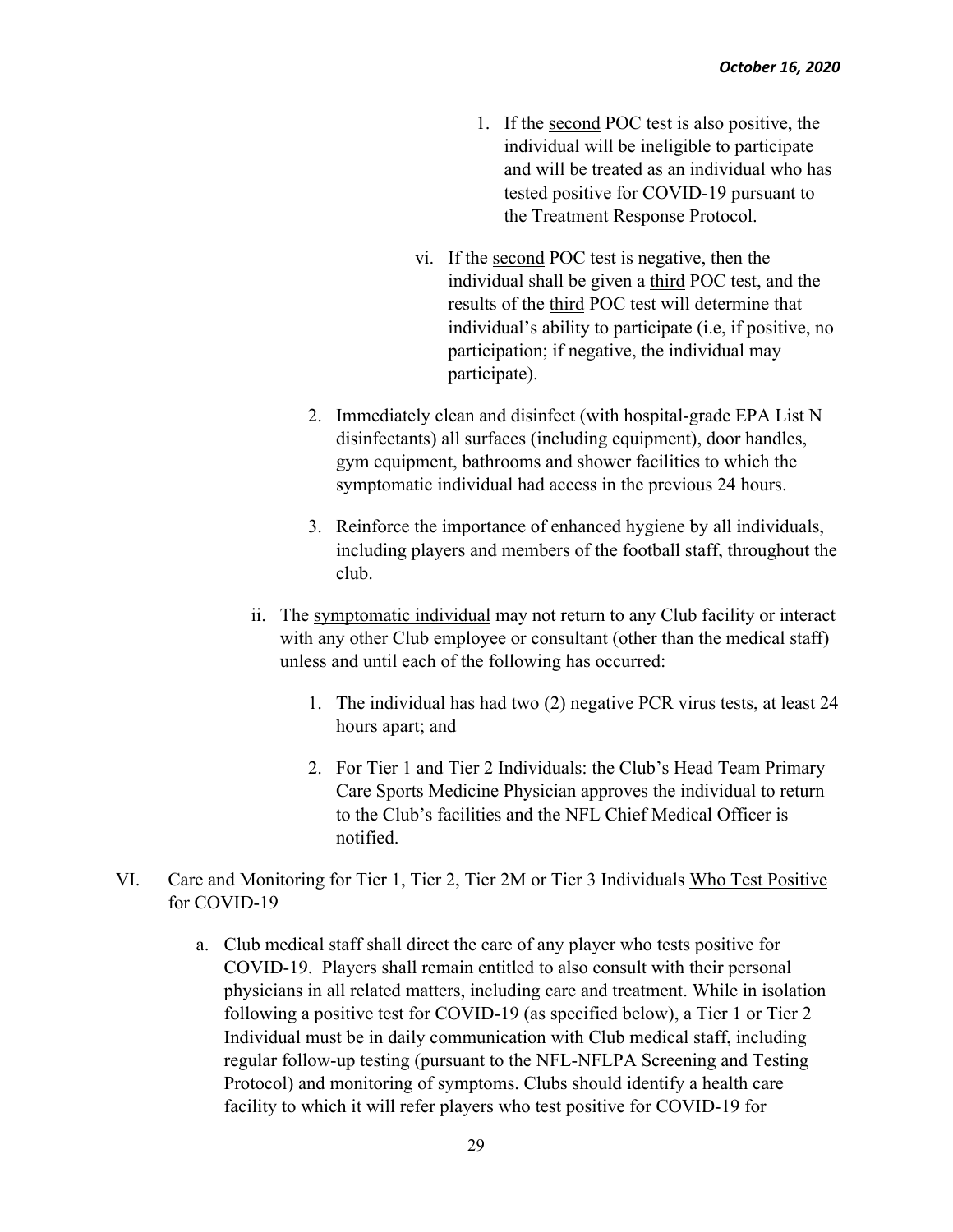treatment if the circumstances warrant, including but not limited to hospitalization.

- b. Initial Management after a positive test for COVID-19 (regardless of symptoms):
	- i. The infected individual must immediately isolate from all people (other than medical professionals, as necessary) and continue his or her isolation and restrict all activities outside the home (other than receiving medical care) until he or she receives clearance from his or her physician and (for Tier 1 and Tier 2 Individuals, including players) the Club's Head Team Primary Care Sports Medicine Physician.
	- ii. If the individual is at the Club facility when he or she tests positive for COVID-19, the infected individual must be placed in a mask and immediately isolated in a separate room with a closed door in the Club facility, and transported and quarantined at home as soon as feasible.
	- iii. The infected individual must be provided with a thermometer and pulse oximeter and infected individuals must be instructed to conduct daily selfsymptom and temperature checks.
		- 1. Tier 1 and Tier 2 Individuals who test positive for COVID-19 must communicate their daily symptom and temperature checks to the Club's Head Athletic Trainer and/or Head Team Primary Care Sports Medicine Physician on a daily basis.
		- 2. Clubs should consider monitoring infected players' HRV, respiratory rate and slow-wave sleep using wearable sensor technology (subject to the approvals set forth below).

Clubs must provide family/household members of the infected individual instructions about precautions, home cleaning, duration of isolation, and recommendations for daily monitoring of household contacts, as well as testing pursuant to the Screening and Testing Protocol.

- c. Clubs must also take the following steps to minimize potential transmission to others in the event that a Club employee, contractor or player tests positive for COVID-19:
	- i. "High Risk" Close Contacts: In the event that a Club employee, contractor or player tests positive for COVID-19, the Club ICO, working closely with IQVIA the NFL Chief Medical Officer and the NFL Management Council, in coordination with the NFLPA shall identify all other Club employees, contractors and players who have had Close Contact with the positive individual and closely monitor them for any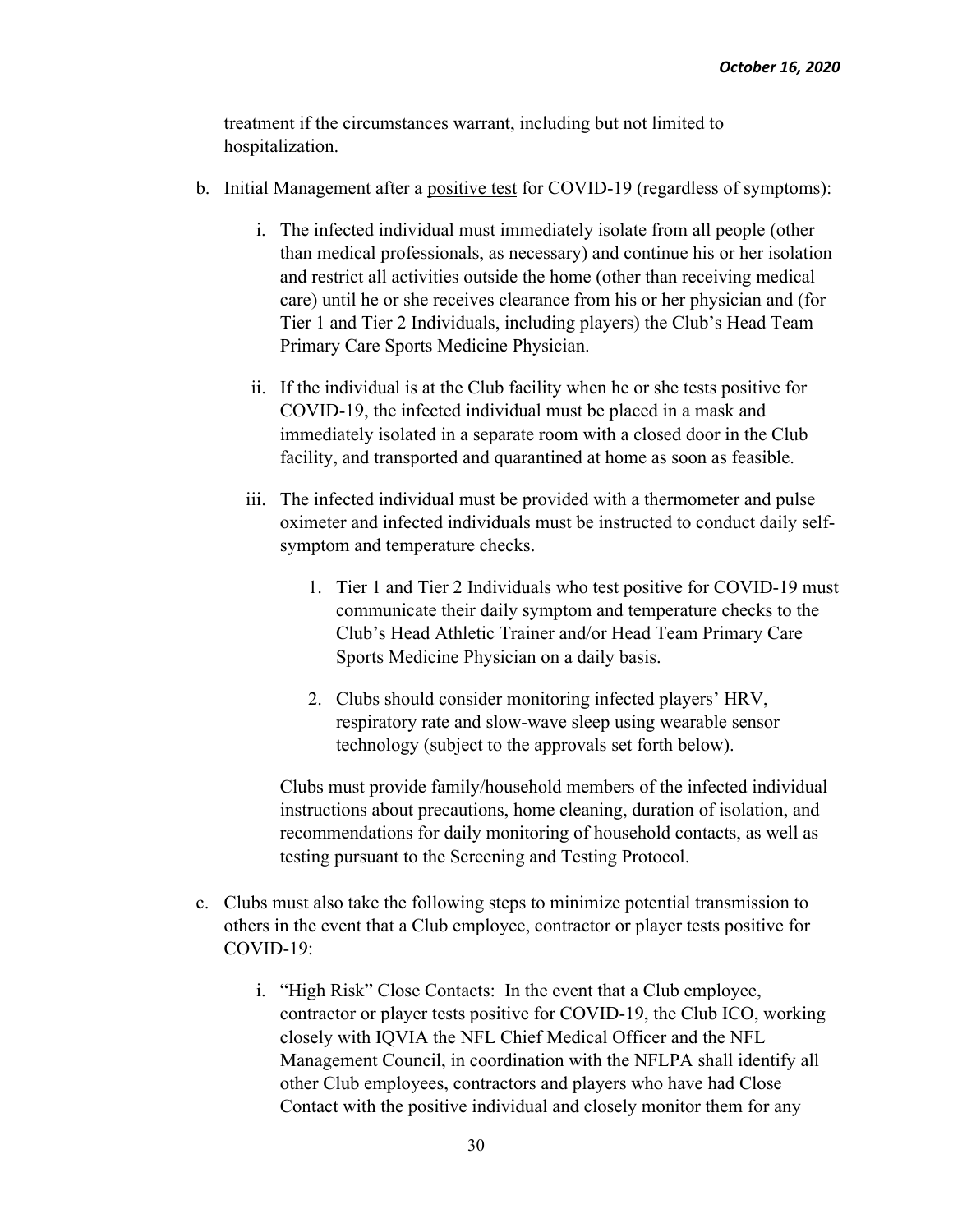changes in their health or signs of potential COVID-19 symptoms. Such individuals shall be identified as a "High Risk" Close Contact if they have had exposure to the confirmed positive individual that the NFL Chief Medical Officer, in consultation with those as set forth above, concludes represents a higher than normal risk of exposure due to the duration, proximity or other circumstances of the interaction with the confirmed positive. Such "High Risk" Close Contacts must be isolated immediately and will not be permitted to return to the Club facility or interaction with other Tiered Individuals until a minimum of five (5) days have passed since the last exposure to the infected individual (date of last exposure to the infected individual plus five (5) days) and must be monitored for symptoms while continuing daily PCR testing.

- a. Tier 1,Tier 2, Tier 2M and Tier 3 Individuals who have had Close Contact (but not a "High Risk" Close Contact) with the positive individual in the preceding 48 hours and who remain asymptomatic shall receive a PCR virus test (or such other test required by the NFL and NFLPA) as soon as practicable. Within 24 hours of receiving the results of the PCR virus test, if such test is negative, the individual will receive a second PCR test. Such individual must isolate him or herself until the results of the first test is obtained and is negative. Thereafter, if this individual remains asymptomatic, he or she will be permitted to continue to attend the Club facility and participate in activities, subject to the following:
	- i. Daily testing post-exposure on Days 1-8 (and thereafter in accordance with the regular testing schedule set forth in the Screening and Testing Protocol);
	- ii. Daily health questionnaires for COVID-19 symptoms; and
	- iii. Increased temperature checks (minimum of 3 times daily).
	- iv. The individual should consider monitoring HRV, respiratory rate and slow-wave sleep using wearable sensor technology (subject to the approvals set forth below).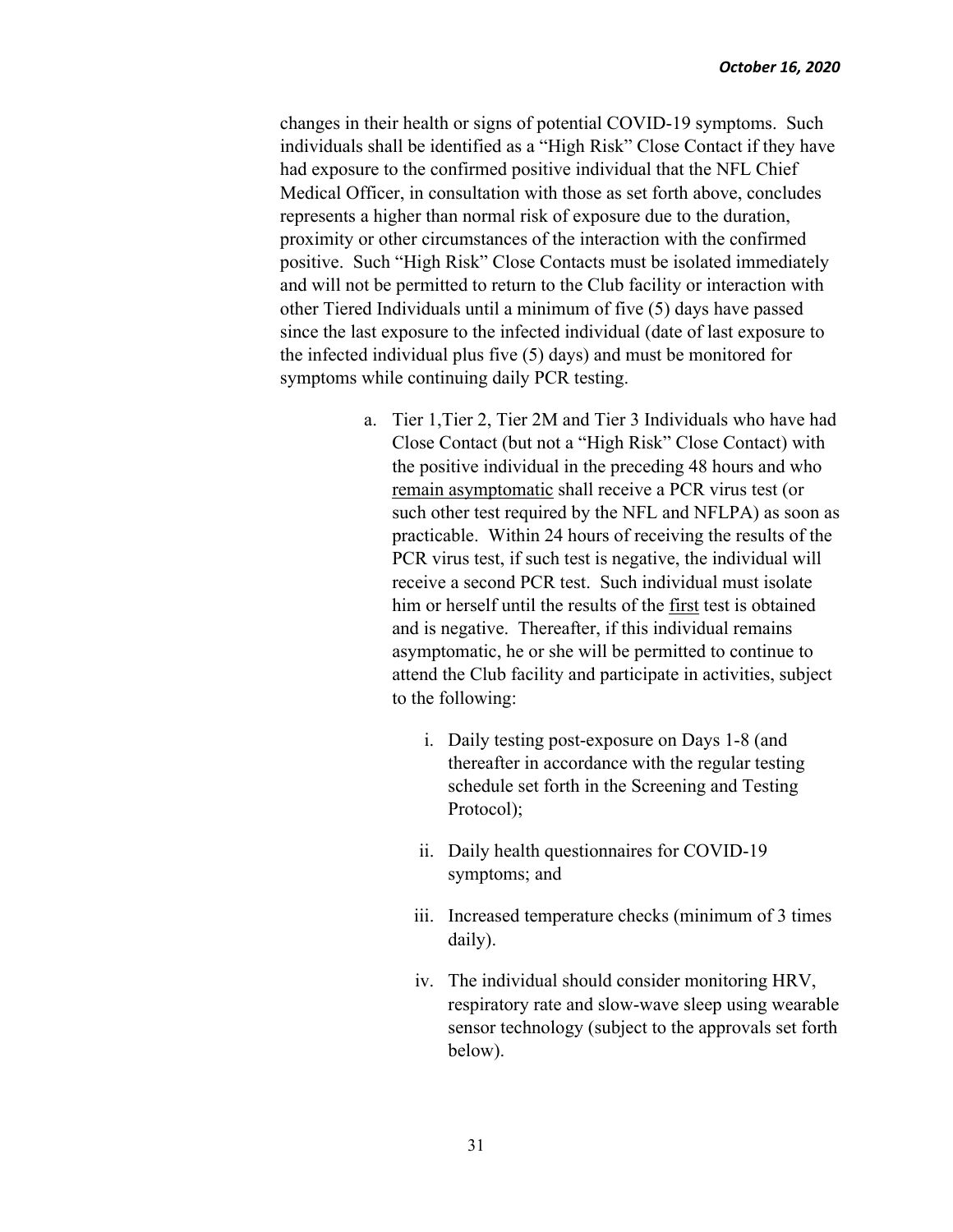- b. In the event a Tier 1, Tier 2, Tier 2M or Tier 3 Individual is identified as a Close Contact (but not a "High Risk" Close Contact) to a positive individual on the day before a game or on Game Day, and that individual remains asymptomatic, that individual shall immediately receive a Point of Care (POC) virus test as soon as practicable. Such individual must isolate him or herself until the results of the test are obtained and are negative. Thereafter, if this individual remains asymptomatic, he or she will be permitted to travel and/or participate on the day before a game and/or Game Day, subject to the following:
	- i. Daily testing post-exposure on Days 1-8 and thereafter in accordance with the regular testing schedule set forth in the Screening and Testing Protocol;
	- ii. Daily health questionnaires for COVID-19 symptoms, which shall include the questions in the attached COVID-19 Screening Form; and
	- iii. Increased temperature checks (minimum of 3 times daily).
	- iv. A record of all testing and screening results shall be maintained by the Club medical staff. For players, testing records shall be entered into each player's EMR.
	- v. If the results of the POC test given to a Close Contact on the day before a game or on Game Day are positive, that Close Contact should receive a second POC test:
		- 1. If the second POC test is also positive, the individual will be ineligible to participate and will be treated as an individual who has tested positive for COVID-19 pursuant to the Treatment Response Protocol.
		- 2. If the second POC test is negative, then the individual shall be given a third POC test, and the results of the third POC test will determine that individual's ability to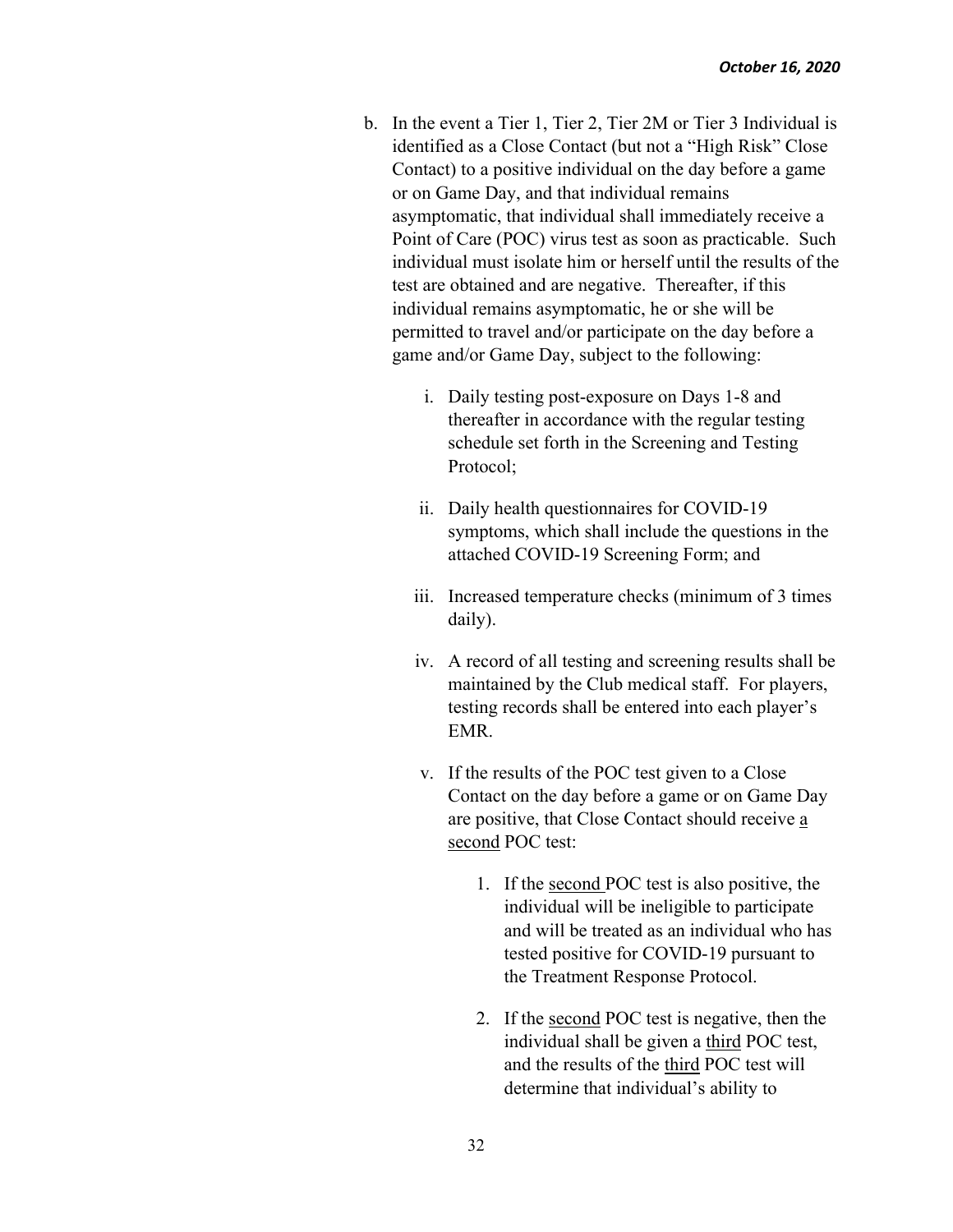participate (i.e, if positive, no participation; if negative, the individual may participate).

- 2. Tier 1, Tier 2,Tier 2M and Tier 3 Individual who have had Low  $Risk<sup>6</sup>$  or Medium  $Risk<sup>7</sup>$  Exposures to the individual who tested positive must be monitored for symptoms of COVID-19 consistent with this protocol and will otherwise be tested at the normal cadence set forth in the Screening and Testing Protocol.
- ii. Immediately clean and disinfect (with hospital-grade EPA List N disinfectants) all surfaces (including equipment), door handles, gym equipment, bathrooms and shower facilities to which the infected or symptomatic individual had access in the previous 24 hours.
- iii. Reinforce the importance of enhanced hygiene by all individuals, including players and members of the football staff, throughout the Club.
- d. Any individual (including players) who tests positive for COVID-19 will NOT be allowed to travel, access any Club facility or have direct contact with any other Tier 1, Tier 2, or Tier 3 Individual(s) or other Club employees, contractors or players other than the medical staff unless and until each of the following occurs:
	- i. For Club employees/contractors who test positive but remain asymptomatic:
		- 1. 10 days have passed since the specimen that tested positive was collected (e.g., for a specimen collected on September 5 that tested positive, player will be eligible to return to practice on September 15 at the earliest); OR
		- 2. The individual receives two consecutive negative PCR virus tests, at least 24 hours apart; and
		- 3. The Club's Head Team Primary Care Sports Medicine Physician, after consultation with Infection Control for Sports (formerly DICON) ("ICS") and notification of the NFL Chief Medical

 $6$  For purposes of these protocols, a Low Risk Exposure is defined as an individual who was present at the club facility with the infected individual but had no interaction with the infected individual and had no shared locations with the infected individual in the previous 48 hours.

 $7$  For purposes of these protocols, a Medium Risk Exposure is defined as an individual who: maintained a distance of 6 feet or greater from the infected individual; had only brief interaction (less than 10 minutes) with the infected individual within 6 feet and both persons were wearing masks; had no physical contact with the infected individual or shared objects during practice, while other locations in the facility were shared with social distancing and cleaning standards as set forth in these protocols.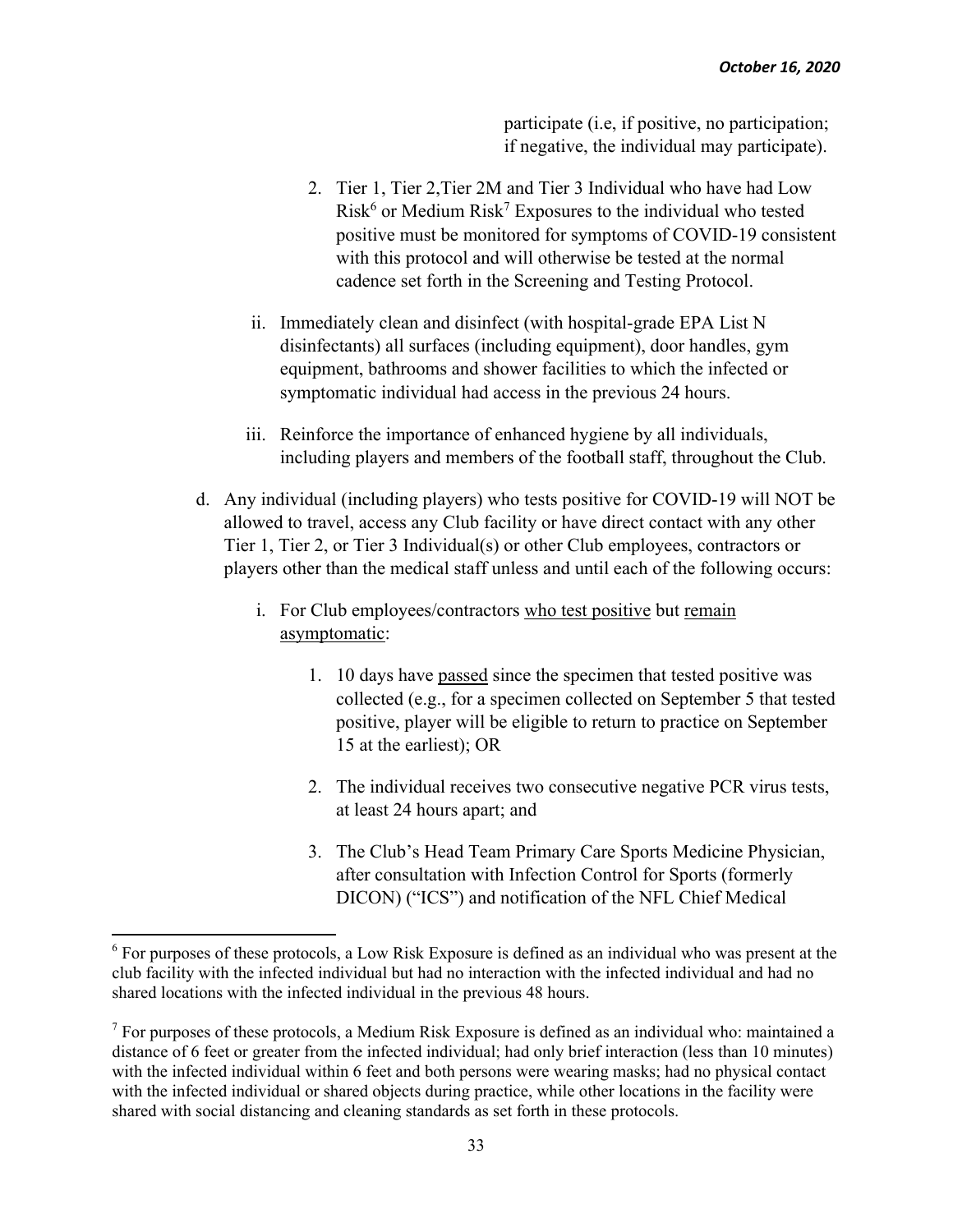Officer, determines that the individual may return to the Club facility and interaction with other Tier 1 or Tier 2 Individuals, Club employees/contractors.

- ii. For Club employees/contractors who test positive and experience symptoms of COVID-19:
	- 1. At least 10 days have passed since the date symptoms of COVID-19 were first reported to Club medical staff; and
	- 2. At least 24 hours have passed since the individual last had a fever without the use of fever-reducing medications; and
	- 3. Other symptoms (e.g., cough, shortness of breath) have improved; and
	- 4. The Club's Head Team Primary Care Sports Medicine Physician, after consultation with ICS and notification of the NFL Chief Medical Officer, determines that the individual may return to the Club facility and interact with other Tier 1 or Tier 2 Individuals, Club employees or players; and
	- 5. Any local regulations or requirements are satisfied.
	- 6. For symptomatic infections that are categorized as **mild**, prior to team training and game play, player must complete a minimum 3 day progressive exercise protocol under team medical staff supervision with appropriate clinical monitoring before returning to full participation. For **moderate to severe** infections (hospitalized), it is recommended that prior to team training and game play, the player complete a progressive exercise protocol for a minimum of 7 days or equal to twice the duration of the hospitalization.
- e. Additional Cardiac Screening for Players Who Have Tested Positive For The COVID-19 Virus and Have Recovered and Players Who Test Positive for COVID-19 Antibodies
	- i. Any player who (i) tests positive for COVID-19 (by PCR or antibody test), (ii) is presumed COVID-19 positive, or (iii) has any cardiopulmonary symptoms (e.g., shortness of breath, chest pain, tachycardia), is required to undergo the following testing prior to returning to participation: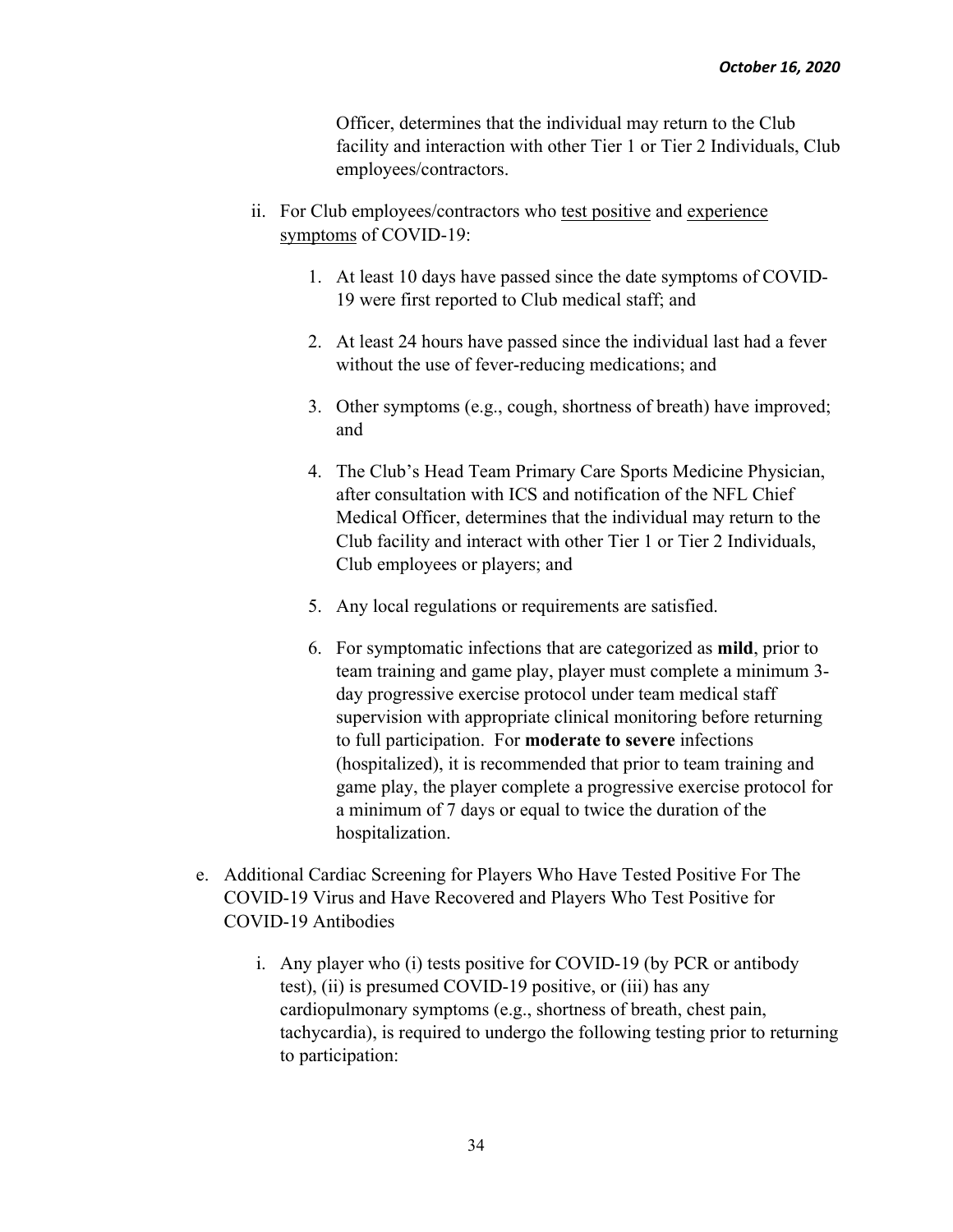- 1. High-sensitivity troponin testing (or troponin I or T if highsensitivity troponin);
- 2. Standard 12-lead electrocardiogram (ECG); and
- 3. Two-dimensional resting echocardiogram to assess left ventricular function.

This screening may occur during the player's 10-day isolation period, subject to the Club physician's discretion. In each case, the Club's Team Physician will review the results of the player's troponin and cardiac screening with the Club cardiologist. If there are any abnormalities or if additional testing is necessary, such testing should be facilitated by the Club medical staff pursuant to the Screening and Testing Protocol.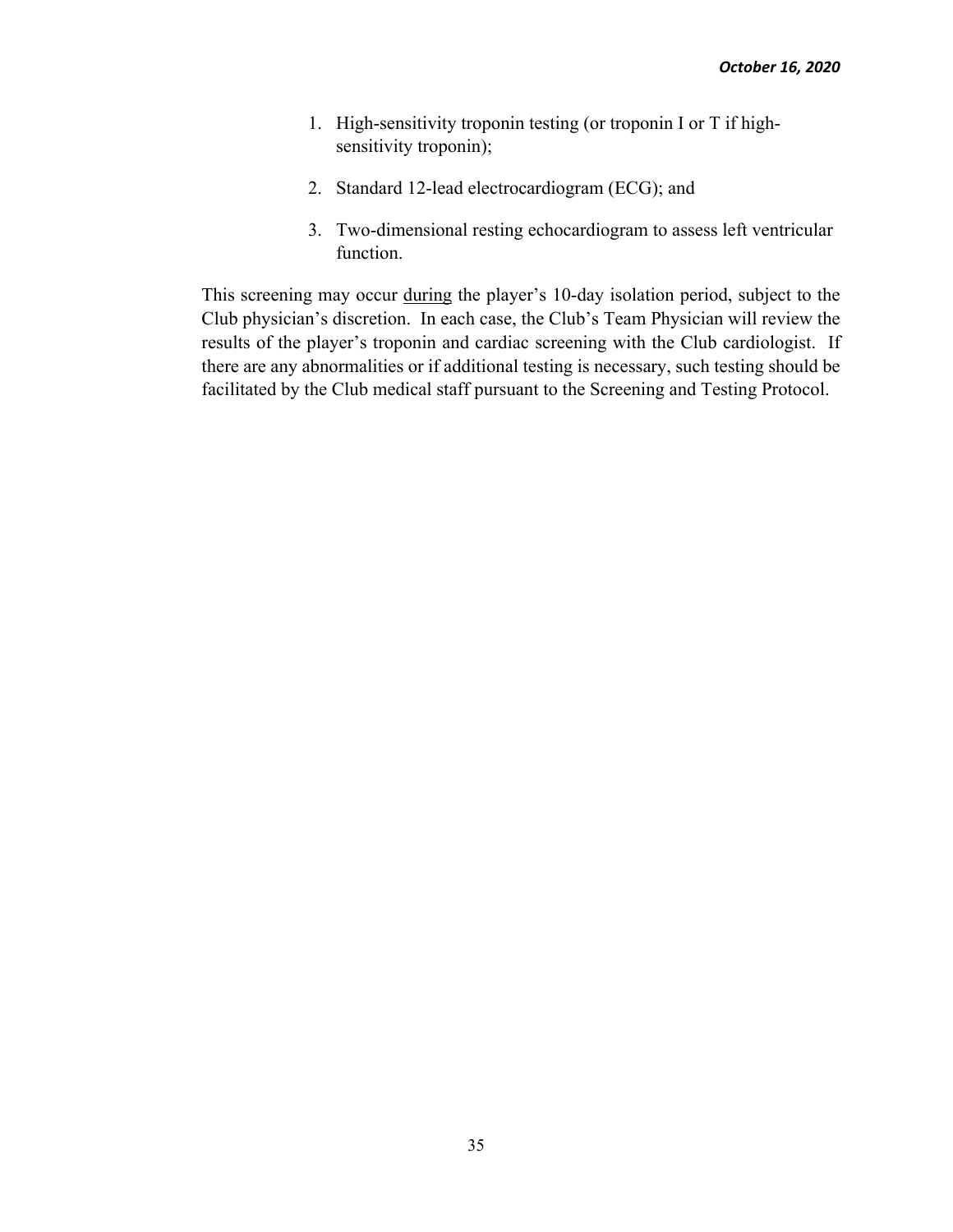

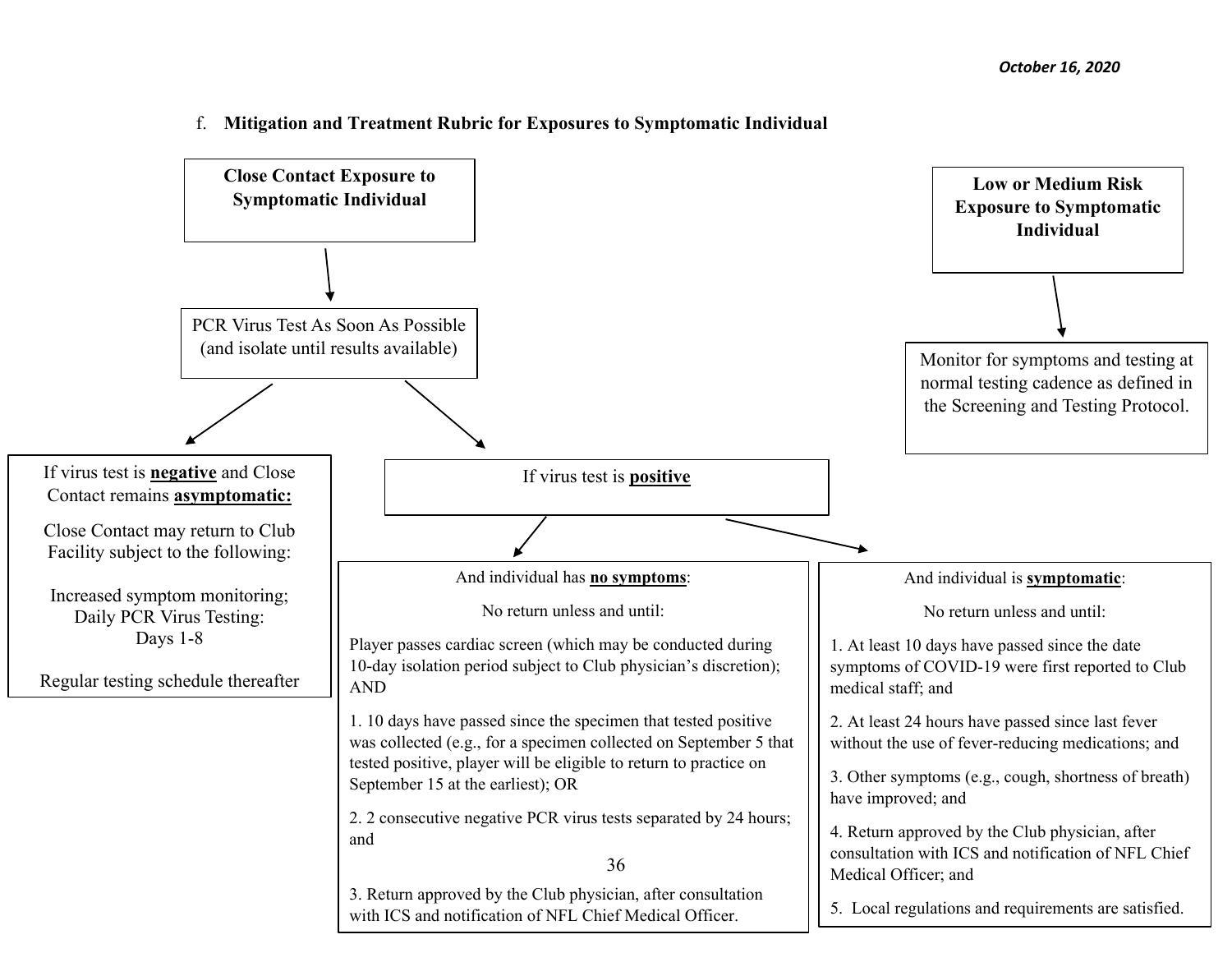

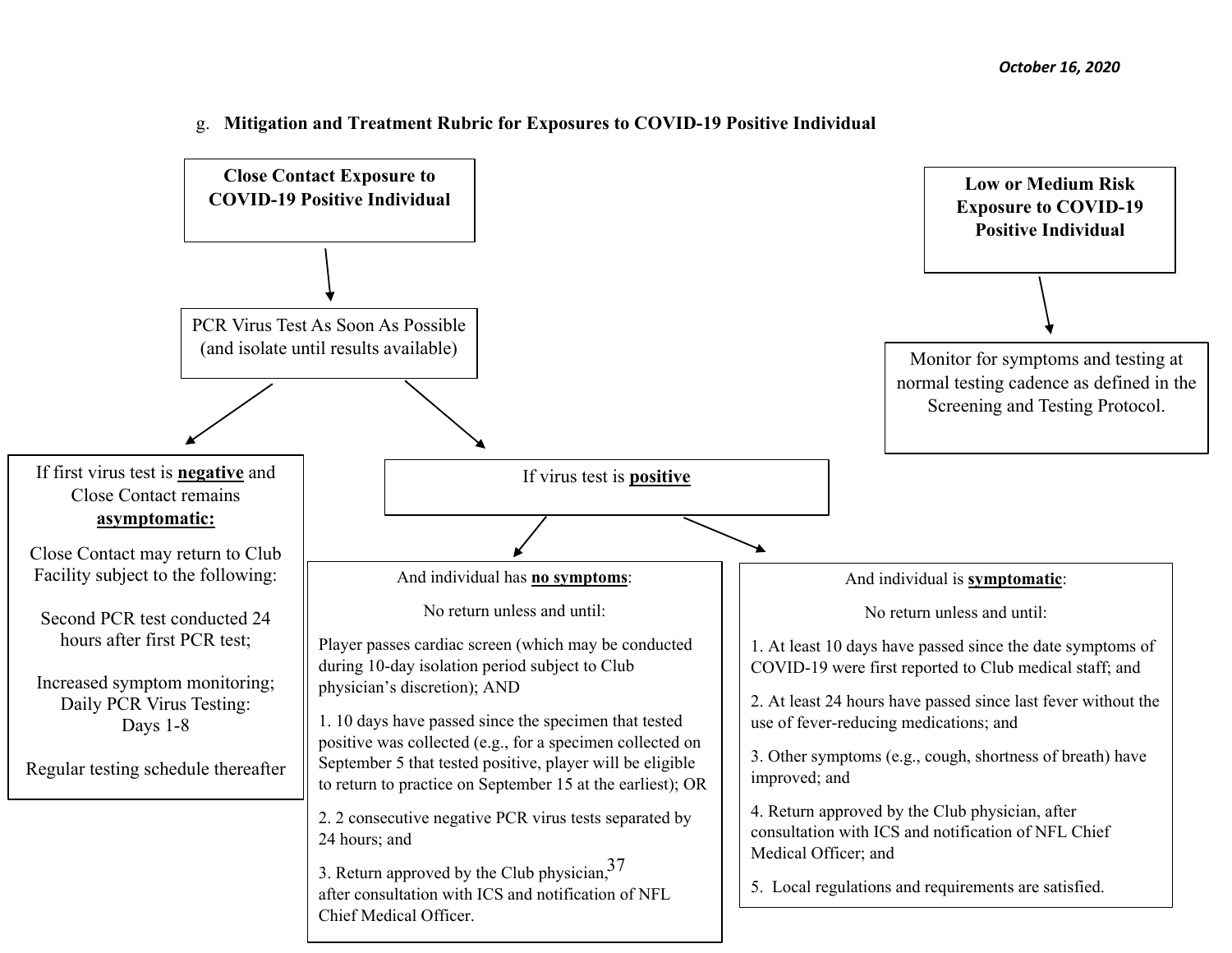h. **Mitigation and Treatment Rubric for "High Risk" Close Contact to COVID-19 Positive Individual** 

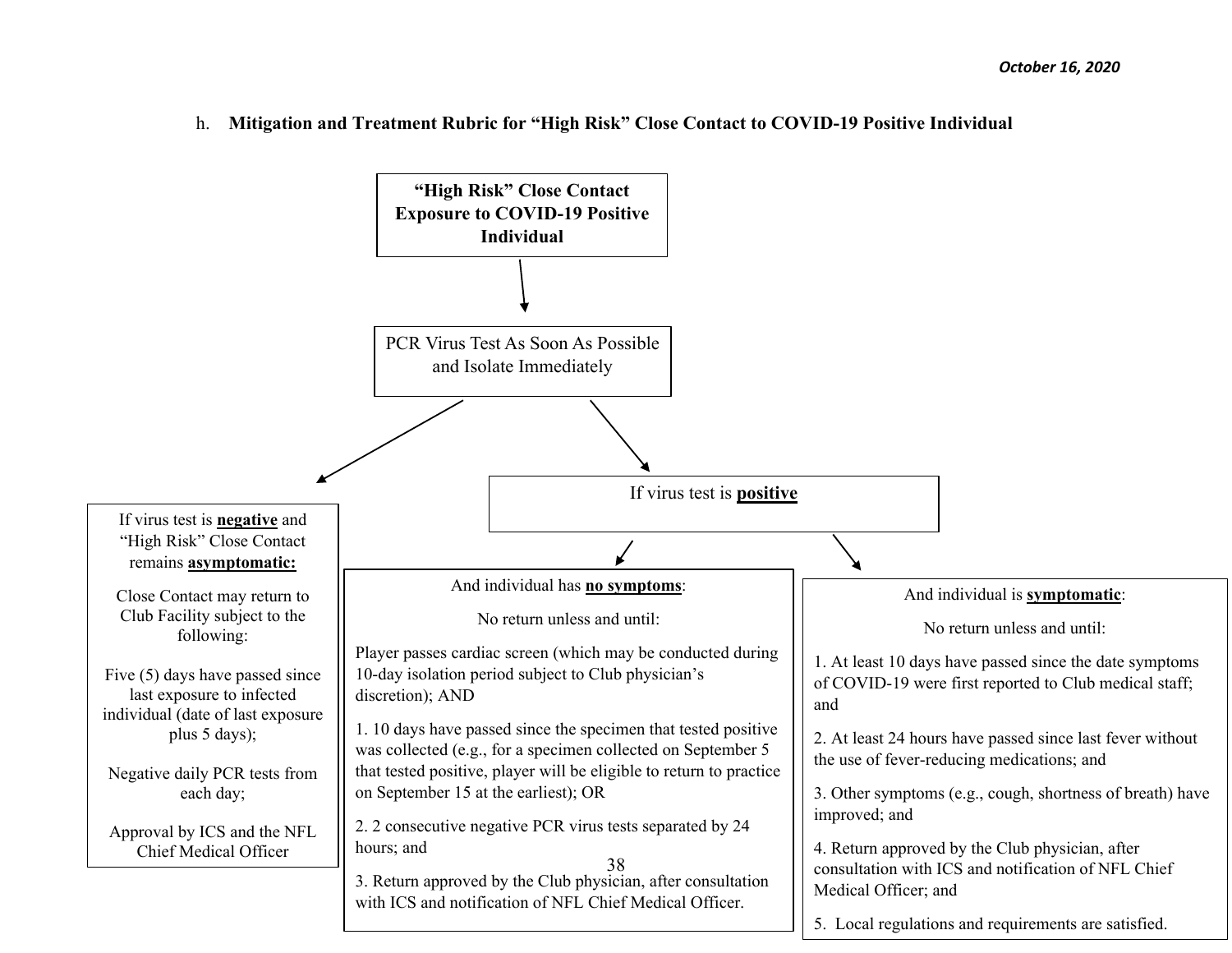i. **Treatment Rubric for Individuals Experiencing Symptoms of COVID-19** 

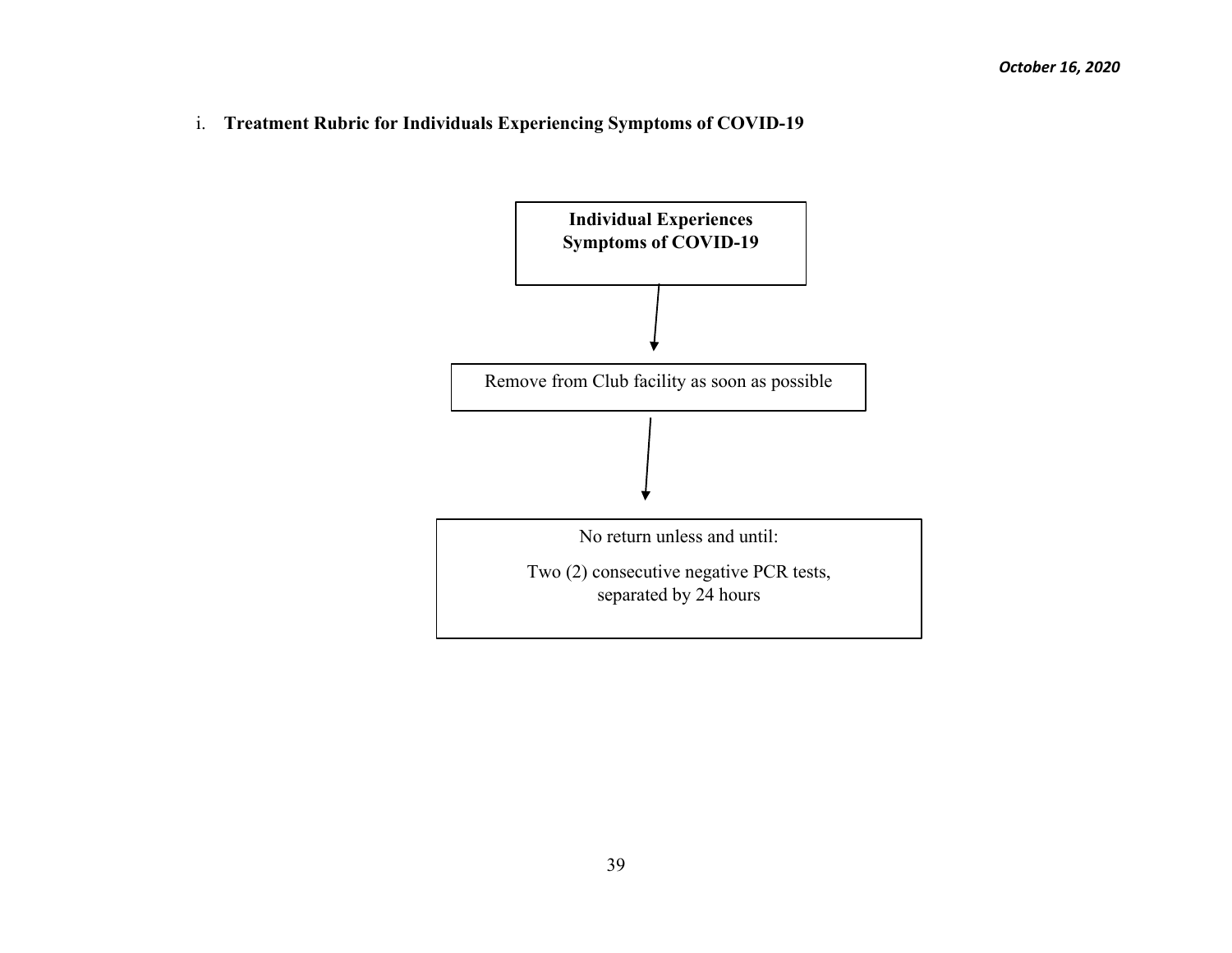j. **Treatment Rubric for COVID-19 Positive Individual who is Asymptomatic** 

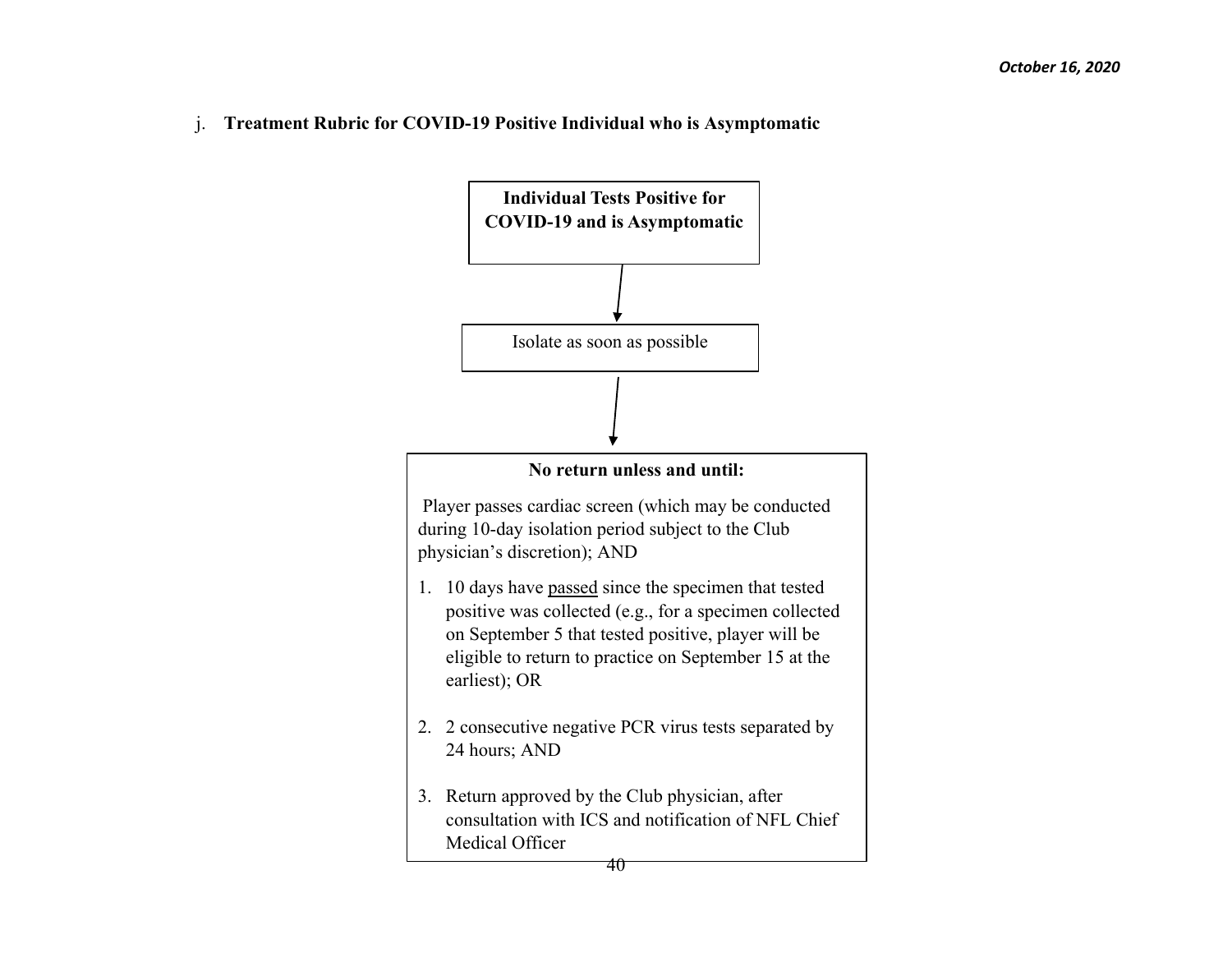k. **Treatment Rubric for COVID-19 Positive Individual who is Symptomatic** 

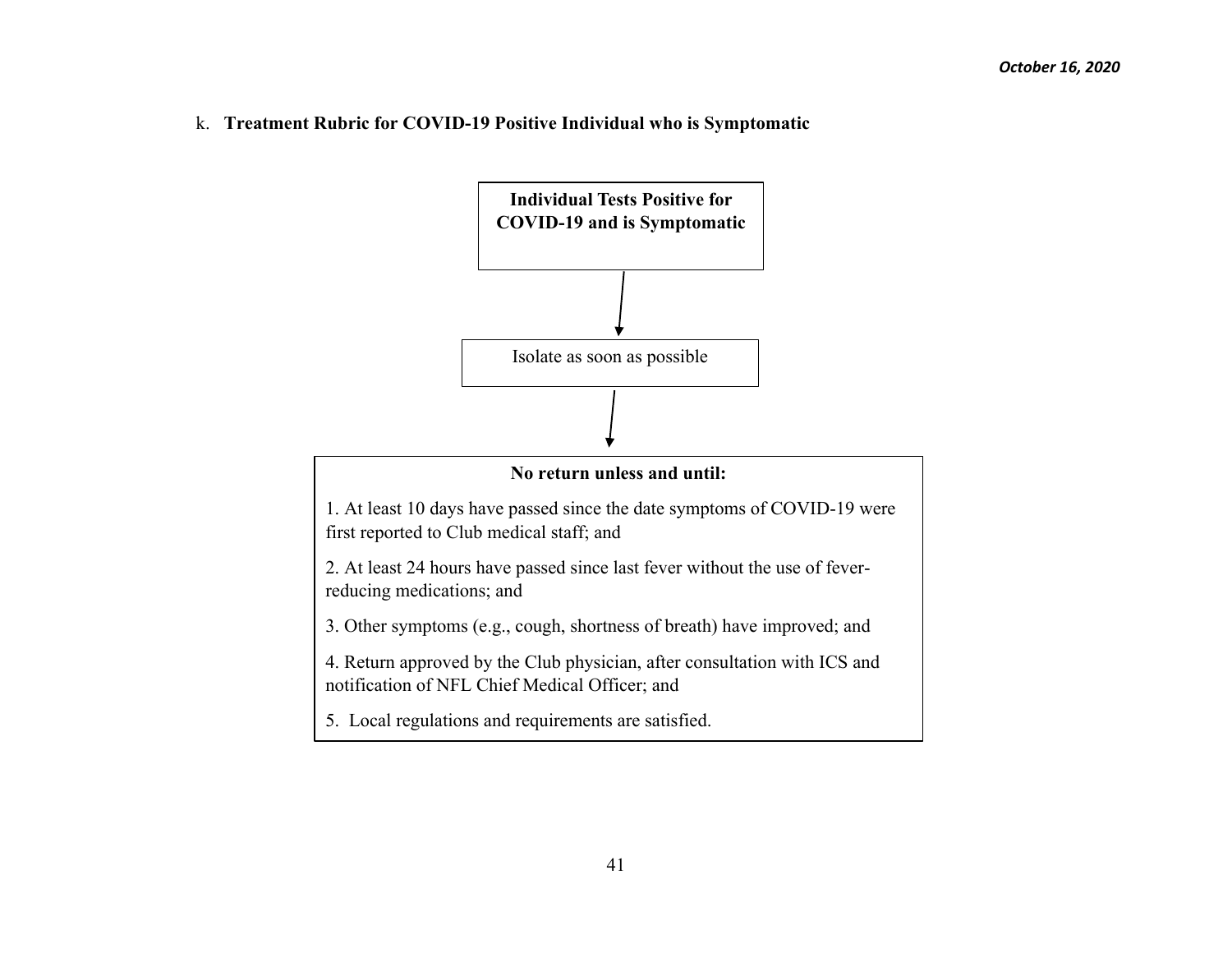#### VII. Contact Tracing and Additional Measures to Reduce the Risk of Transmission

- a. Contact tracing shall be conducted by IQVIA (a third-party firm with expertise in contact tracing that has been jointly appointed and retained by the Parties), in conjunction with the Club's Infection Control Officer immediately upon a positive test result of a Club employee or contractor. IQVIA and the Club's Infection Control Officer and will work cooperatively with local health authorities to identify other people who have been in contact with the person who tests positive. Clubs should proceed with contact tracing even if the response of local health authorities is delayed. If there are no such applicable local regulations, the Club ICO shall develop a process for contact tracing.
- b. Contact tracing is key to slowing the spread of COVID-19 and helps protect players, Club staff and the community. NFL players are strongly encouraged to be honest and forthcoming during any contact tracing interview(s). Information disclosed during contract tracing cannot be used for punishment. Specifically, NFL players participating in contact tracing efforts pursuant to the NFL-NFLPA COVID-19 Protocols, will not be subject to any form of discipline by the NFL or any NFL Club. Information shared during contract tracing interviews shall be used for identifying potential contact exposures only. No personal data is recorded and data protection guidelines shall be observed. If the NFL or an NFL Club disciplines a player for any violation of the NFL-NFLPA COVID-19 Protocols, the NFL and/or NFL Club must demonstrate that it obtained evidence of such violation outside of contact tracing interviews.
- c. In the event of a confirmed positive test for COVID-19 for any Club employee, contractor or individual accessing the Club facility, in coordination with local health officials, each Club must:
	- i. Conduct a contact tracing investigation to identify all other Club employees, contractors and/or players, including at other Clubs, who had Close Contact with the infected individual;
		- 1. Contact tracing to determine Close Contact exposures in-game will be conducted using Kinexon tracking devices.
		- 2. Tier 1, Tier 2, Tier 2M and Tier 3 Individuals will also be required to wear Kinexon Proximity Recording tracking devices at all times while engaged in team activities (including in the Club facility, during practices, and during team travel). Such devices will only be used to determine Close Contact exposures during team activities. The data and information collected from the Proximity Recording tracking devices shall not be shared with or used by the Club or any third party for any purpose other than evaluating Close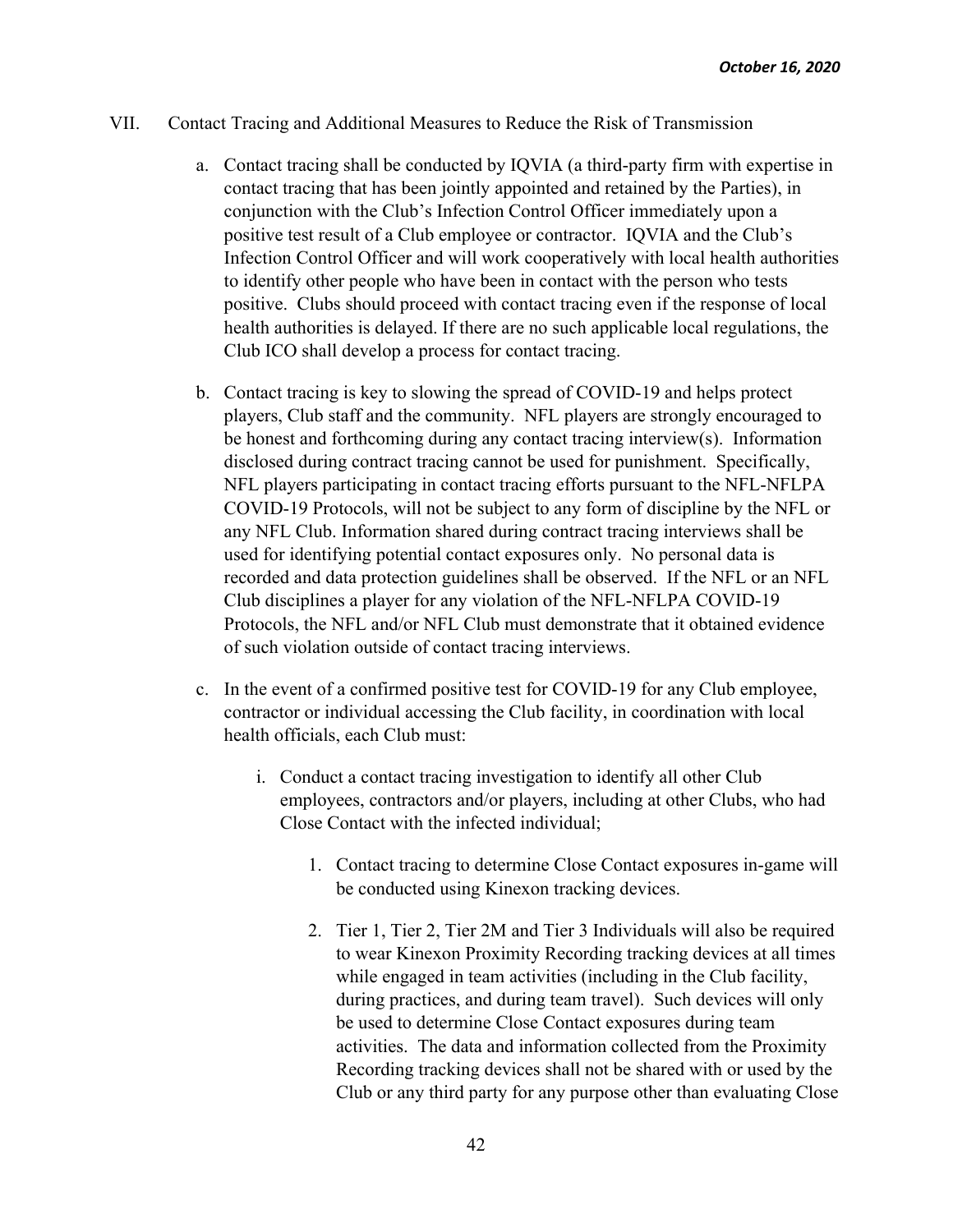Contact exposures and evaluating efficacy and compliance with the NFL-NFLPA COVID-19 Protocols.

- ii. Notify those individuals of their potential exposure and probable need for quarantine or isolation pending the results of testing;
- iii. Arrange for those individuals to be tested; and
- iv. Notify the proper health authorities as required by the applicable local regulation/law.
- v. Each Club's contact tracing procedures shall include the following mandatory steps:
	- 1. The Club ICO must review the Kinexon device proximity data for the infected/symptomatic individual to identify any other individuals who are Close Contacts to that person;
	- 2. The Club ICO must also interview the infected/symptomatic individual to determine whether there are additional Close Contacts that may be identified;
	- 3. For any occurrence when a Club has receives a positive test result or an individual reports symptoms of COVID-19, the Club is required to engage IQVIA to participate in the entirety of the contact tracing process. Specifically, the Club ICO will be required to contact IQVIA and review: (i) the relevant Kinexon data for that individual and any Close Contacts identified as a result; (ii) whether additional individuals should be identified as Close Contacts; (iii) the information gathered as a result of the Club's contact tracing interviews with the positive or symptomatic individual and any Close Contacts; and (iv) the steps taken as a result of the data and interviews. IQVIA may require the Club ICO to conduct further investigation and/or interviews upon its review. The Club is not required to have a member of IQVIA's staff participate in each interview but is encouraged to do so. Also, in certain circumstances the NFL Management Council and NFL Chief Medical Officer may participate in the contact tracing process to identify Close Contacts or additional risk of transmission.
	- 4. If the Contact Tracing process results in the NFL Chief Medical Officer determining that certain individuals are "High Risk" Close Contacts, such "High Risk" Close Contacts must be isolated immediately and will not be permitted to return to the Club facility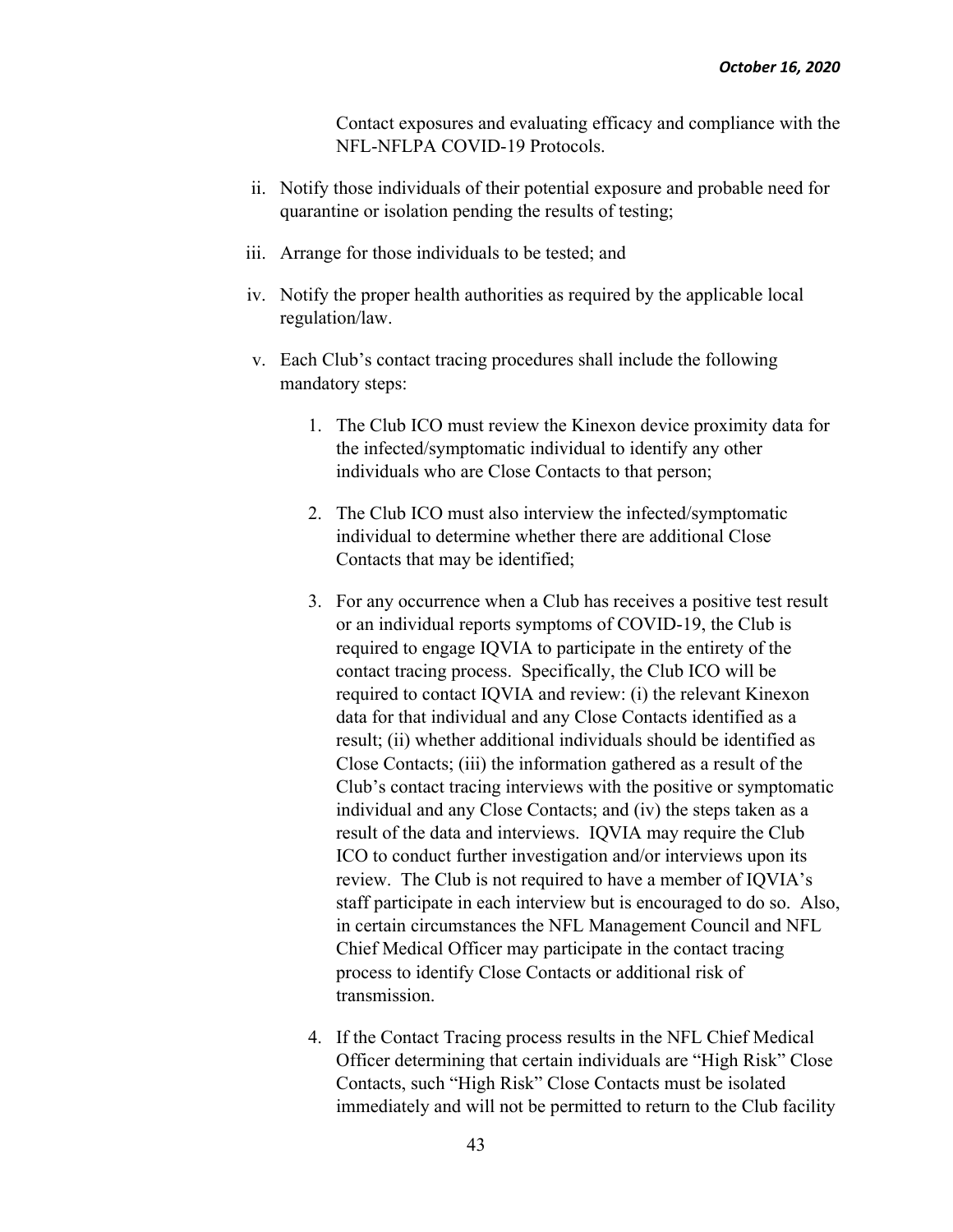or interaction with other Tiered Individuals until a minimum of five (5) days have passed since the last exposure to the infected individual (date of last exposure to the infected individual plus five (5) days) and must be monitored for symptoms while continuing daily PCR testing.

- d. Such Close Contacts (other than Tier 1 and 2 Individuals) should be referred to a local healthcare facility for COVID-19 virus testing.
- e. Each Club's ICO will be required to participate in a telephonic or virtual check-in meeting with IQVIA once per week (regardless of whether the Club had positive tests during that week) to review the Club's Kinexon data for the previous week and to identify potential risk mitigation techniques or strategies the Club may employ going forward.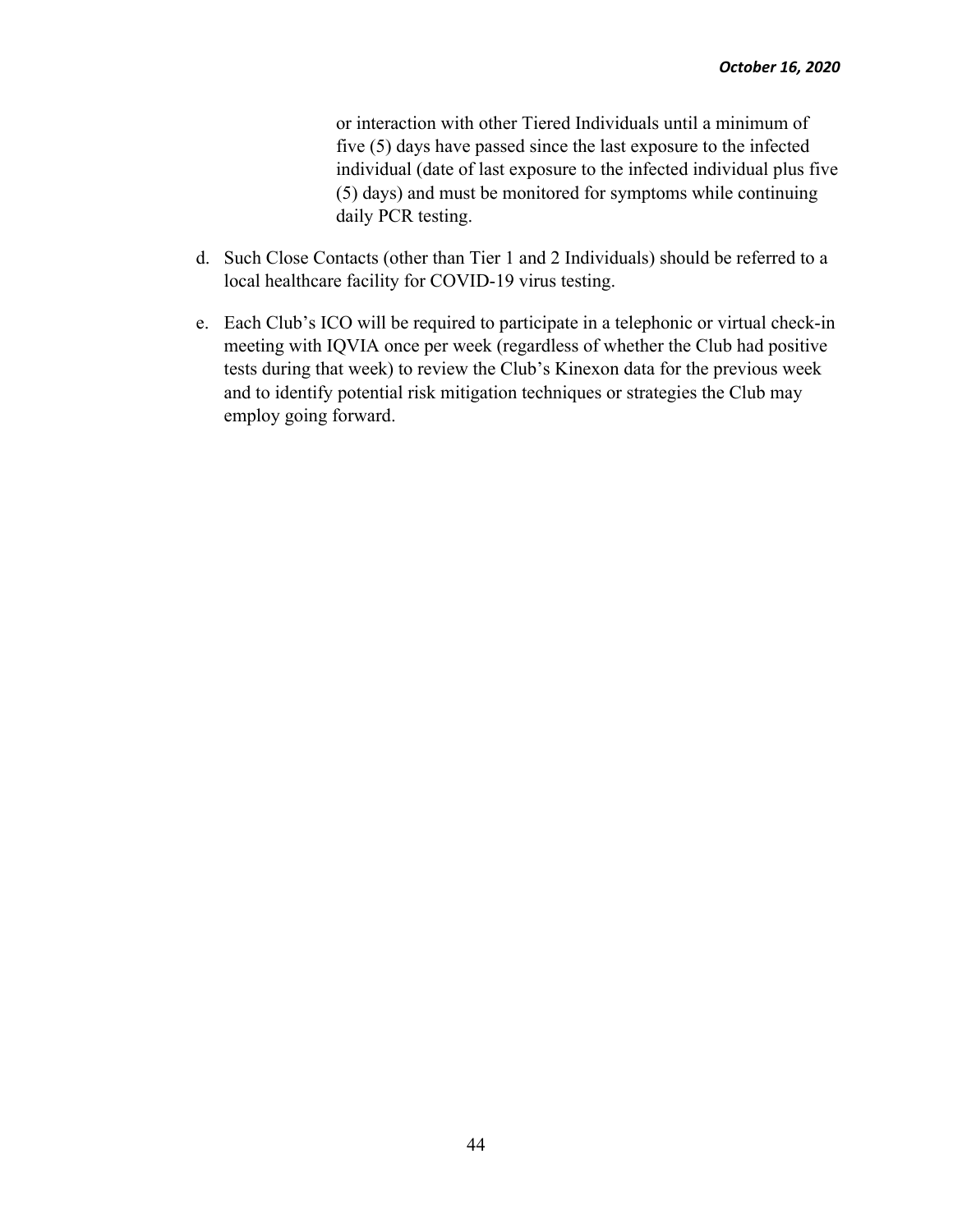## **NFL-NFLPA Game Day Protocol Involving Players for the 2020 Season**

## I. Introduction.

- a. A key component of the NFL and NFLPA's COVID-19 Protocols is limiting exposure risk to NFL players, coaches, club medical staffs, and other club and league staff.
- b. This Game Day Protocol, in conjunction with other COVID-19 protocols shall govern the conduct of all NFL games during the 2020 Season.
- c. The parties will continue to update this Protocol as circumstances warrant and as the science evolves.
- d. Prior to each NFL Club's first game, each Club will be required to supplement its Infectious Disease Emergency Response ("IDER") Plan to set forth the Club's plan for mitigating risk of COVID-19 transmission for Game Day pursuant to this Protocol. Each Club's IDER Plan will be subject to review and approval by the NFL, NFLPA and Infection Control for Sports ("ICS") (formerly known as the Duke Infection Control Outreach Network or "DICON") as outlined in the parties' side letter agreement.
- II. Game Day Personnel.
	- a. For purposes of this Game Day Protocol, the following individuals shall be designated as "Game Day Personnel." Maximum numbers are set forth in Section III below.
		- 1. Players
		- 2. Club-Designated Personnel with Game Day Working Functions
		- 3. On-Field Stadium Operations and Security
		- 4. League Employees Deemed by NFL Football Operations to Have an Essential Game Day Working Function
		- 5. League Game Day Assistants
		- 6. Club Game Day Assistants
		- 7. Game Officials
		- 8. Unaffiliated Neurotrauma Consultants (UNCs)
		- 9. Airway Management Physicians (AMPs)
		- 10. Visiting Team Medical Liaisons (VTMLs)
		- 11. Certified Athletic Trainer Spotters (ATC Spotters)
		- 12. X-Ray Technician
		- 13. EMT/ALS Medical Personnel
		- 14. Broadcast Network
		- 15. NFL Films
		- 16. Club Ownership
		- 17. Official League Visitors (Commissioner Approval Required)
	- b. At least seven (7) days prior to each Club's first game, each Club must submit to the NFL (attention: Meghan Carroll) a list of individuals whom the Club wishes to designate Game Day Personnel. Each list must include the individual's first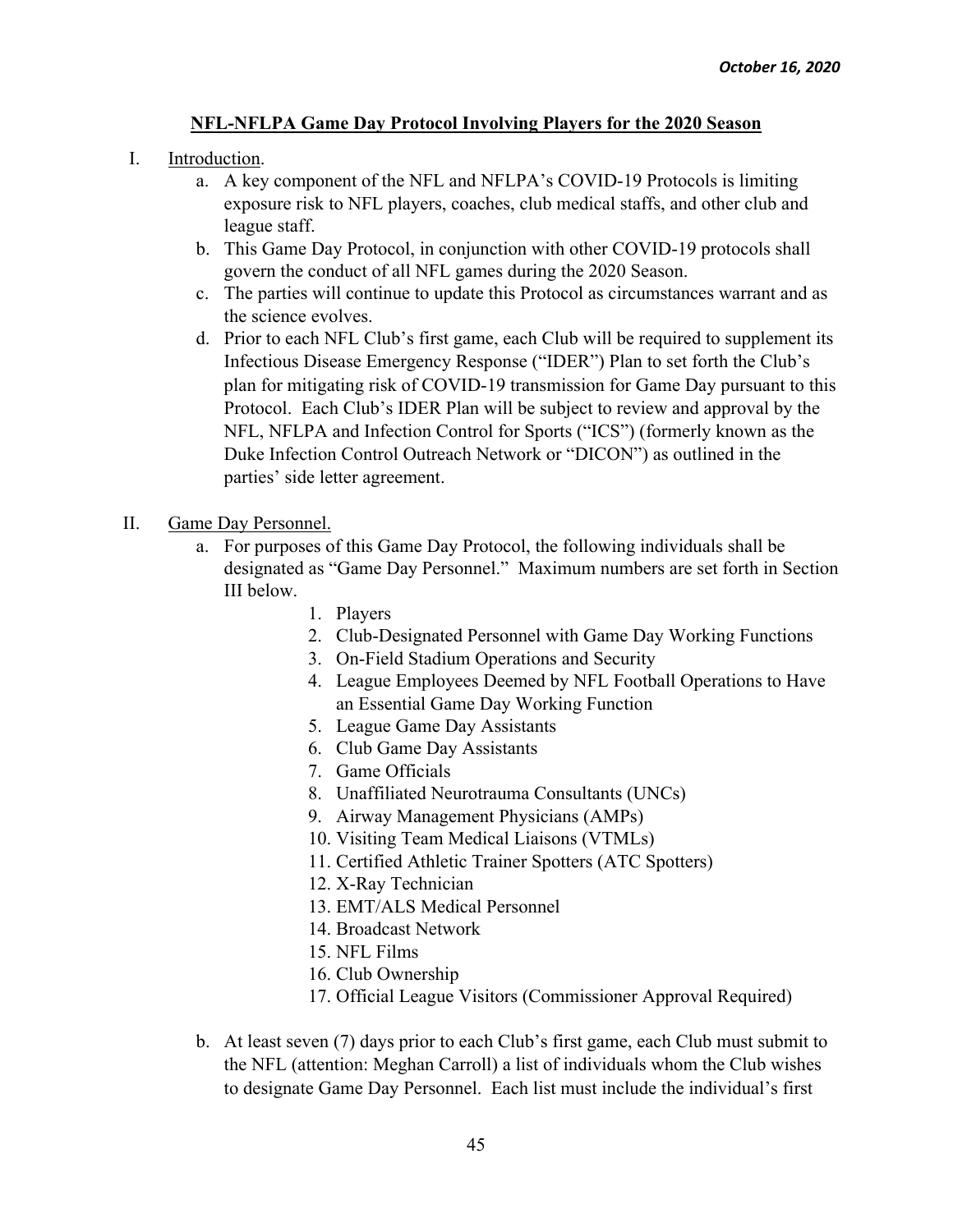name, last name, title, role (if unclear with title), employer (if not the Club), and requested access (Bench Area or Field as defined below). The NFL will review the lists and either approve or require revisions. Any proposed changes to a Club's list during the season must be submitted to, and approved by, the NFL (attention: Meghan Carroll) at least three (3) days prior to any relevant game.

- c. The NFL Football Operations Department must approve all league employees with "Game Day Access" and certify that they have an essential game function. All special league "Game Day" credentials must be approved by the Commissioner.
- III. Game Day Access for Game Day Personnel.
	- Bench Area Access. The "Bench Area" shall be defined as an area on the sidelines of the field surrounding the Home or Visiting Team Bench, which shall be delineated with a yellow dotted line between the respective 30-yard lines (Club personnel with Bench Area Access must stay within the 32-yard lines, which will be delineated with a white line), as depicted on the attached Exhibit A. Only those individuals with Bench Area Access shall be permitted to be within the designated Bench Area at any time during a game or when Tier 1 Individuals are in the Bench Area. All individuals with Bench Area Access, except for Active Players, shall be required to wear masks at all times. Coaches must wear face masks or double-layered gaiter in the Bench Area. A face shield may be worn **in addition to, but not in lieu of,** masks or double-layered gaiters, **unless the coach is a "Play Caller,"**  in which case (s)he may wear a face shield alone, although (s)he is strongly encouraged to wear either a mask or a double-layered gaiter in addition to the face shield. Players who are not substituting into the game are strongly encouraged to wear masks on the sidelines, except for at games played in stadiums with state or local regulations that make the wearing of masks mandatory.<sup>8</sup> In such cases, players on the sidelines must wear masks. Disposable masks will be provided by the Home Club in each Bench Area for such use.
		- i. Only the following individuals shall have Bench Area Access, and such individuals with Bench Area Access shall be limited to the following numbers of individuals:
			- 1. Players Maximum 53
			- 2. Club-Designated Personnel with Game Day Working Functions Maximum 65 (All coaches, including those in the Coaches' Booth, must count against this maximum; all of these individuals must be tested in accordance with the requirements for Tier 1 and Tier 2 Individuals)
			- 3. Ownership Maximum 3
			- 4. Game Officials Maximum 7
			- 5. Chain Crew Maximum 5
			- 6. Ball Crew Maximum 5
			- 7. Coach-to-Coach Technician Maximum 1

 $8$  As of the date of this Protocol, masks will be mandatory for all individuals (including players) on the sidelines in at Buffalo and San Francisco.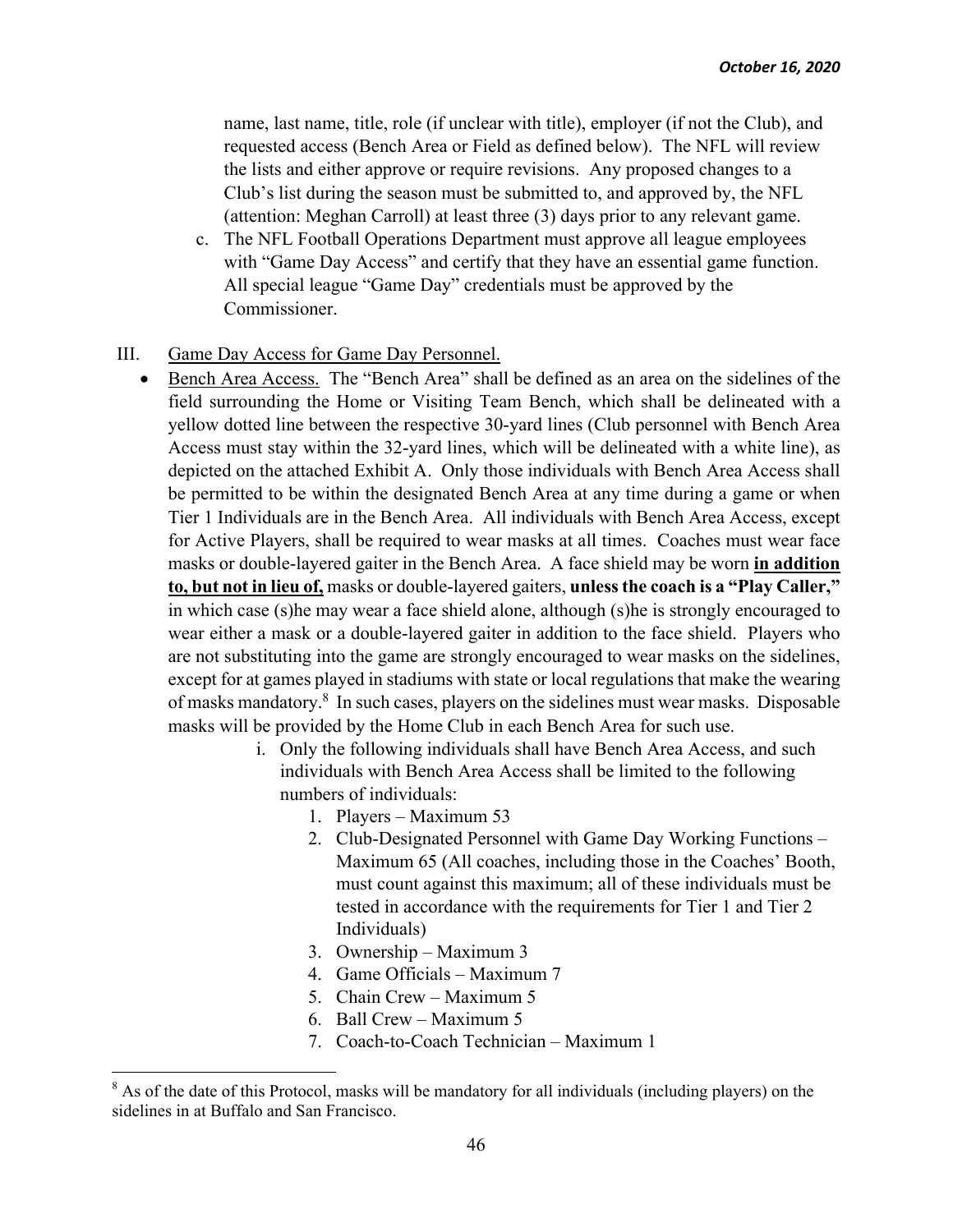- 8. Unaffiliated Neurotrauma Consultants (UNCs)\*
- 9. Airway Management Physician (AMP)\*
- 10. Visiting Team Medical Liaison (VTML).\*
- 11. Instant Replay Field Communicator (Teal Hat) Maximum 1

\* These individuals may require limited Bench Area Access to assist the relevant Team if necessary. Otherwise, they will be permitted on the field but must stand outside the Bench Area.

- ii. Screening and Testing for Individuals with Bench Area Access.
	- 1. Unless otherwise stated in this Protocol, all players and Clubdesignated individuals with Bench Area Access will undergo screening and testing in accordance with the Screening and Testing Protocol.
	- 2. All other individuals with Bench Area Access, including Club Physicians and Club Ownership must receive approved PCR virus testing three (3) days prior to Game Day. UNCs, AMPs, VTMLs, Club Physicians and Club Ownership may undergo such virus testing via an at-home saliva-based test provided by the Sports Medicine Research and Testing Laboratory ("SMRTL") and must provide documentation of a negative viral test to the NFL Chief Medical Officer before they are permitted to report to the Stadium on Game Day. Game Officials, Club physicians and Club Ownership must also undergo approved POC testing upon arrival in game city (and no more than 24 hours prior to Game Day) before they are permitted to report to the Stadium on Game Day. Testing cadence for these individuals and a maximum of five (5) club advance travel personnel will be set forth in a separate document.
	- 3. No individual subject to this Game Day Protocol who receives a positive virus test prior to Game Day will be permitted access to the Stadium.
	- 4. All individuals with Bench Area Access shall also undergo Symptom and Temperature Screens on Game Day as follows:
		- a. "Pre-Game Home Screen." Each individual with Bench Area Access must perform a self-screen before leaving his or her residence or hotel for the Stadium on Game Day. As part of the Pre-Game Home Screen, each individual shall measure his or her own temperature before engaging in any activities that might compromise the accuracy of measurements, such as eating, drinking, exercising, or ingesting fever-reducing medications. Each individual with Bench Area Access will also complete a symptom and exposure questionnaire containing the questions in the attached COVID-19 Game Day Screening Form as part of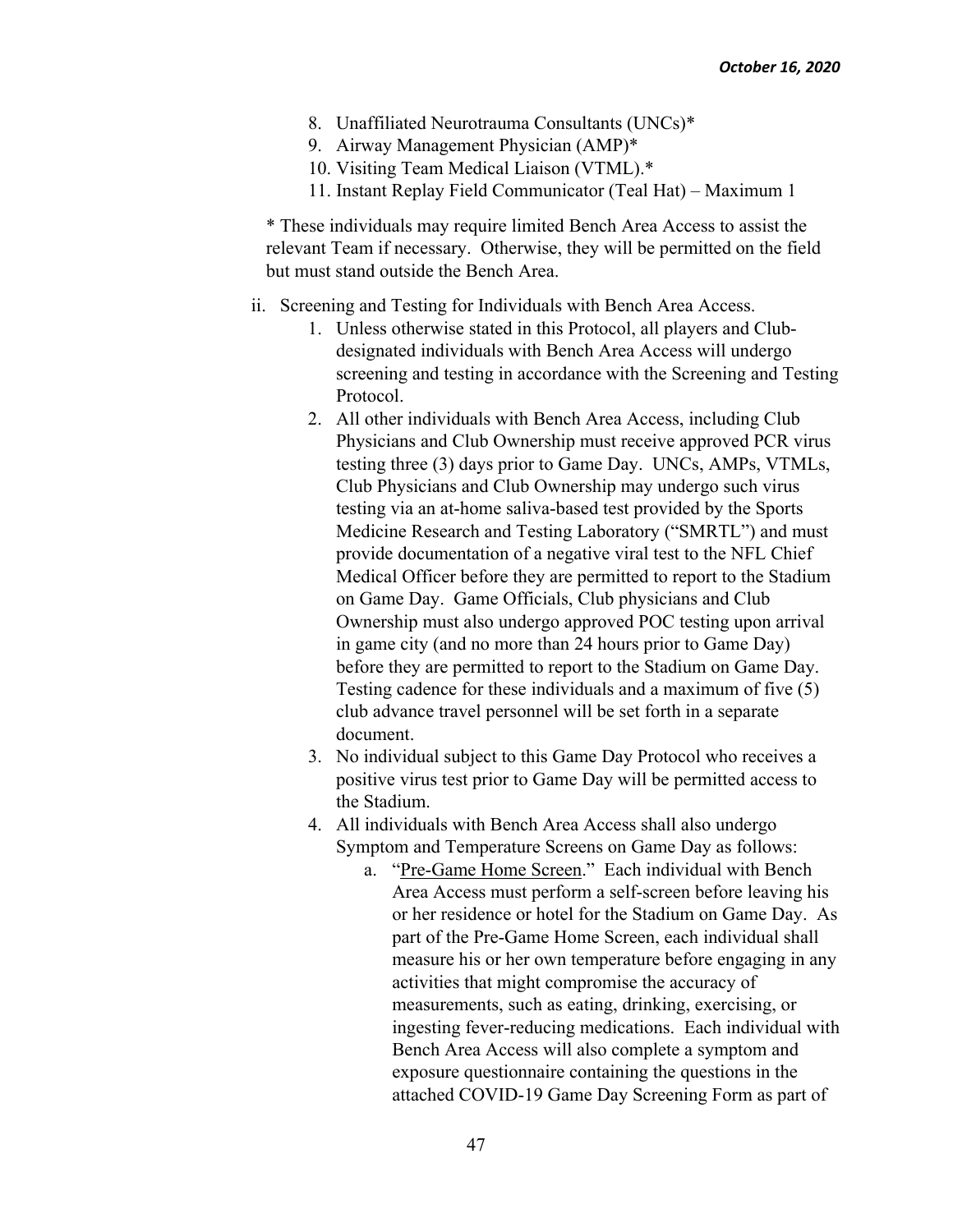the Pre-Game Home Screen. Any individual who records a temperature at or above 100.4 degrees Fahrenheit, or otherwise responds in a way that requires additional screening must immediately contact the appropriate ICO and, if applicable, the Head Team Physician as required by his/her Club's IDER Plan and must not report to the Stadium.

- b. "Pre-Game Symptom and Temperature Screen." Each individual with Bench Area Access will have his or her temperature taken by contactless thermometer and other symptoms checked and recorded prior to entering the Stadium on Game Day. The Pre-Game Symptom and Temperature Screen will include the questions listed on the attached COVID-19 Game Day Screening Form. Any individual who records a temperature at or above 100.4 degrees Fahrenheit, or otherwise responds in a way that suggests they may have been exposed to COVID-19 shall not be permitted to enter the Stadium on Game Day.
- c. Contact Tracing. All individuals with Bench Access (including Players) are required to wear Kinexon Tracing Devices following entry to the stadium until departure.
- b. Field Access. Individuals with Field Access (but not Bench Area Access) shall be permitted to be on the field during a game, but may not enter the Bench Area, absent emergency circumstances. Individuals with Field Access (but not Bench Area Access) must remain outside of the yellow dotted line, which shall be between the respective 30-yard lines and 10 feet away from the Bench Area whenever possible, but in no instance less than 6 feet, as depicted on the attached Exhibit A. Individuals with Field Access (but not Bench Area Access) shall be identified and distinguished from others by wearing a field access armband as assigned by NFL Football Operations. Such individuals with Field Access shall wear appropriate masks or other face coverings and other proper PPE at all times (e.g., surgical masks, not bandanas). Face shields are not approved face coverings however face shields may be worn in addition to face masks or neck gaiters. Effective four (4) hours prior to kickoff and through the time the last player leaves the field at the end of the game, only those individuals with approved Field Access shall be permitted to be on the field.
	- i. Only the individuals listed below shall have Field Access. The number of individuals with Field Access shall be determined by the NFL and shall not exceed the following maximum numbers:
		- 1. Stadium Operations and Security Maximum 32
		- 2. Field Crews Maximum 7
		- 3. League Game Day Assistants Maximum 16
		- 4. Other Club Game Day Assistants Maximum 14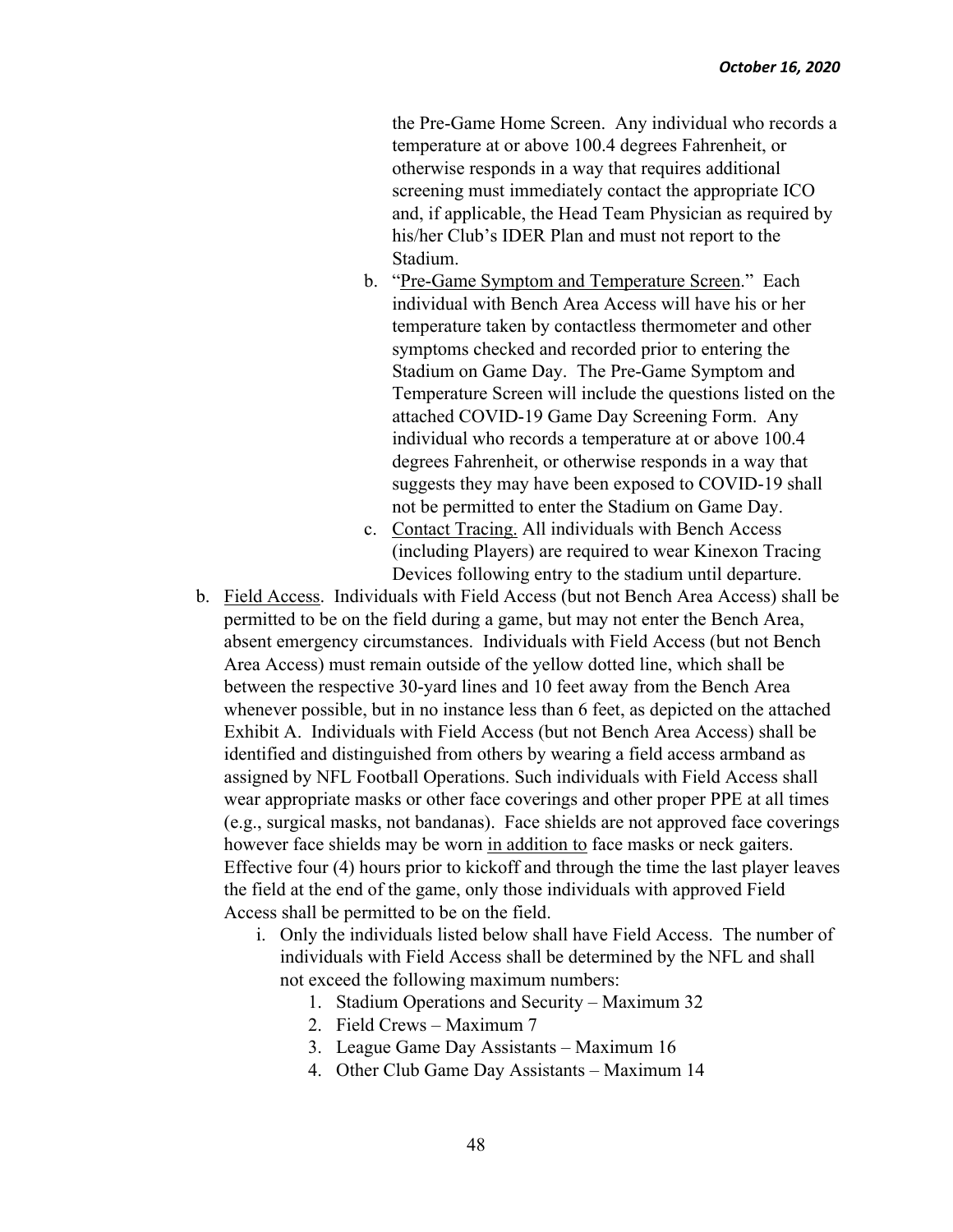- 5. Club Media (who are designated Tier 1 or Tier 2 by the Club) Maximum 2
- 6. Broadcast Network Maximum 46\*
- 7. NFL Films Maximum 6
- 8. NFL Football Operations Support Staff Maximum 6
- 9. Individuals who must perform necessary playing field remediation (including removal of tarps) or to address an emergency situation.
- 10. Official League Visitors (Commissioner Approval Required)

With the exception of the Broadcast Network allotment, if the NFL does not allocate the maximum number of individuals in any of the above categories, the NFL may reallocate the remainder to another category.

\*The parties intend for the Broadcast Network allotment to be below 46 for games other than primetime games.

- ii. Screening for Individuals with Field Access. All individuals with Field Access (but not Bench Area Access) shall undergo: (i) testing as required by those with Bench Access, and provided by the NFL or NFL Partners; OR (ii) in the case of Broadcast Networks and related entities, approved testing provided by the Broadcast Network or related entity, taken within 48 hours of Game Day; OR (iii) in the case of municipal, state or federal employees or other employees who are members of labor unions, testing as required by their labor agreements OR (iv) in the case of medical personnel, testing as required by the medical institution with which they are affiliated. Any Official League Visitor(s) approved by the Commissioner must undergo the same testing required of Club Ownership as described above. All Individuals with Field Access must complete a Pre-Game Home Screen and a Pre-Game Symptom and Temperature Screen prior to entering the Stadium on Game Day, as described in Section III(a)(ii) above. Any individual with Field Access who receives a positive virus test, records a temperature at or above 100.4 degrees Fahrenheit, or otherwise responds in a way that suggests he or she may have contracted COVID-19 must not report to the Stadium on Game Day.
- iii. Location of Individuals with Field Access. As part of their IDER Plans, Clubs will be required to submit a diagram identifying the proposed locations for all Field Access Individuals at their home stadium.
- c. Screening and Testing for Other Game Day Personnel Without Bench or Field Access.
	- i. X-Ray Technicians must undergo a PCR test within 48 hours of Game Day prior to entering the Stadium and must be screened in accordance with the requirements for individuals who have Field Access.
- d. No Field Access At Any Time.
	- i. Certified Athletic Trainer Spotters (ATC Spotters)
	- ii. Sideline Reporters, including the Televising Network, National Radio, and Club Flagship Radio (regardless of Tier)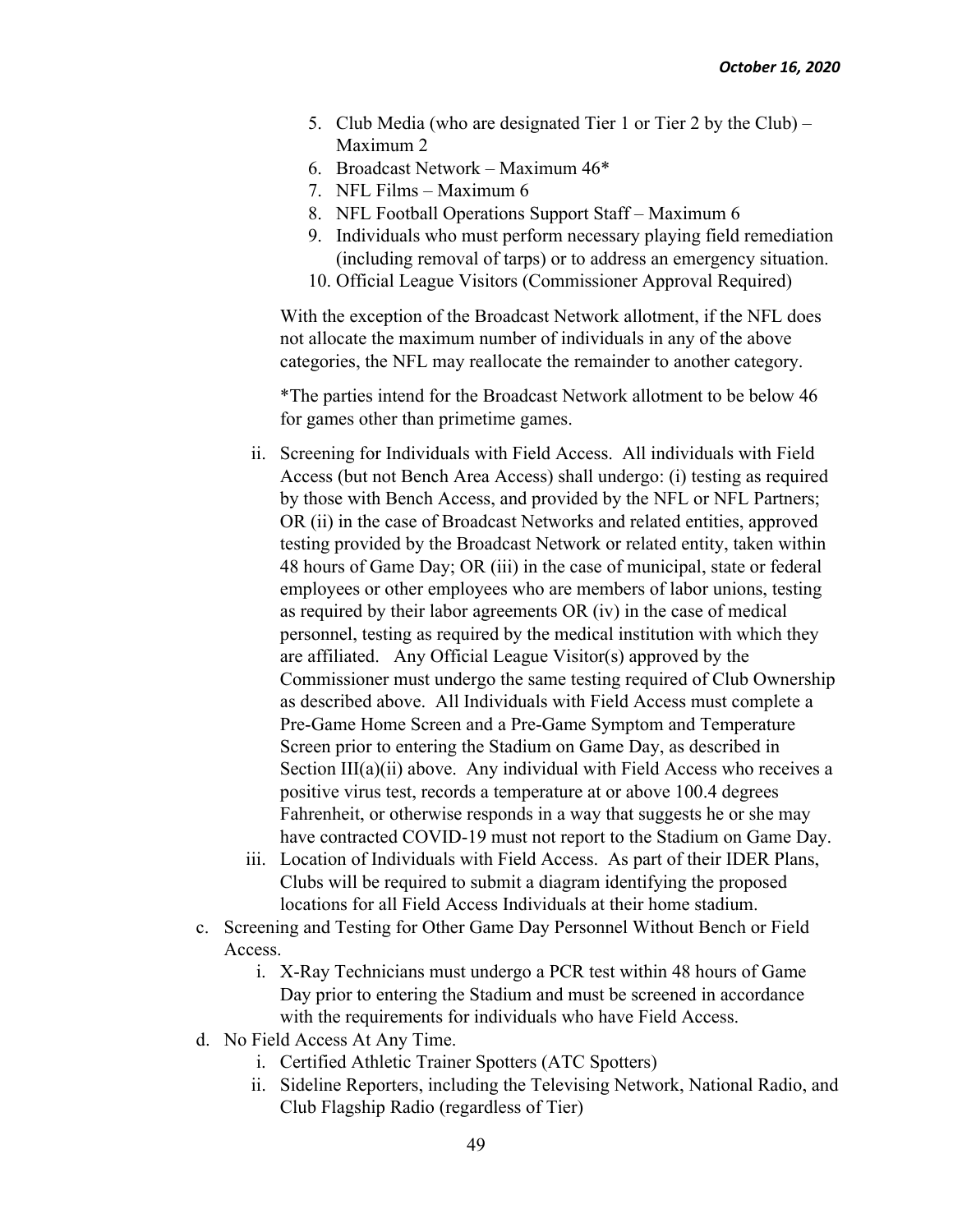- iii. Pregame Television Reporters
- iv. On-field entertainment (e.g., cheerleaders, mascots, flag runners, etc.)
- v. No other individuals may be permitted to have Field Access, including but not limited to fans, guests, non-essential Club or league staff, or nonworking Club or league staff.
- e. On-field fan seating is prohibited.
- IV. Protocols Governing the Stadium Environment.
	- a. General Rules.
		- i. Clubs must ensure they have proper air flow and filtration throughout the stadium, by measuring ventilation and calculating air changes. For domed stadiums, prior to each Clubs first game, Clubs must provide to the NFL (attn: Molly Delaney) a TAB Report (i.e., a test, adjust and balance of the HVAC system including air flow/static pressure of the stadium facility, details on the amount of outside air being introduced into the stadium, the calculated number of air changes per hour, the amount of return air being exhausted to atmosphere and returned to the mechanical room, and the level of MERV filtration in place).
		- ii. All individuals with Bench Area Access must maintain physical distancing (of at least 6 feet from other individuals) as much as possible. All individuals with Bench Area Access are prohibited from interacting with fans at all times (e.g., no autographs or photos). Interactions with the media shall be governed by the Media Protocol. Home and Away Teams are prohibited from post-game interactions within 6 feet of one another All individuals with Bench Area Access (including players and club staff) are prohibited from sharing any personal items, including cups, food, towels, and clothing.
	- b. Arrivals to the Stadium.
		- i. The Home Team (players and coaches) will be required to stay at the team hotel the night prior to each game. All hotels must comply with the requirements set forth in the Team Travel Protocol and must provide parking for all players and essential staff segregated from the public.
		- ii. The Home Team (players and coaches) may arrive at the Stadium in their individual vehicles provided they arrive at a designated time that is separate from non-working staff.
		- iii. The Visiting Team must travel to the Stadium on Game Day via bus. All buses must comply with the requirements set forth in the Team Travel Protocol. If both the Home and Visiting Team arrive on buses, their arrivals must be staggered so that each team arrives at the Stadium separately.
		- iv. Where possible, the Stadium arrival area and the path to the applicable (Home or Visiting Team, or Game Officials) Locker Room must be shut down by team and Stadium security to anyone other than the applicable group (Home or Visiting Team or Game Officials) arriving at the Stadium.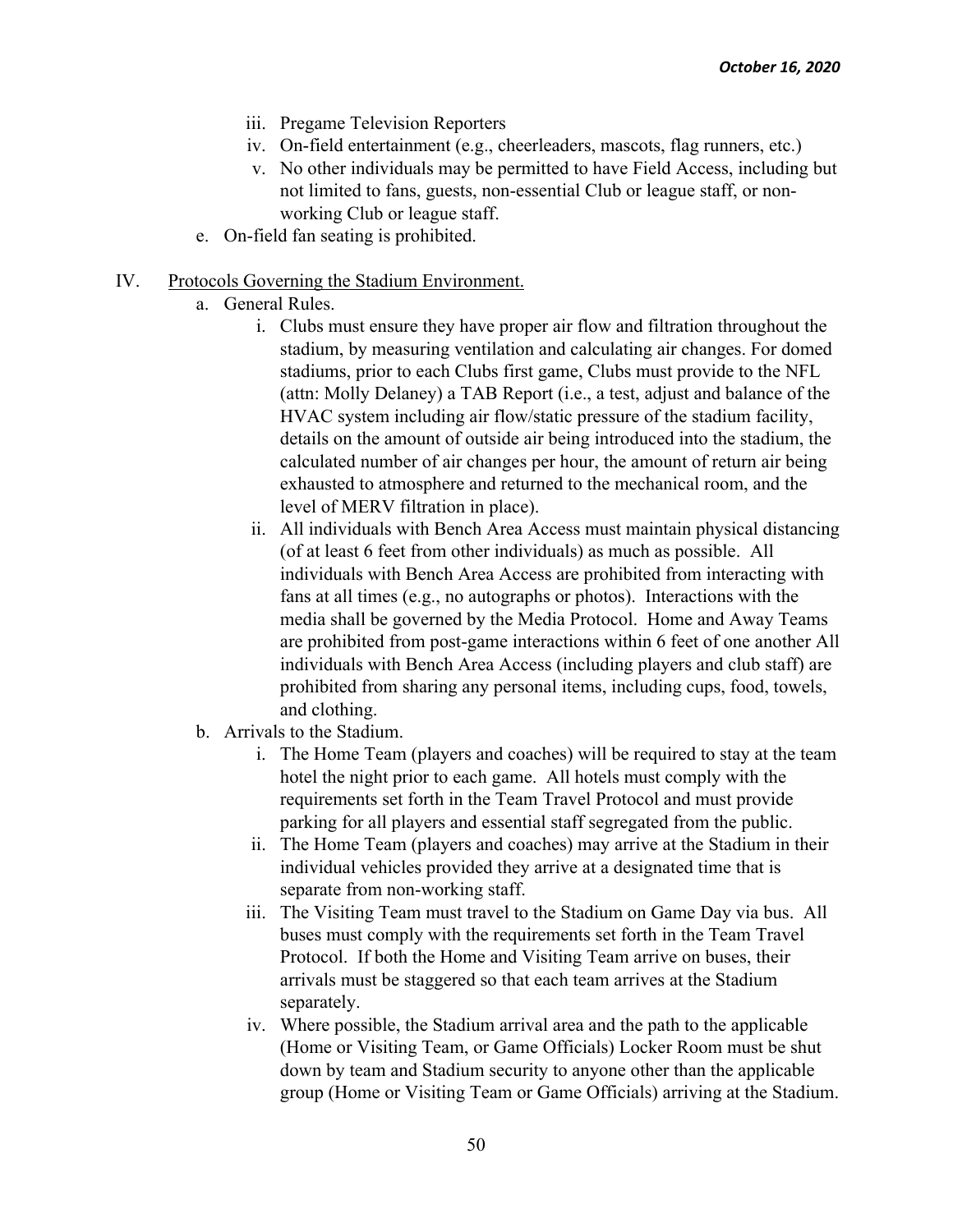If it is not practical to shut down the pathway to the applicable Locker Room, the path to the applicable Locker Room must be partitioned so that no other individuals will be within 12 feet of Home or Visiting Team Personnel or Game Officials while they are walking to the Locker Room (e.g., by plexiglass, bike racks, or pipe-and-drape).

- v. Staff who are not in the Club's Traveling Party or do not have Field Access or Bench Access, media or fans will not be permitted inside the Stadium arrival area. Tier 1 or Tier 2 Club media, NFL Films personnel with Field Access and Network personnel with Field Access will only be permitted to record arrivals to the Stadium from a distance greater than twelve (12) feet, while wearing appropriate PPE. It is recommended that robotic/fixed cameras are utilized where possible.
- c. Stadium Food Services.
	- i. Only individually pre-packaged food will be permitted for players, Club personnel, Game Officials and Game Day Personnel on Game Day.
- d. Locker Room Protocols.
	- i. Access to the Players' Locker Room while players are present is restricted to **40 individuals** in the following categories, all of whom must have Bench Area Access (i.e., have satisfied the testing and screening requirements)<sup>9</sup>:
		- 1. Coaching Staff
		- 2. Athletic Training Staff
		- 3. Equipment Staff
		- 4. General Manager (Maximum 1)
		- 5. Team Security (Maximum 1)
		- 6. Club Public Relations/Communications (Maximum 1)

In the event a Player needs medical attention in the Locker Room, a medical professional (e.g., Club Physician, X-Ray technician, UNC, VTML, EMT, etc.) may access the Players' Locker Room without being included in the maximum of 40 individuals with Locker Room access. A maximum of one (1) Club COVID Protocol Coordinator may also access to the Locker Room for the purpose of managing Kinexon devices or disinfection required by this Protocol without being included in the maximum of 40 individuals with Locker Room access.

In addition, if Club Ownership elects to enter the Players' Locker Room while players are present, they are limited to 3 individuals, all of whom must have been tested and screened as set forth in Section  $III(a)(ii)(2)$  above.

ii. Prior to Home and Visiting Team arrivals to the Stadium and pregame sanitization procedures, individuals responsible for player tracking, player

<sup>&</sup>lt;sup>9</sup> If there is available auxiliary space for utilization on game day, any such available space must be allocated in an equitable manner between the home and visiting Club. Their use must be outlined and approved in the Club's IDER Plan.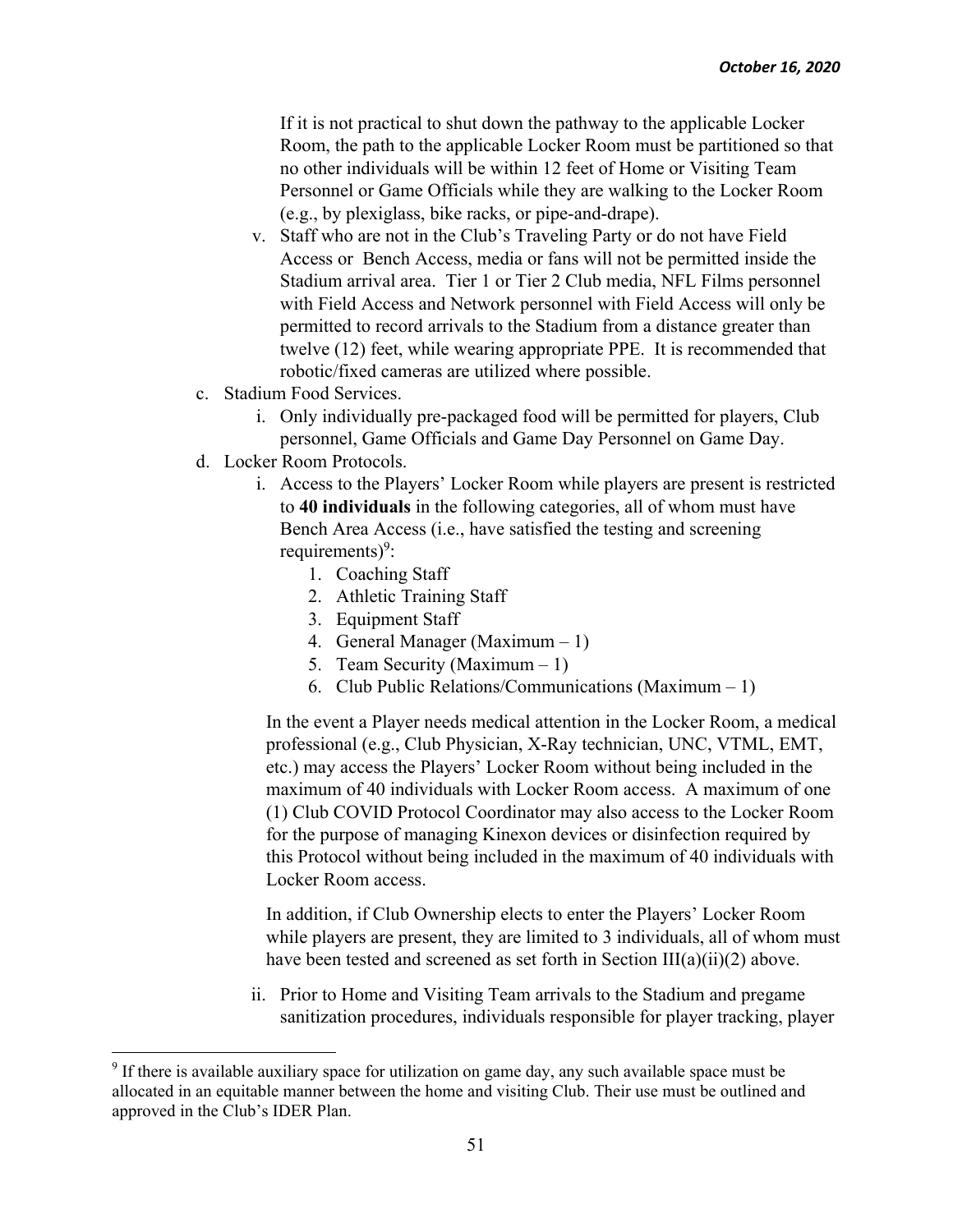microphones, and security measures will be permitted to enter the Locker Rooms in order to perform necessary pregame functions (individuals that directly interact with players to facilitate these devices must have either field or bench access and have undergone all testing required). Arrivals must be coordinated with Home and Visiting Teams and Game Officials.

- iii. Home and Visiting Team and Game Official Locker Rooms must be cleaned and sanitized pursuant to the requirements in the Facilities Protocol. Such cleaning must occur at least three times on Game Day: once immediately prior to Home and Visiting Teams and Game Officials arriving at the Stadium; once immediately prior to Halftime; and once after Halftime but prior to the end of the game. The Visiting Team may elect to sanitize its own locker room rather than relying on the Home Team. If the Visiting Team intends to rely on the Home Team for sanitization, it must notify the Home Team no later than four (4) days prior to Game Day.
- iv. The Home Team is responsible for ensuring that the Home and Visiting Teams and Game Official Locker Rooms are reconfigured to permit six (6) feet of space between each individual (by using every other locker or adding additional lockers) where possible. If not possible, Clubs must implement other measures to reduce risk such as adding plexiglass dividers between lockers or adding temporary lockers or other measures to preserve physical distancing and to prevent potential transmission. Each player must have individual space designated to store his belongings, without comingling, if locker space is unavailable.
- v. All individuals must maintain physical distancing in Locker Rooms.
- vi. Clubs must make hand sanitizer and other hygiene materials (e.g., soap, tissues) available in all areas of the Locker Rooms. Where possible, clubs are encouraged to use no-touch dispensers.
- vii. For their protection, players and training staff are prohibited from using creams, gels, lotions, or balms from a shared container. Clubs must remove any shared containers from the Locker Rooms to avoid such improper use.
- viii. Clubs must ensure they have sufficient air flow and filtering in Home and Visiting Team Locker Rooms, by measuring ventilation and calculating air changes. Prior to each Club's first game, Clubs must provide to the NFL (attn: Molly Delaney) a TAB Report (i.e., a test, adjust and balance of the HVAC system including air flow/static pressure of the stadium facility, details on the amount of outside air being introduced into the stadium, the calculated number of air changes per hour, the amount of return air being exhausted to atmosphere and returned to the mechanical room, and the level of MERV filtration in place).
	- ix. Clubhouse attendants may not access the Locker Room when players and Bench Area Access personnel are present.
- e. Training Room/Medical Rooms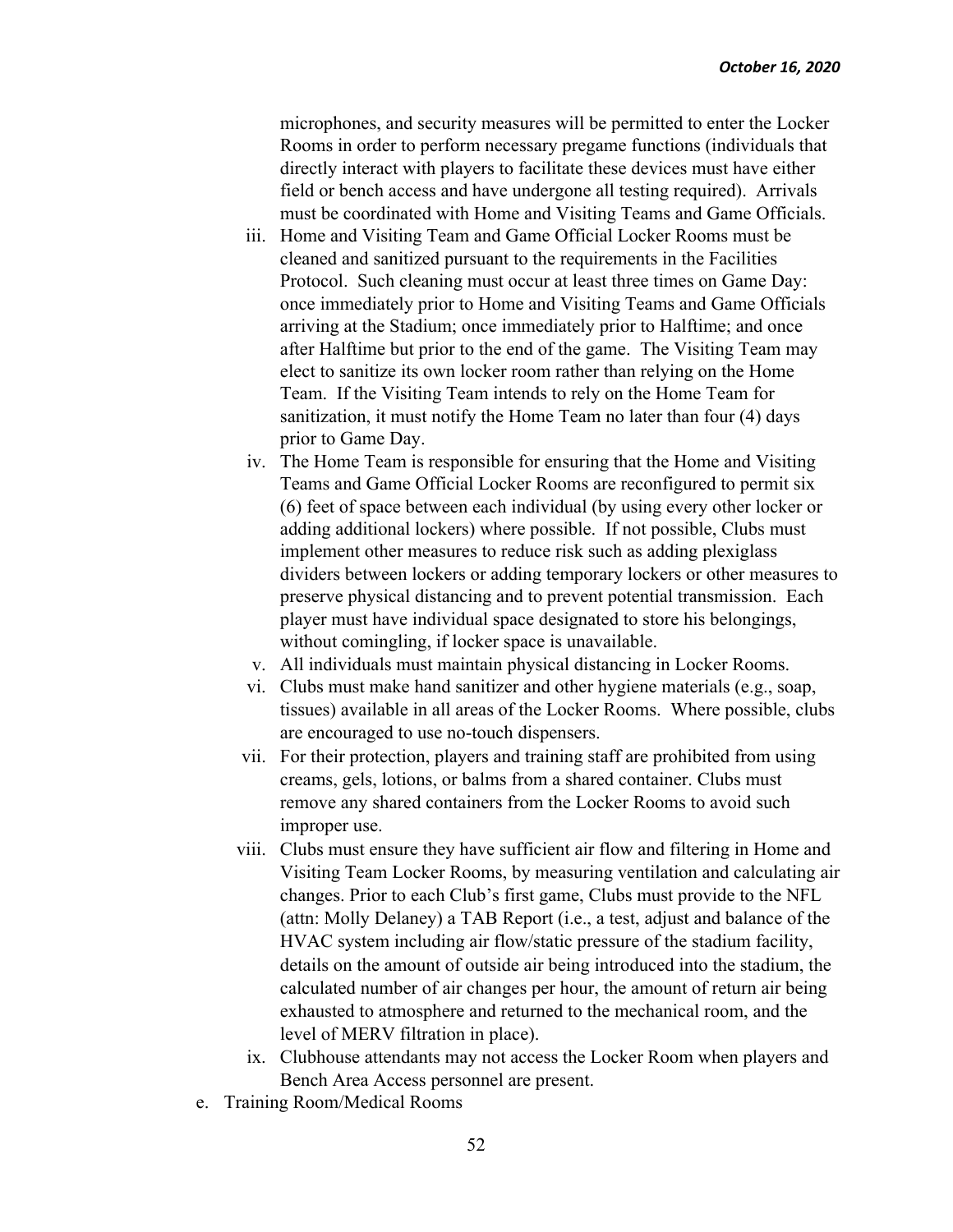- i. Clubs must ensure they have sufficient air flow and filtering in Home and Visiting Training/Medical Rooms, by measuring ventilation and calculating air changes. Prior to each Clubs first game, Clubs must provide to the NFL (attn: Molly Delaney) a TAB Report (i.e., a test, adjust and balance of the HVAC system including air flow/static pressure of the stadium facility, details on the amount of outside air being introduced into the stadium, the calculated number of air changes per hour, the amount of return air being exhausted to atmosphere and returned to the mechanical room, and the level of MERV filtration in place).
- ii. After every use, clean and disinfect surfaces in the training room (e.g., medical tables, stools, chairs, medical equipment, trash cans, recycle bins) using hospital grade EPA List N disinfectants.
- iii. Clubs must cover treatment or rehab tables with a clean towel (which should then be left in a dirty clothes basket for laundering) or single-use covering, which should be discarded after usage. Treatment and rehab tables must be disinfected after each use using hospital grade EPA List N disinfectants.
- iv. All floors are to be swept and mopped with a hospital grade EPA List N disinfectant detergent solution.
- v. All carpets shall be vacuumed, extracted if needed and spot cleaned in accordance with the manufacturer's specifications.
- vi. All trash and medical receptacles shall be emptied, wiped out with a disinfectant solution, trash removed, and the can liner replaced.
- vii. Showers may be used but players must be kept at least six (6) feet apart when in use. Clubs may consider shutting off some shower heads to ensure physical distancing is maintained. Showers shall be disinfected after each use using hospital grade EPA List N disinfectants.
- f. Movements On and Off the Field.
	- i. Any time individual players or the Home or Visiting Team or Game Officials enter or exit the field, they must do so via a designated "Team/Officials Only" tunnel, where possible. If not possible, the access tunnel to the field must be cleared of all non-team/Game Official personnel for the period of time during which Home and Away Teams (team or individual players) or Game Officials will be traveling through the tunnel to the field. Alternatively, in Stadiums in which Teams/Game Officials must travel through tunnels to which non-team personnel or Game Officials will have access, partitions (e.g., floor to ceiling plexiglass) must be installed to create a barrier between team personnel/Game Officials and any such non-team/Game Official personnel. This shall apply before pregame warmups, after pregame warmups, at halftime, at the end of the game, and when an injured player is being removed from the field and to the Locker Room. Notwithstanding the above, Club media, NFL Films personnel and Network personnel with Field Access are permitted in the tunnel to record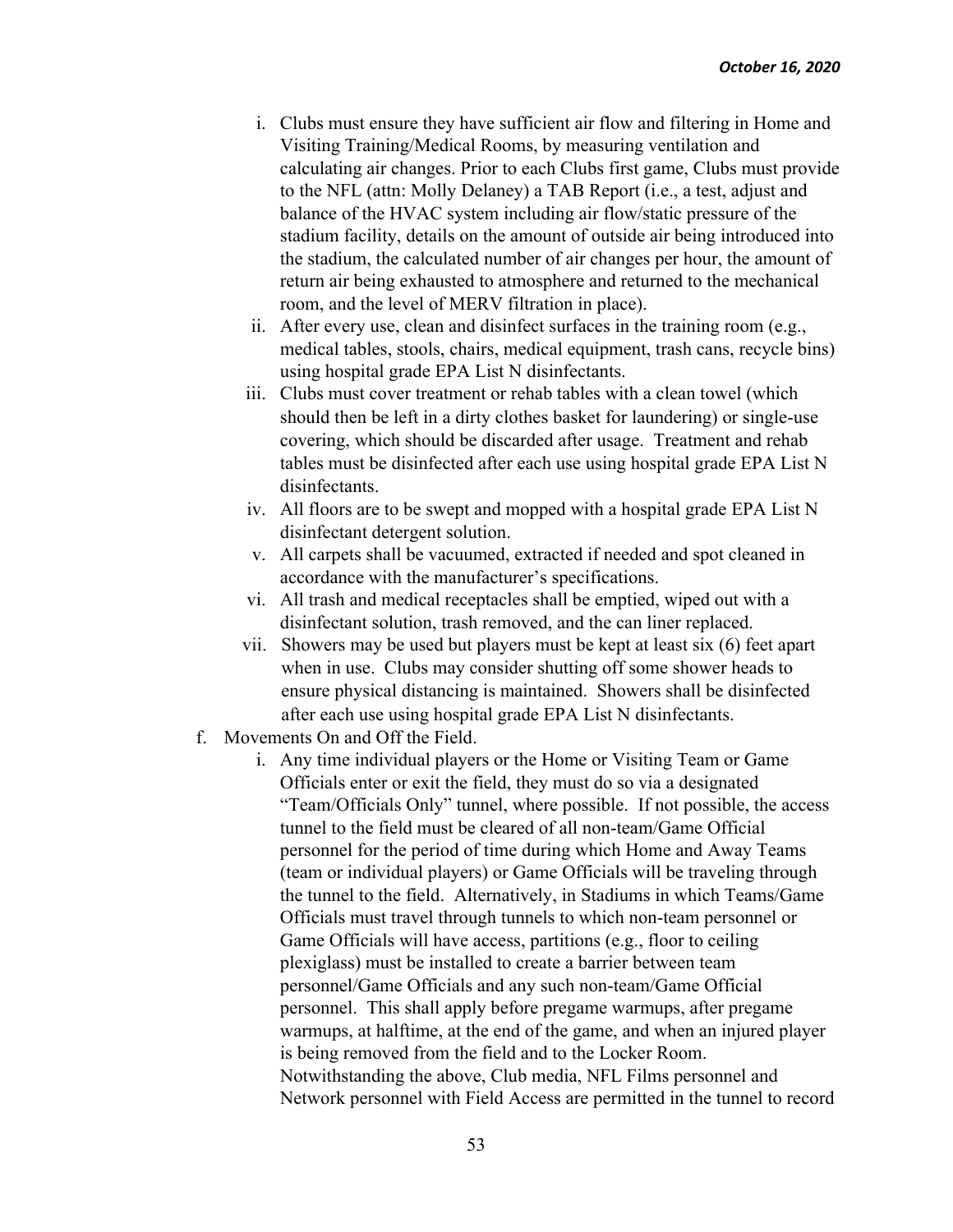players provided they remain twelve (12) feet away from Bench Area Access personnel at all times and wear appropriate PPE. It is recommended that robotic/fixed cameras are utilized where possible.

- 1. Stadium/Team security will be responsible for clearing the tunnels during scheduled times from team arrivals to kickoff.
- 2. For Stadiums with a limited number of tunnels, the Home Team must use partitions (e.g., plexiglass or pipe-and-drape) to ensure physical distancing may be maintained.
- ii. All pregame meetings are prohibited from taking place on the field or in Stadium tunnels. Any meetings must comply with physical distancing requirements.
- iii. Any essential pregame on-field personnel, who have been approved by the league and have appropriate credentials, must conduct their job, to the extent possible, no later than four (4) hours prior to kickoff.
- iv. NFL Films and the broadcasting network may each utilize two (2) cameras on the playing field during warm-ups provided that they maintain at least four (4) yards of distance from players and are wearing proper PPE. Each participating team may also use one (1) of their two (2) Club media with Field Access to cover pregame warm-ups on the playing field provided that they are included in the Game Day Personnel list, have Field Access, and maintain at least four (4) yards of distance from players and are wearing proper PPE. No other personnel will be permitted on the playing field during pregame warm-ups.
- v. Consistent with current league policy, Network wireless cameras (wireless handheld or Steadicam only) will be allowed to access the playing field when both the Game Clock and Play Clock are stopped, provided that they maintain at least four (4) yards of distance from players and are wearing proper PPE. Following a touchdown, the wireless camera operator may enter and remain on the field until the kicking/offensive team approaches the line of scrimmage or the Play Clock reaches 25 seconds, whichever occurs first. If the Network is utilizing Line to Gain cameras they will be limited to a maximum of 2, and will operate consistent with the chain crew on either sideline.
- g. Team Introductions
	- i. Setups for Team Introductions are permissible, provided the production elements are set when players are not on the field and broken down following Team Introductions. Personnel that cue Team Introductions must be included on a Club's Game Day Personnel list.
	- ii. During Team Introductions, all individuals with Field Access must maintain physical distancing.
- h. Coin Toss Procedures
	- i. Each team is permitted to send only one (1) representative out for the coin toss. Face coverings will be required for all coin toss participants.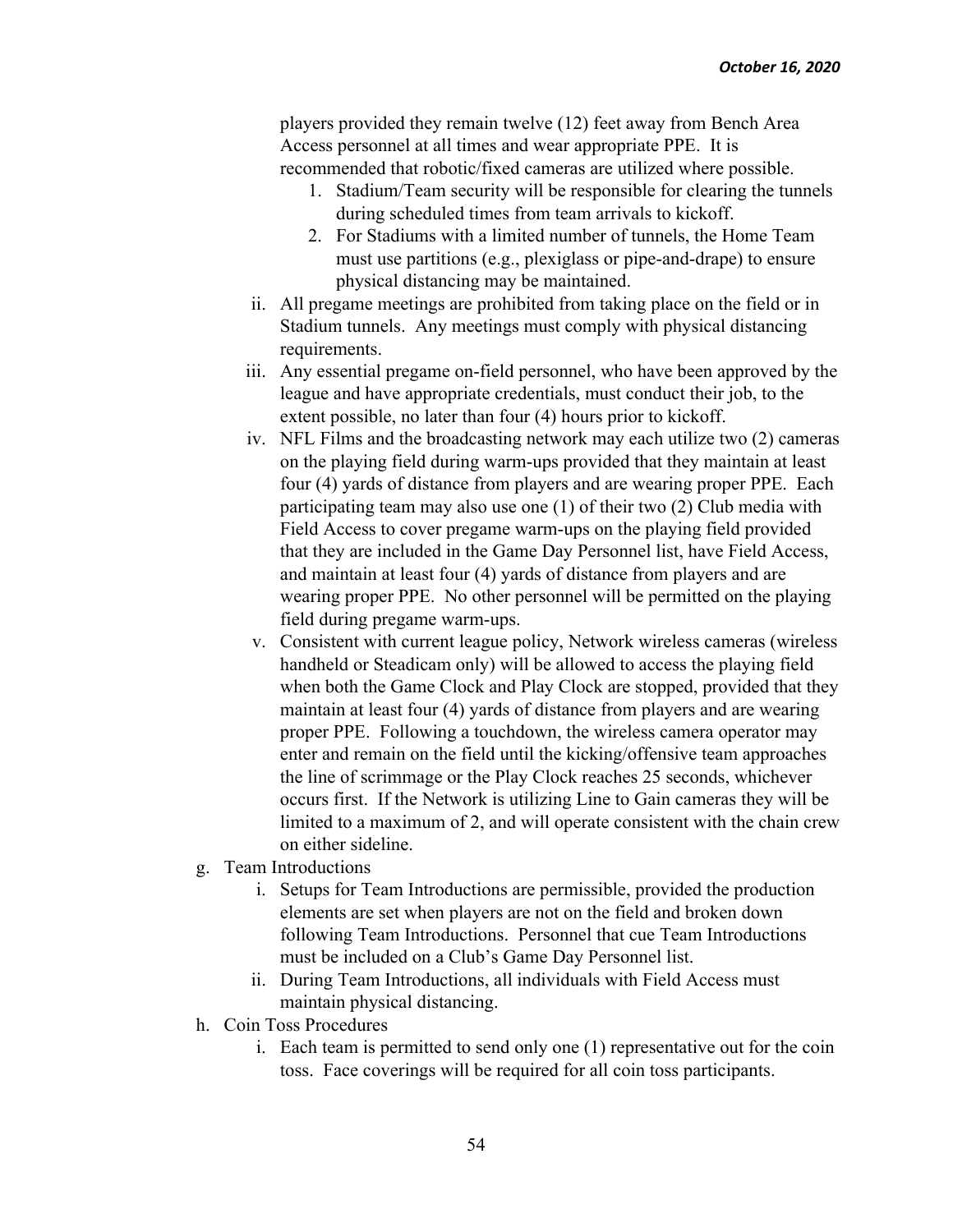- ii. Club media, NFL Films personnel and Network personnel with Field Access are permitted to cover the coin toss provided they remain four (4) yards away at all times and wear appropriate PPE.
- i. In-Game Sanitization Requirements
	- i. All communal equipment must be disinfected regularly throughout the game using hospital grade EPA List N disinfectants.
	- ii. Game footballs will be cleaned prior to the game by each team in accordance with EPA List N disinfectants. Game footballs should be wiped with a microfiber cloth periodically during the game as needed.
	- iii. Club equipment and athletic training staffs will be provided with wipes and other cleaning solutions by the Home Team to periodically clean/disinfect benches, chairs, Gatorade carts, communication carts, Surface tablets, hard surfaces, helmets/visors, mouthguards, and any other sideline equipment.
	- iv. Acceptable mouthguard cleaning solution will be available on the sideline, provided by the Home Team.
	- v. Gatorade stations will be set up to ensure that no cups or bottles will be shared by anyone in the Bench Area. Players are not to share water bottles or cups; either individual labeled bottles or disposable vessels to be used for hydration.
	- vi. Players are not to share towels; once used a towel should be placed in laundry pile. A sufficient number of towels will be provided by the Home Team for use in game.
	- vii. Medical tents will be set up for on-field medical evaluations. Clubs may elect to conduct all medical evaluations, including Concussion Protocols, inside their respective Locker Rooms. Hard surfaces in the tents must be cleaned/disinfected following each use with hospital grade EPA List N disinfectants. The ends and all ventilation portals of the tents shall remain open at all times and everyone (including player being evaluated) must wear PPE while inside the medical tent (unless medically contraindicated).
	- viii. Home team is to ensure that there are biohazard bags available in both bench areas for disposal of masks following use.
- j. Coaches Traveling To and From the Coaches' Booth
	- i. Where possible, the path to and from the Coaches' Booth should be cleared of other individuals. If not possible, Coaches must wear masks when traveling to and from the Coaches' Booth and proper physical distancing must be maintained. The elevator to and from the Coaches' Booth must be shut down to non-team personnel during coaches' movements. An elevator operator will be required, and such elevator operator must wear a mask and other proper PPE at all times. Coaches are required to wear masks and maintain physical distancing while in the Coaches' Booth.
- k. Players Who Are Not Dressed on Game Day.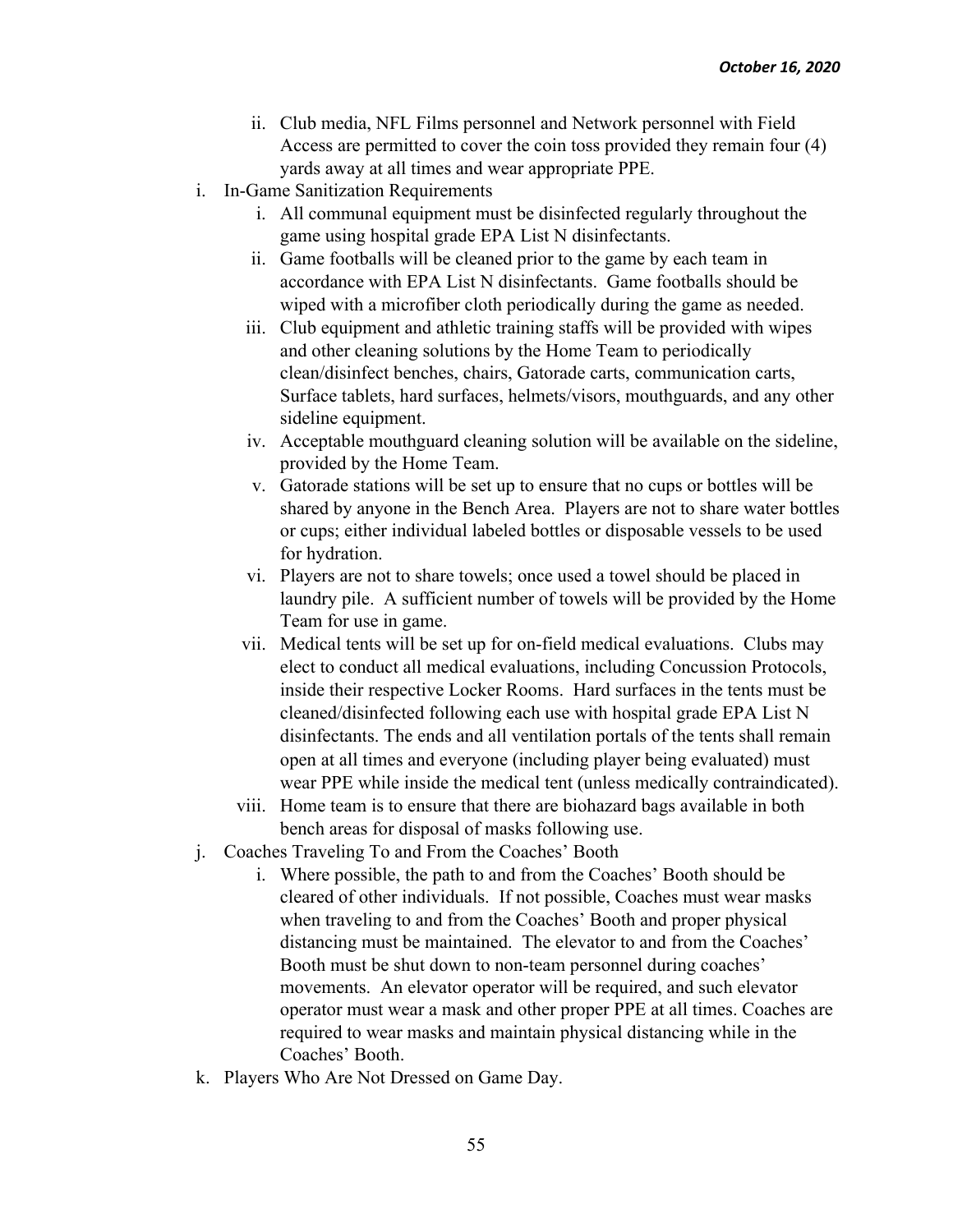- i. No more than 53 players are permitted in the Players or Coaches Locker Rooms, Bench Area or on the field. Injured players and Practice Squad players should remain in another designated Stadium location for each Club separated from other non-team personnel and/or untested individuals during pregame and throughout the game so as to avoid interactions with any non-team personnel and/or untested individuals. Such designated area must be large enough to permit physical distancing at all times and must be disinfected prior to players or designated Club individuals entering the designated location. All Tiered individuals in such designated area(s) must wear masks at all times. For avoidance of doubt, Practice Squad Players are prohibited from entering the Players' Locker Room and accessing the field on Game Day; therefore, Practice Squad Players may not be included in a Club's 65 Bench Area Access personnel group. Home and visiting teams must be provided equal designated areas. All individuals in these locations must wear PPE at all times. Clubs must identify these designated areas in a supplement to their IDER Plans and submit it to the Management Council (Attn: Meghan Carroll) for approval no later than September 4, 2020.
- l. Postgame Field Access
	- i. Club media, NFL Films personnel and Network personnel with Field Access are permitted on the field provided they remain four (4) yards away from players and Bench Area Access personnel at all times and wear appropriate PPE
- m. Team Departures from the Stadium.
	- i. Media will be prohibited from accessing the Locker Room.
	- ii. Post-game meals must be provided in accordance with the Team Travel Protocol.
	- iii. Departures from each Locker Room (Home, Visiting Team, Game Officials, etc.) must be staggered, unless separate pathways to exits and Stadium departure areas may be used. Individuals departing each Locker Room must have a private path to the bus or parking lot. If it is not practical to have a private path to the bus or parking lot, the path from the Locker Room, must be partitioned so that no other individuals will be within twelve (12) feet of any Individuals with Bench Area Access while they are walking from the Locker Room to the relevant exit (e.g., by plexiglass, bike racks, or piped-and-draped). The Visiting Team must depart the Stadium via bus.
	- iv. All buses must comply with the requirements set forth in the Team Travel Protocol. Bus departures must be staggered so that each team's buses may load and depart the Stadium at the same time.
	- v. The path from the applicable (Home or Visiting Team or Game Officials) Locker Room to the Stadium departure area must be shut down by team and Stadium security to anyone other than the Traveling Party or Game Day Personnel. If it is not practical to shut down the pathway from the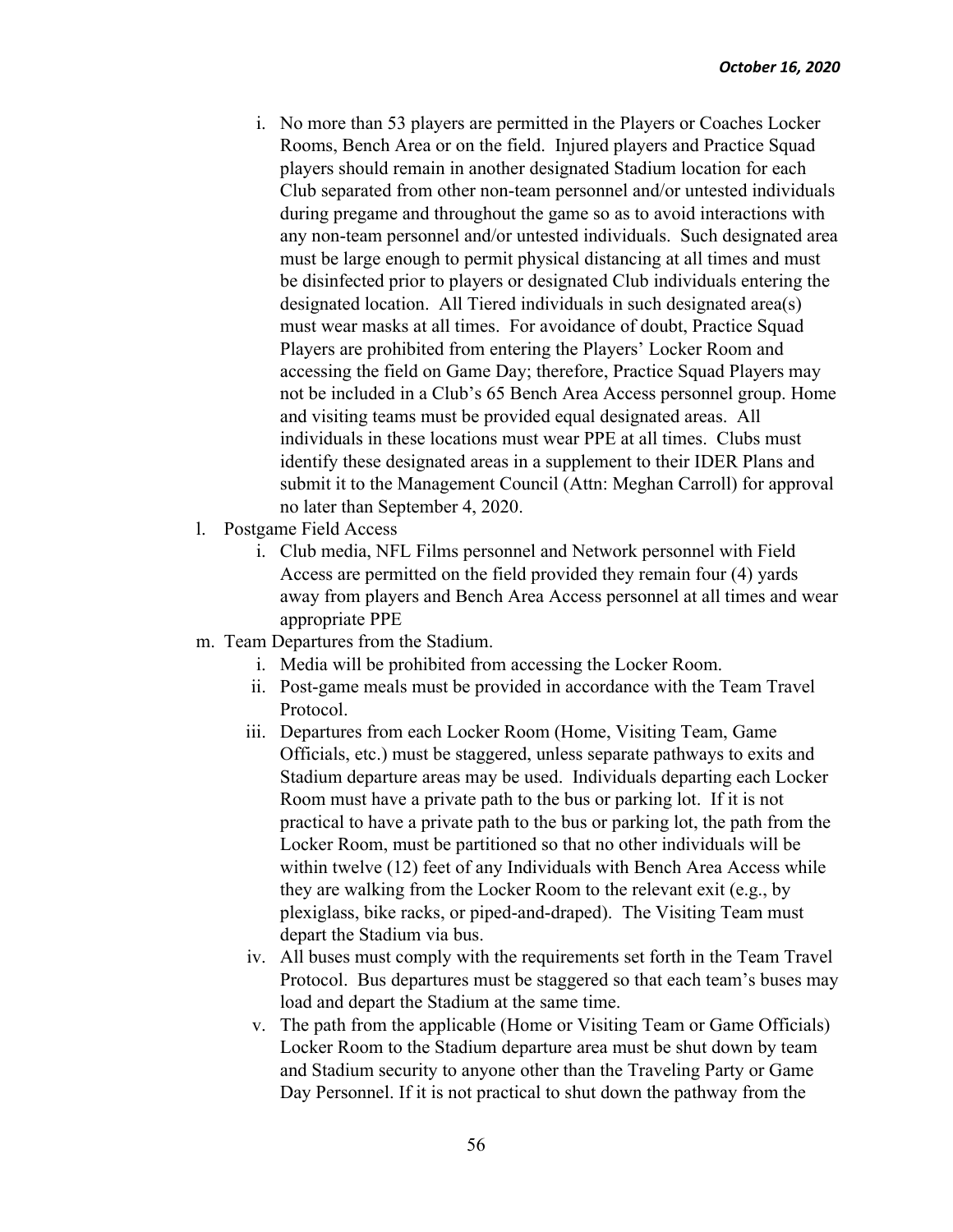applicable Locker Room, the path from the applicable Locker Room to the departure area must be partitioned so that no other individuals will be within twelve (12) feet of any Individuals with Bench Area Access while they are walking from the Locker Room to the relevant exit (e.g., by plexiglass, bike racks, or piped-and-draped).

- vi. No fans, family members or other guests will be permitted inside the Stadium departures area. Club media, NFL Films and Network personnel with Field Access will only be permitted to record departures from the Stadium from a distance of twelve (12) feet while wearing appropriate PPE. It is recommended that robotic/fixed cameras are utilized where possible.
- vii. When Clubs are required to screen for TSA compliance using charter rules, clubs should make every effort to screen in the safest way possible (i.e., where possible, clubs should avoid screening at the airport, unless it is the safest option). Such screening must be conducted in a manner that meets disinfection and physical distancing requirements.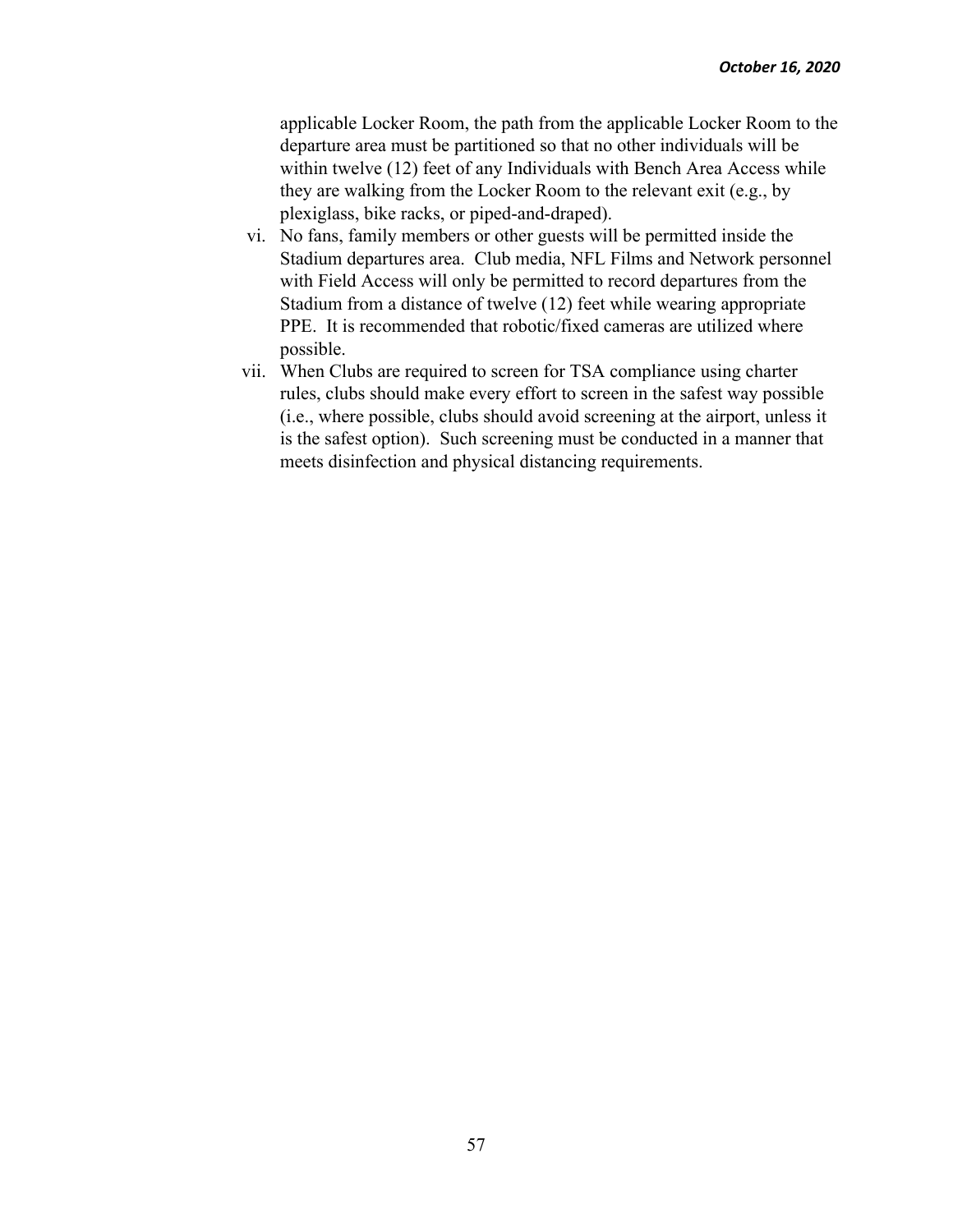### **NFL-NFLPA Screening and Testing Protocol For 2020 Season**

#### I. Introduction.

- a. A critical component of the NFL's return to work plan is regular testing of all Tier 1 and 2 Individuals for the COVID-19 virus and close monitoring of the health of all such individuals. In order to provide current and accurate information regarding the health status of all Tier 1 and 2 Individuals and to prevent the spread of COVID-19, the NFL-NFLPA Screening and Testing Protocol includes testing and monitoring of both symptomatic and asymptomatic individuals. These measures are designed to minimize the risk of introduction of COVID-19 into Club facilities, and to protect Tier 1 and Tier 2 Individuals and their families, including High-Risk Individuals. These measures must be coupled with efforts of these individuals to minimize their individual community risk.
- b. As an over-riding principle, testing of asymptomatic players and Club personnel must be done in the context of excess testing capacity, so as to not deprive health care workers, vulnerable populations and symptomatic individuals from necessary diagnostic tests. Testing by its nature is for the early detection of infection and is not a replacement for the hygiene, distancing, and cleaning and disinfecting methods outlined in other jointly developed protocols that may mitigate the risk of infection in the first instance. The NFL and NFLPA will continue to monitor developments in COVID-19 testing and are committed to using the least invasive, most reliable and fastest methods available, without adversely impacting public health needs.
- c. The nature of the novel virus and the evolving science regarding testing methods, sensitivity and specificity require an iterative approach, with updates to the Testing and Screening Protocols as the science dictates.

### II. Specimen Collection Procedures.

- a. Testing Facilities and Laboratories. The NFL has arranged for BioReference Laboratories ("BioReference"), one of the testing laboratories recommended by the NFL-NFLPA joint medical task force on screening and testing (the "Labs"), to handle sample collection and the analysis of samples collected from Tier 1 and Tier 2 Individuals. BioReference shall also procure all of the Virus and Antibody tests required by this Protocol. Should BioReference be unable to procure the tests required by this Protocol, the NFL shall make alternative arrangements to procure such tests.
	- i. BioReference has agreed to provide each Club with Point of Care ("POC") reagents and machines. NFL-NFLPA-approved POC tests (currently, the BioReference POC test) may only be used as expressly provided in this Protocol.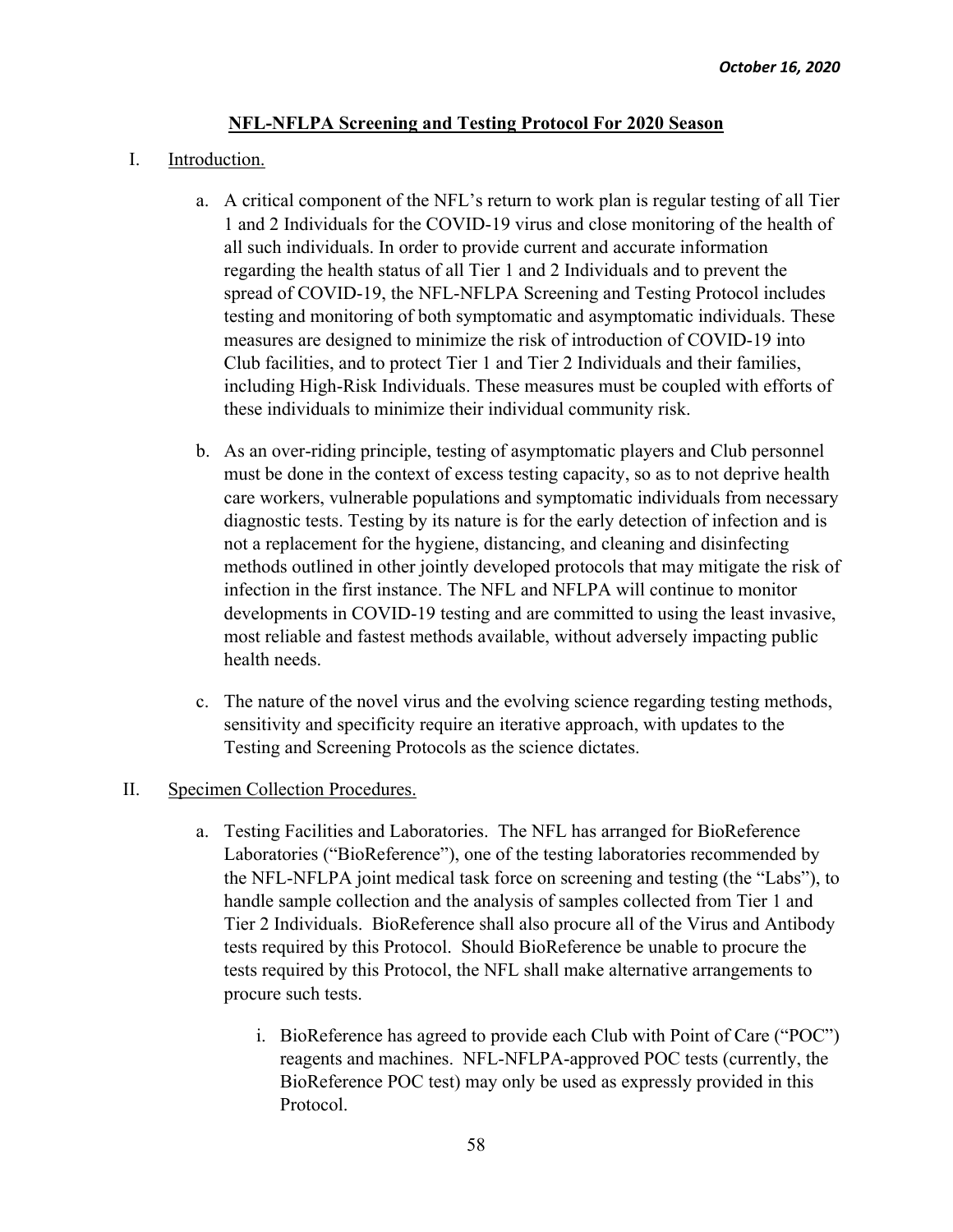- ii. The Parties have also agreed to use SMRTL to test and analyze certain Tiered and Field Access personnel, using a saliva-based PCR test. SMRTL has been providing laboratory testing and analysis to the parties for over fifteen (15) years.
- b. All testing required by this Protocol must be mutually approved by the NFL and NFLPA and FDA approved with expedited result reporting (within 24 hours) and high sensitivity (false pos)  $(5\%)$  and specificity (false neg)  $(5\%)$ . The parties agree to transition to the use of saliva-based virus testing when it is commercially available and when such testing meets or exceeds the standards for virus testing set forth in this Protocol.
- c. Should the Labs be unable to facilitate specimen collection, the NFL shall arrange for approved third-party specimen collectors to collect the specimen required by this Protocol to all Tier 1 and Tier 2 Individuals.
	- i. All collectors will be (i) tested for the COVID-19 virus using rt-PCR test no less than once per week and (ii) required to self-administer a symptom screen (as defined below) prior to performing sample collections. Collectors who are symptomatic, test positive for COVID-19 or had potential exposure to COVID-19 will not be permitted access to Club facilities or to any Club employees, including players.
- d. All specimen collectors will wear appropriate PPE in accordance with CDC guidance, including masks (e.g., surgical, N95 or KN95), face shields/approved goggles, gowns and gloves while collecting specimens. Gloves must be changed between each collection. Masks, gowns and face shields/goggles may be worn throughout the day unless becoming visibly soiled. When collecting from symptomatic individuals, all PPE must be removed after collection and discarded or appropriately cleaned before reusing. All specimen collectors shall be certified as trained by BioReference in the safe and proper technique for collecting COVID-19 specimens for testing. Specimen collectors shall also complete training and education, as directed by the NFL, for interactions with Tier 1 and Tier 2 Individuals.
- e. Each Club must identify and maintain a designated testing area at its facility and its stadium where samples will be collected ("Dedicated Testing Areas"). Appropriate PPE must be worn and proper hygiene must be practiced at all times in the Designated Testing Areas. The location of the Dedicated Testing Area at the Club facility must be identified in the Club's Infectious Disease Emergency Response ("IDER") Plan. The Dedicated Testing Areas must be thoroughly cleaned and disinfected after each use.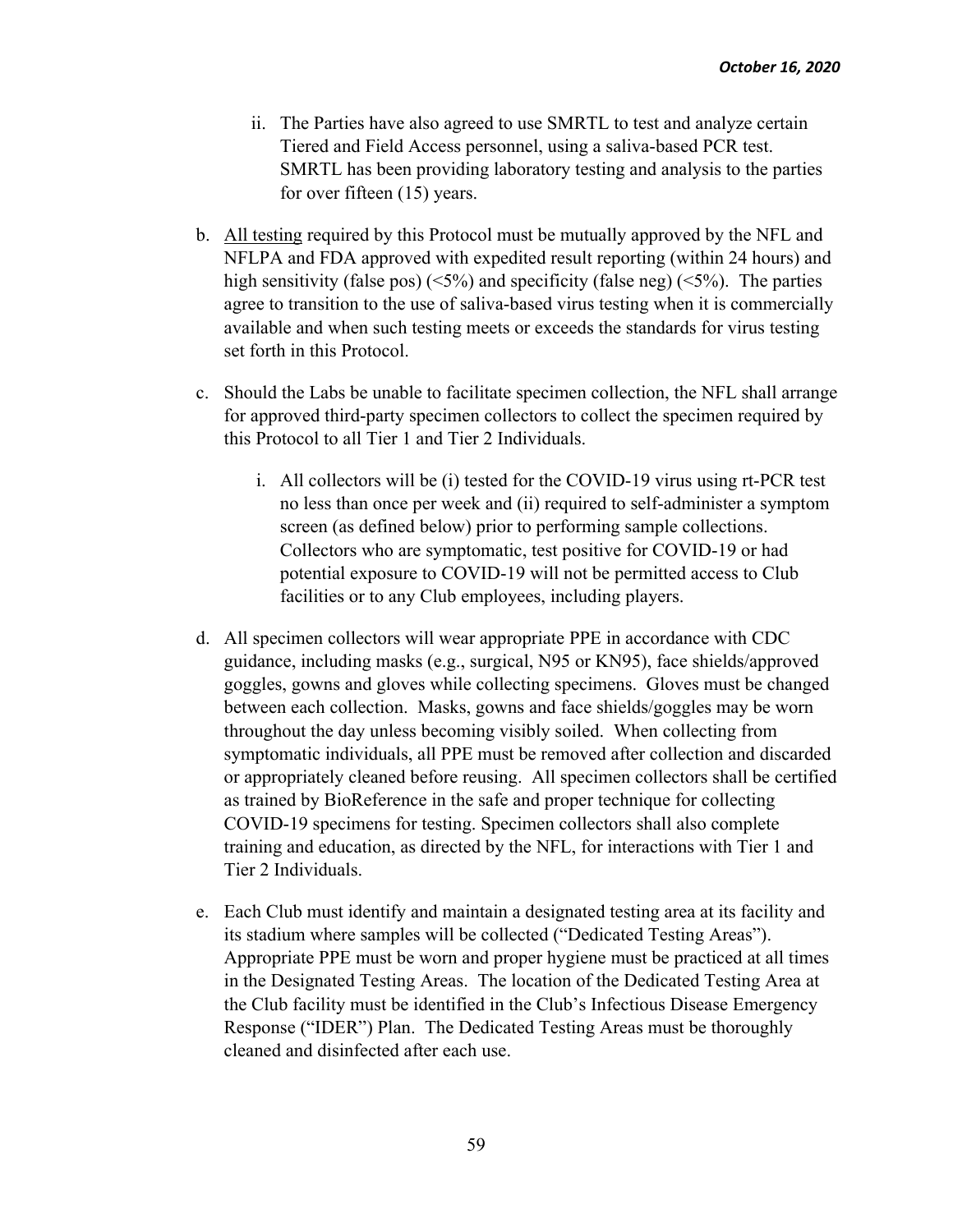### III. Screening During The 2020 Season

- a. Daily Home Screen. Every Tier 1, Tier 2 and Tier 3 Individual reporting to the Club facility must perform a daily self-screen each morning before leaving his or her residence for the Club facility. As part of the Daily Home Screen, each individual shall measure his or her own temperature twice in succession at the same time each morning (before engaging in any activities that might compromise the accuracy of the measurements, such as eating, drinking, exercising, or ingesting fever-reducing medications) to ensure consistency and precision in temperature readings. Tier 1, Tier 2 and Tier 3 Individuals will also complete a symptom and exposure questionnaire containing the questions in the attached COVID-19 Screening Form as part of the Home Screen. Any individual who records a temperature at or above 100.4 degrees Fahrenheit, or otherwise responds in a way that requires additional screening, must immediately report the results to the Club's Head Team Primary Care Sports Medicine Physician, Head Athletic Trainer or the Club's Infection Control Officer, and the recipient shall follow the Treatment Response Protocol. Any individual recording a temperature at or above 100.4 degrees Fahrenheit or who otherwise responds in a way that requires additional screening must not report to the Club facility. Clubs are encouraged to facilitate this Home Screen process by use of a mobile application (e.g., Teamworks, COVID-PASS). If Clubs arrange for a mobile application to facilitate screening at the Club facility, they may make use of this application for the Home Screen mandatory for all Tier 1, Tier 2 and Tier 3 Individuals. Use of any such mobile applications must comply with the NFL Data Privacy Policy and notice must be given to the Management Council (and such information will be shared with the NFLPA). Any lower-tier agreements entered into with such mobile applications must address confidentiality and individual privacy rights of those individuals participating in the home screen process.
- b. Daily Symptom Screens and Temperature Checks. This applies to all individuals entering the Club facility, not just "Tiered" employees. The Daily Symptom Screens will include the questions listed on the attached COVID-19 Screening Form.
- c. Game Day Screen. All players (Active/Inactive and Practice Squad) players and staff with Field and/or Bench Access shall: (i) have their temperatures taken by contactless thermometer (ii) be screened for loss of smell or taste and (iii) have other symptoms checked prior to entering the Stadium on Game Day.
- d. Voluntary Physiological Screening. Clubs are encouraged to give Tier 1 and Tier 2 Individuals the option of participating in a voluntary health monitoring program using non-intrusive wearable sensor technology that measures respiratory functions, heart rate, heart rate variability and slow wave sleep, which must be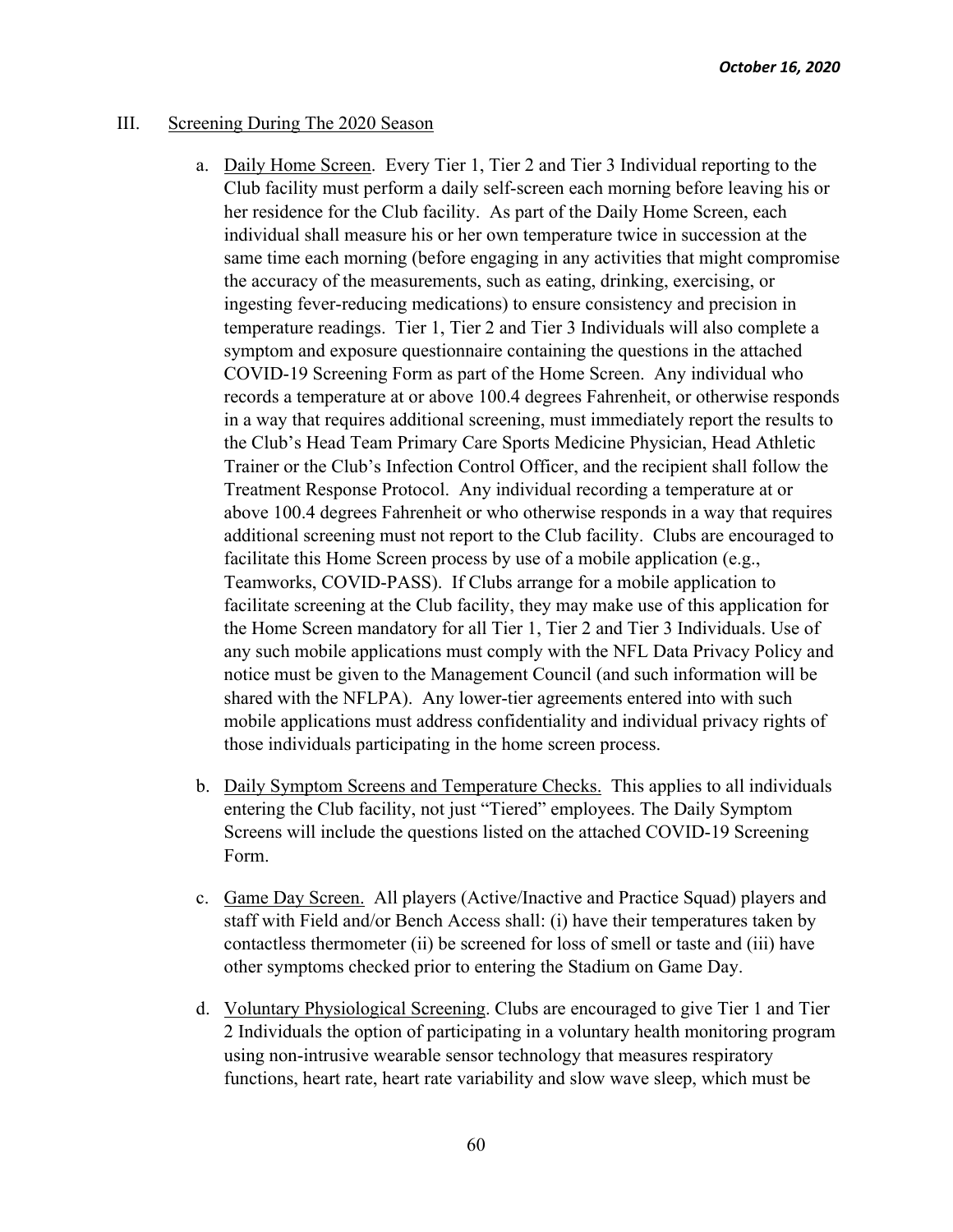approved pursuant to Article 51, Section 14 of the March 15, 2020 Collective Bargaining Agreement.

e. Players will be offered testing for COVID-19 antibodies (using an ELISA protocol approved by the parties), via blood sample. While antibody testing is strongly encouraged, a Club cannot mandate antibody testing pursuant to EEOC Guidelines.

# f. **Any individual who reports symptoms shall be treated in accordance with the Treatment Response Protocol.**

## IV. Testing During the 2020 Season

- a. Testing Cadence.
	- i. **Tier 1 and Tier 2 Individuals:** Tier 1 and Tier 2 individuals will receive PCR virus testing **every day**. Tiered individuals are not permitted to enter the facility on any given day until the results of the prior day's specimen collection have been received by the Club. If an intervening "Act of God" results in the prior day's specimen results being delayed, the Tiered staff and players from that Club will only be permitted to enter the facility with prior approval by the NFL Chief Medical Officer. The PCR test will be set to a cycle threshold as determined by the Parties, following review of testing data and consultation with their respective experts.
		- 1. Testing on the Day Before Game Day. For Clubs that have a kickoff scheduled for 1 p.m. (New York time), they must schedule testing of all Tier 1 and Tier 2 personnel so that all specimens will be collected by 8:30 a.m. (New York time) on the day before game day, unless otherwise approved by the NFL. For Clubs with a kickoff scheduled for 4 p.m. or later (New York time), they must schedule testing of all Tier 1 and Tier 2 personnel so that all specimens will be collected by 10:00 a.m. (New York time) on the day before game day, unless otherwise approved by the NFL.
		- 2. Testing on Off-Days. Testing on player off-days will be required, shall be conducted during times designated by the Club, but may only occur between the hours of 8 a.m. and 5 p.m.
		- 3. "Entry" Testing.
			- a. All Tier 1 Individuals, both players and staff (other than medical providers) who are entering the Club facility for the first time must undergo the following Entry Testing: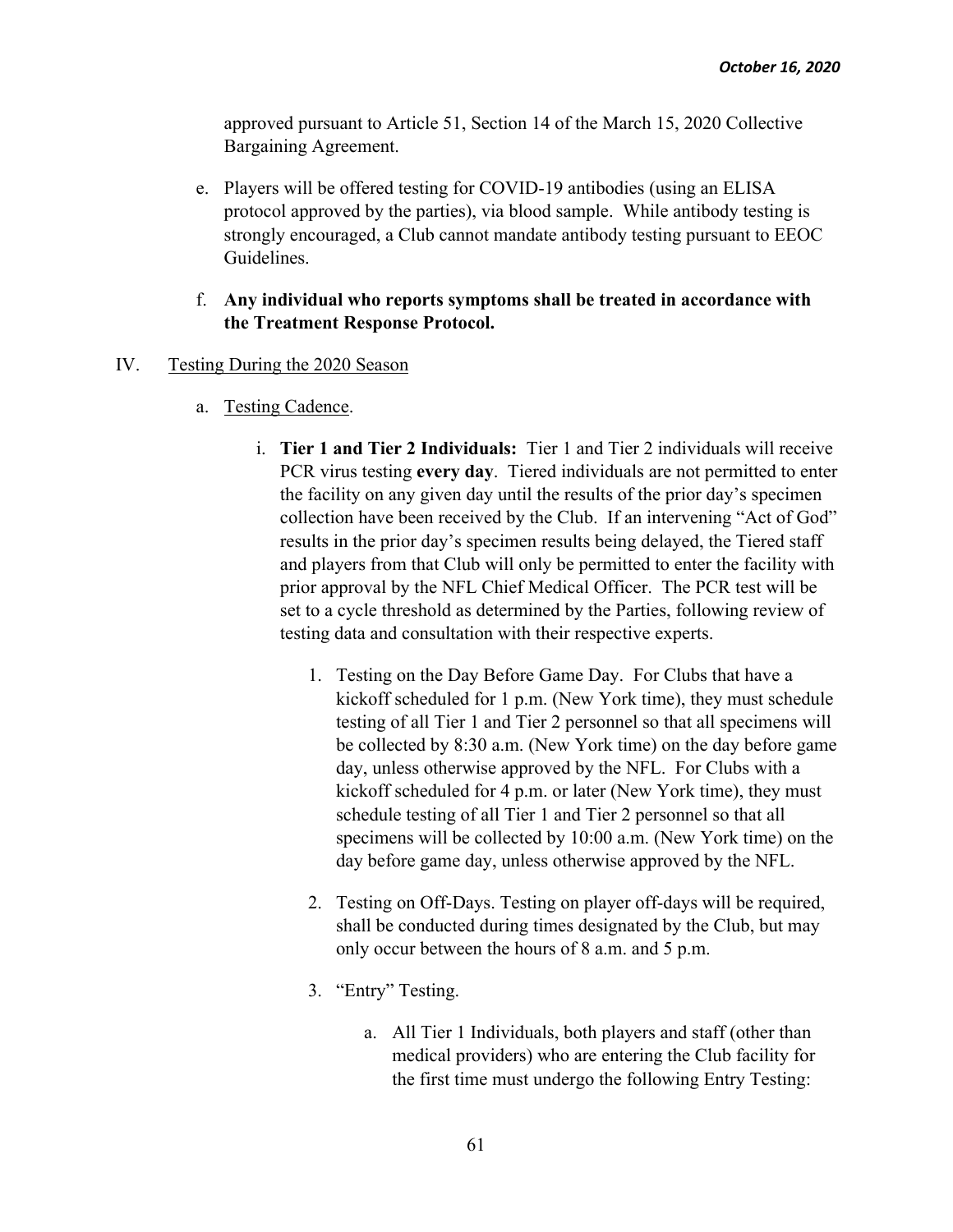- Day 1: PCR Test (may not enter)
- Day 2: PCR Test (may not enter)
- Day 3: PCR Test (may not enter)
- Day 4: PCR Test (may not enter)
- Day 5: PCR Test (may not enter)
- Day 6: PCR Test and POC Test; may enter if Days 1-5 PCR Tests and Day 6 POC Test are negative.
- b. Any Tier 1 Individual, including players, (other than medical providers) who has broken the regular testing cadence (i.e., missed a day of testing) must repeat the Entry testing above prior to re-entering a Club facility.
- c. All Tier 2, 2M and 3 Individuals who are entering the Club facility for the first time must undergo the following Entry Testing:
	- Day 1: PCR Test (may not enter)
	- Day 2: PCR Test (may not enter)
	- Day 3: PCR and POC Test (may enter, if Days 1 and 2 PCR tests and Day 3 POC test are negative)

 Tier 2 Individuals who are members of labor unions and are not permitted by their labor agreements to undergo the Entry Testing required in this subparagraph must, at a minimum, undergo a PCR test the day prior to entry and a POC test the morning of entry, and both results must be negative before that individual may enter the Club facility.

 Any Tier 2 Individual (other than medical providers and members of labor unions) who has broken the regular testing cadence (i.e., missed a day of testing) must repeat the Entry testing above prior to re-entering a Club facility.

4. Club Medical Providers. Club Medical Providers must undergo the following Pre-Entry Testing if they have not already undergone Pre-Entry Testing this season:

> Day 1: PCR Test (may not enter) Day 2: PCR and POC Test (may enter if Day 1 PCR and Day 2 POC are negative).

Thereafter, Club Medical Providers who are not in the regular testing cadence and who are not at the Club facility on a daily basis must undergo the following testing prior to entering the Club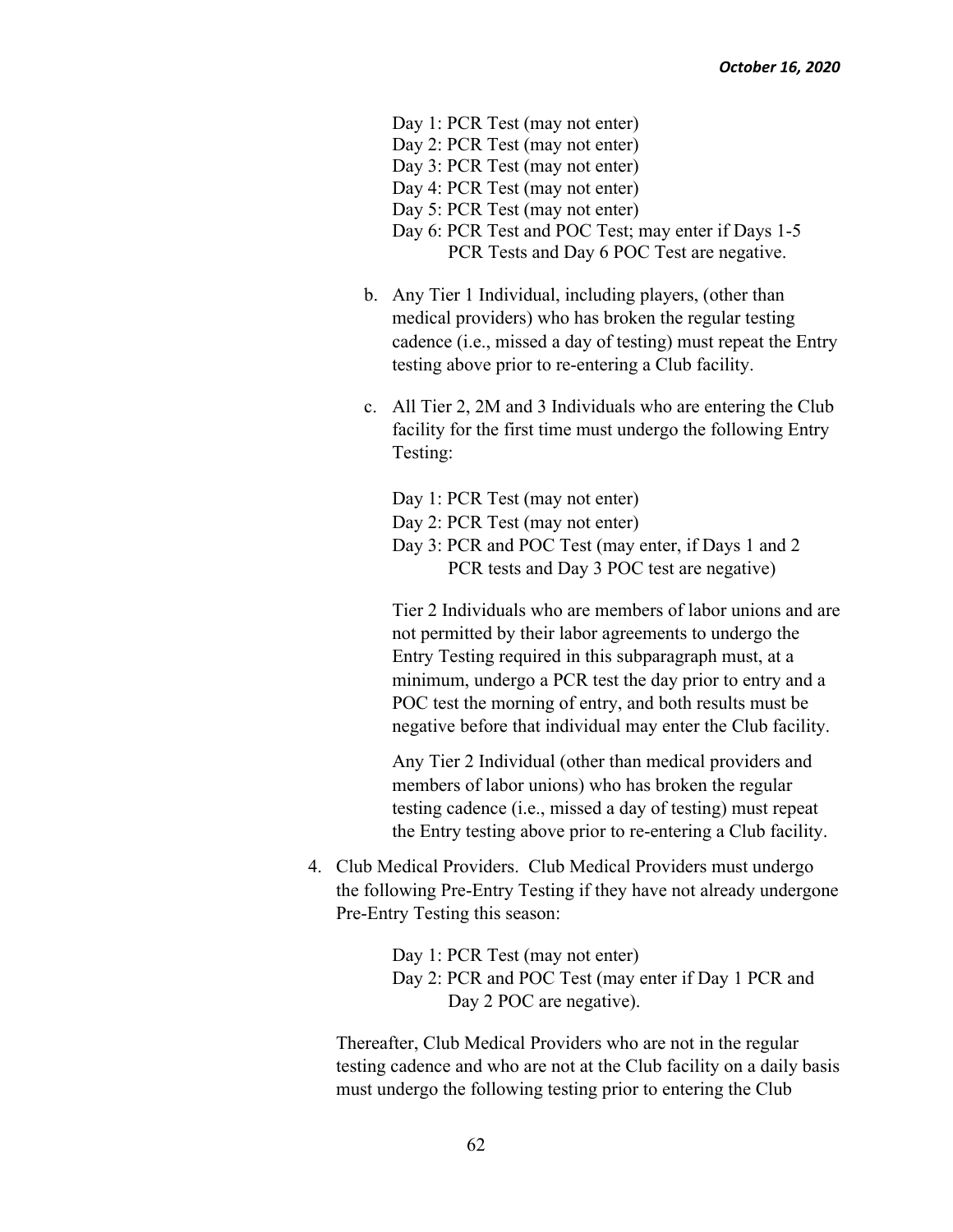facility on a given day: POC Test taken the day he or she will be entering the Club facility. If a Club Medical Provider intends to enter the Club facility on consecutive days, a PCR Test must also be taken.

- 5. Club Bye Week Testing. In furtherance of the Parties' intent to maintain the virtual bubble throughout each Club's bye week and thereby mitigate the risk of virus transmission during this period, players and coaches will be required to continue daily testing throughout their Club's bye week. For purposes of this Protocol the "bye week" will include the period beginning the day after the Club's game entering into the bye week, through the Club's required bye week off days. Players and coaches who are exempt from testing pursuant to this Protocol during their bye week will be required to report to the Club facility for a daily screening and temperature check. If a player or coach misses a daily test during his or her Club's bye week without having been excused by his or her Club, the NFL Management Council and the NFL Players Association, (s)he will be subject to discipline pursuant to the Parties' side letter agreement, dated August 3. Players and coaches will be excused from daily bye week testing in limited circumstances. Any such individual must also undergo "re-entry testing" as set forth above prior to re-entering the Club facility. Any missed activity as a result of this quarantine will also be subject to discipline as set forth in the Parties' side letter dated August 3. The NFL Management Council and NFL Players Association will evaluate and determine the appropriate re-entry testing for any individual who was excused by the Club, Management Council and NFLPA from a test during the bye week.
- 6. Testing Delay. Given the sensitivity of the PCR test as established by its use in the NFL population to date, should an Act of God or failure of a third party (e.g., disruption in sample transportation or a laboratory failure) cause the results of the previous day's specimen collection to be delayed or unavailable, the Parties will apply the results of the PCR test of the specimen collection taken two days before to determine whether a Tier 1 or Tier 2 individual may enter the facility or participate in activities, including travel and games.
	- a. If the results of a Player's PCR test given on the day before a game meet the threshold defined by the Parties, after consultation with BRL and their respective experts, the individual will be given a POC test on game day. If the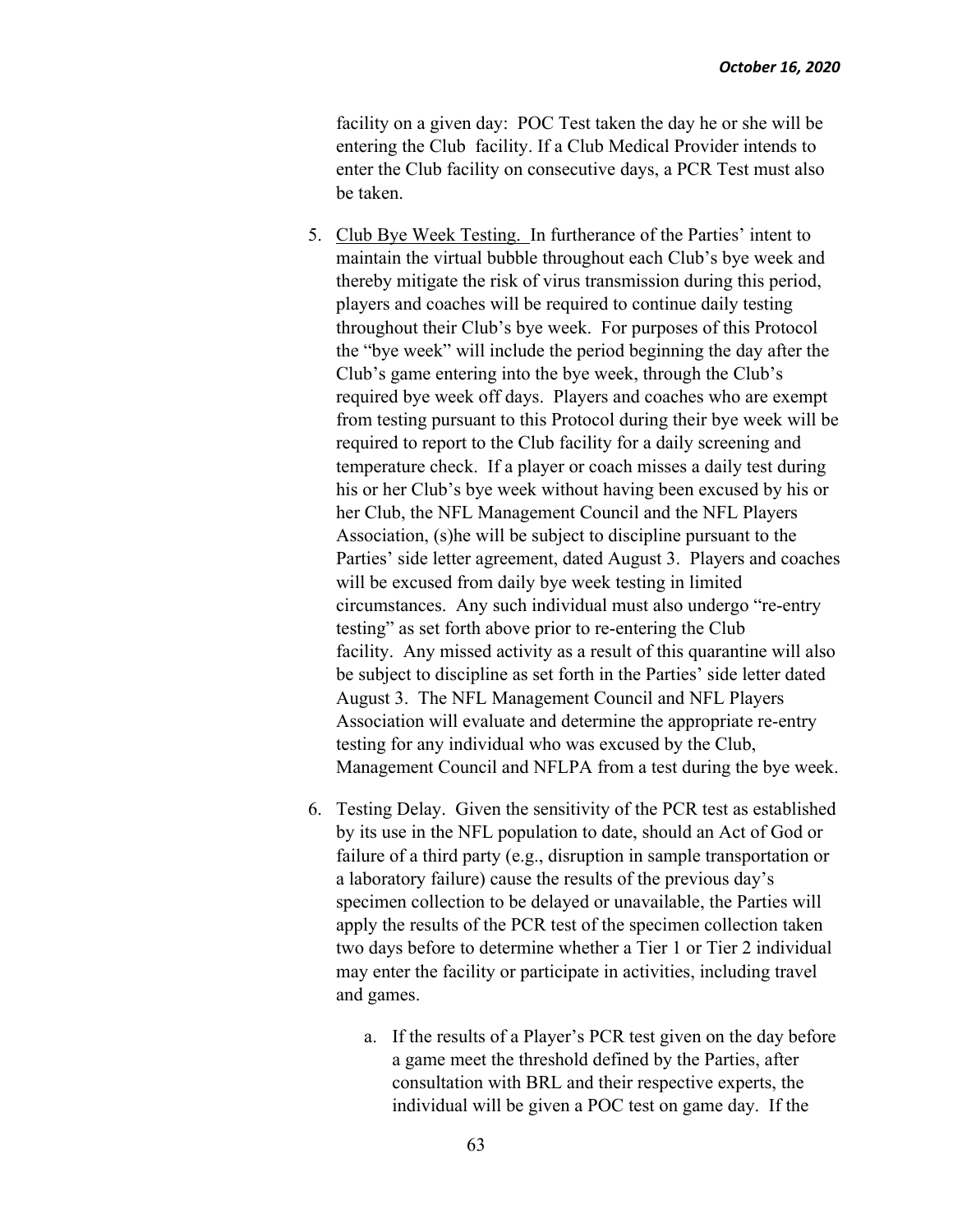results of the POC test can be obtained two (2) or more hours prior to kickoff, the results of the POC test will control the individual's ability to participate on game day. Any POC test result obtained less than two (2) hours before kickoff will not affect an individual's ability to participate in the day's game.

- ii. Previously documented positive virus test results.
	- 1. Any Tier 1, Tier 2, Tier 2M or Tier 3 Individual who can provide documented evidence of a positive test result from an approved rt-PCR test from any date after June 1, 2020 ("Original Positive Test") will be exempted from the normal virus testing cadence required in this section for a period of ninety (90) days from the date of the Original Positive Test. This individual must continue to check in each day for a symptom screen. The aforementioned documented evidence shall be provided to the Club's ICO and reviewed and approved in conjunction with ICS and the NFL's Chief Medical Officer. After the expiration of that 90-day period, the individual shall receive required virus testing one (1) time per week, until such time as that individual receives a negative test result. Once that individual has received a negative test result, he or she will be returned to the regular testing cadence required for an individual in his or her Tier. Any positive test result received after that individual has received two consecutive negative test results shall be treated as a new positive test, and the individual shall be subject to the requirements of the Treatment Response Protocol. The positive test result of this individual (prior to testing negative) shall not be included in the club's rolling average of positive tests for frequency calculations.
	- 2. Any player (including Free Agents, Tryout, and players acquired from other clubs) who is exempted from testing due to a previously documented positive virus test as described in Subsection (1) above will not be subject to the Entry or Re-Entry testing that would otherwise be required for that player pursuant to this Protocol during the period of his exemption from testing. Such an exemption must be approved by the NFL Chief Medical Officer in advance of the player's entry into a Club facility. Such a player will be, however, subject to daily symptom and temperature screening.
- iii. Positive Antibody Test Results. For the avoidance of doubt, any individual who tests positive for antibodies pursuant to a voluntary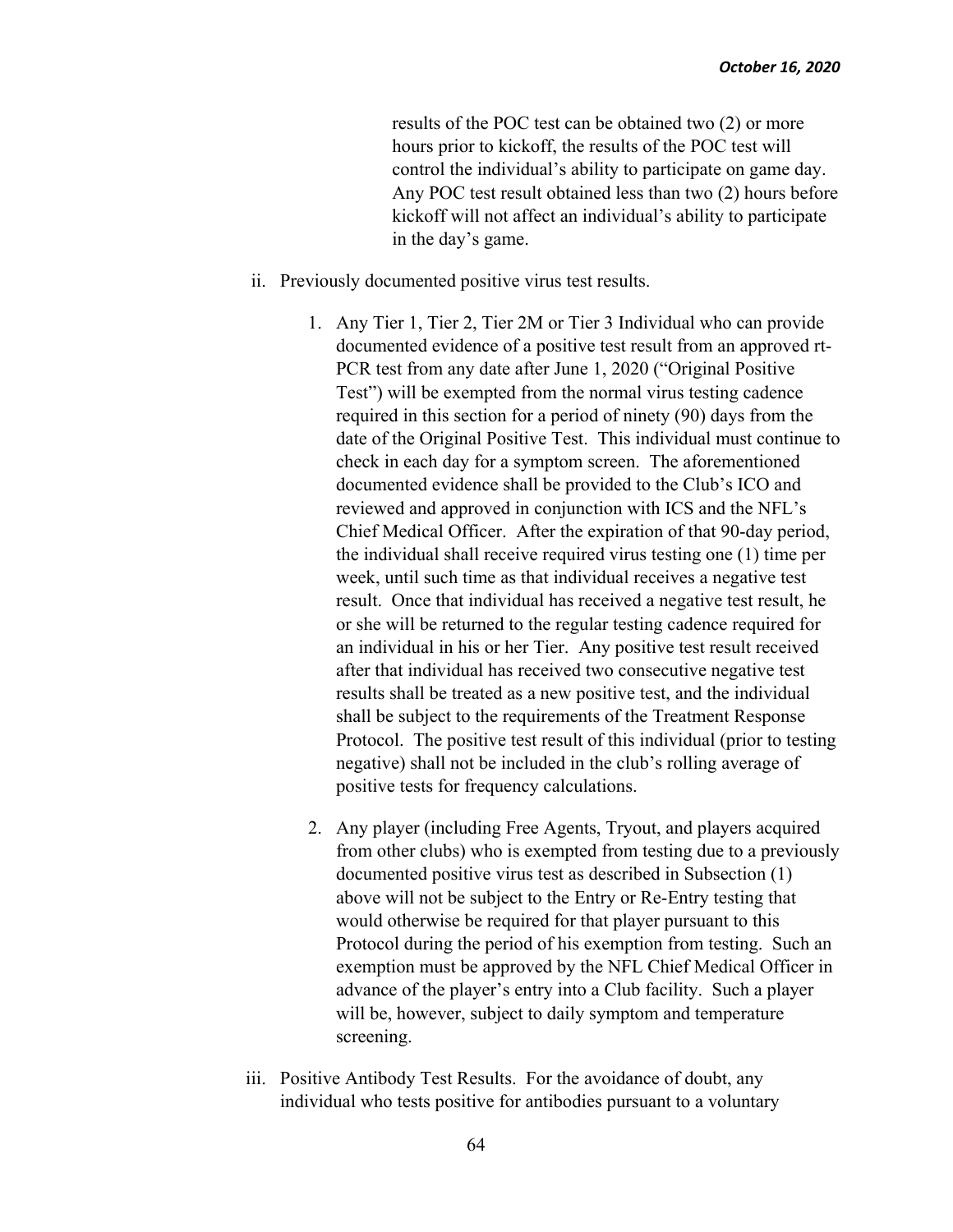antibody test offered pursuant to this Protocol shall remain subject to the required testing cadence for his or her Tier, regardless of such positive antibody test result.

- iv. All testing pursuant to this Protocol will occur in the Dedicated Testing Area(s). Unless a Tier 1 or Tier 2 Individual reports symptoms of COVID-19, he or she will be granted access to the Club facility pending test results from daily Virus Tests. Any Tier 1 or Tier 2 Individual who tests positive for COVID-19 will be immediately isolated and treated pursuant to the Treatment Protocol.
	- 1. Members of the Club medical staff and other medical professionals who have Tier 1 or Tier 2 access may elect to undergo: (a) PCR virus testing at their employer medical institutions/providers instead of undergoing such testing at the Club facility provided that: (i) individual received the PCR virus test at the same testing cadence as he or she would have if he or she were being tested at the Club facility; and (ii) the individual provides documentation of a negative PCR virus test taken at the required cadence to the Club Infection Control Officer prior to entering the Club facility on a given day; OR (b) POC virus testing on any day the relevant medical professional is entering the Club, provided that the results of that POC test are negative prior to entry.
- v. **Tier 3 Individuals.** Tier 3 Individuals will receive PCR virus testing **one time per week**.
- vi. **Tryouts and "Street" Free Agents.** Any "Street" Free Agent player who signs an NFL Player Contract or an NFL Practice Player Contract must return five (5) negative PCR tests, each taken at least 24 hours apart, and one (1) negative POC test, taken 24 hours after the fifth test, before the player may enter the Club facility to either try out with or join the Club for in-person team activities (on Day 6). Such a player may not have any inperson contact with any Tier 1 or Tier 2 Individuals during this 5-day onboarding period, except that such players may be permitted to undergo a physical examination at the Club physician's office during this period.
	- 1. In the event a Tryout or Free Agent player arrives in the Club city after the Club's normal PCR testing window has closed, the date of arrival may still count as Day 1 of his testing and quarantine period prior to entering the Club facility. For example: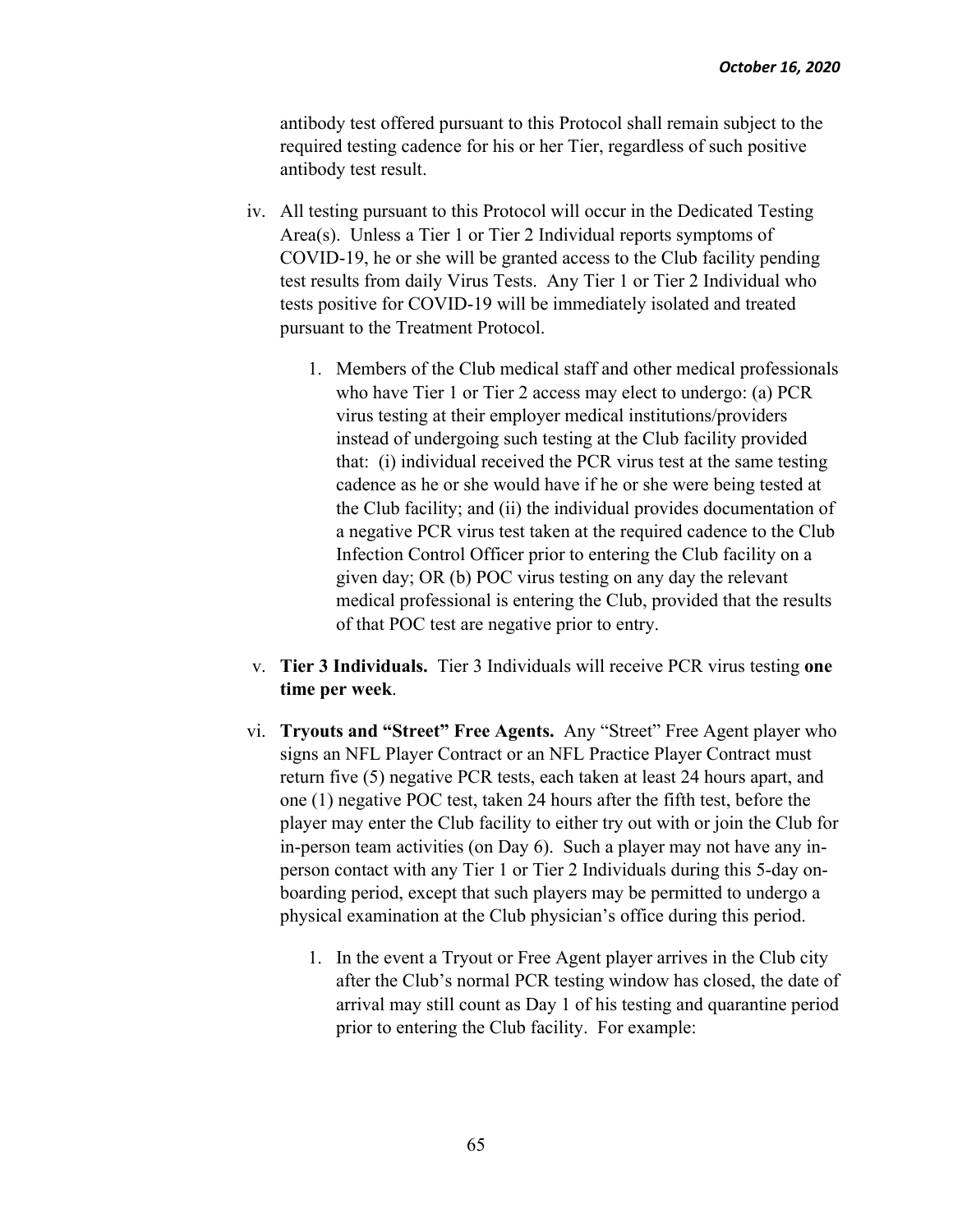| Day $1$    | Day 2     | Day 3     | Day 4     | Day 5     | Day 6        |
|------------|-----------|-----------|-----------|-----------|--------------|
| Monday     | Tuesday   | Wednesday | Thursday  | Friday    | Saturday     |
|            |           |           |           |           |              |
| Arrival in | PCR test; | PCR test; | PCR test; | PCR test; | PCR & POC    |
| Club city; | no entry  | no entry  | no entry  | no entry  | test;        |
| POC test;  |           |           |           |           | <b>Entry</b> |
| no entry   |           |           |           |           |              |
|            |           |           |           |           |              |

| ×<br>۰, |
|---------|
|---------|

| Day 1                                                  | Day 2                          | Day 3                 | Day 4                 | Day 5                 | Day 6                       |
|--------------------------------------------------------|--------------------------------|-----------------------|-----------------------|-----------------------|-----------------------------|
| Monday                                                 | Tuesday                        | Wednesday             | Thursday              | Friday                | Saturday                    |
| Arrival in<br>Club city;<br>No<br>testing;<br>no entry | PCR &<br>POC test;<br>no entry | PCR test;<br>no entry | PCR test;<br>no entry | PCR test;<br>no entry | PCR & POC<br>test;<br>Entry |

- vii. **Tryouts.** Clubs are limited to bringing in a maximum of five (5) players for tryouts per week unless the Club places more than three (3) players on Reserve in a seven (7) day period, in which case the Club may bring two (2) times the number of players in for tryouts as it placed on Reserve during the previous seven (7) day period.
- viii. **Players Acquired from Other Clubs.** If a Club acquires a player directly from another Club (e.g., waivers, trade, or signed off of another Club's Practice Squad), the player must return five (5) negative PCR tests, each taken at least 24 hours apart, and one (1) negative POC test on the day of entry, each taken after the player arrives in the new Club city and 24 hours apart, before the player may take a physical at the Club facility or enter the Club facility and participate with his Club. Such players may be permitted to undergo a physical examination at the Club physician's office during this period. Any player who is terminated and re-signed by the same Club and does not miss a test and does not leave the terminating Club's city will not be required to undergo any additional testing before rejoining the Club.
	- 1. In the event a player acquired from another Club arrives in the new Club city after the Club's normal PCR testing window has closed, the date of arrival may still count as Day 1 of his testing and quarantine period prior to entering the Club facility. For example: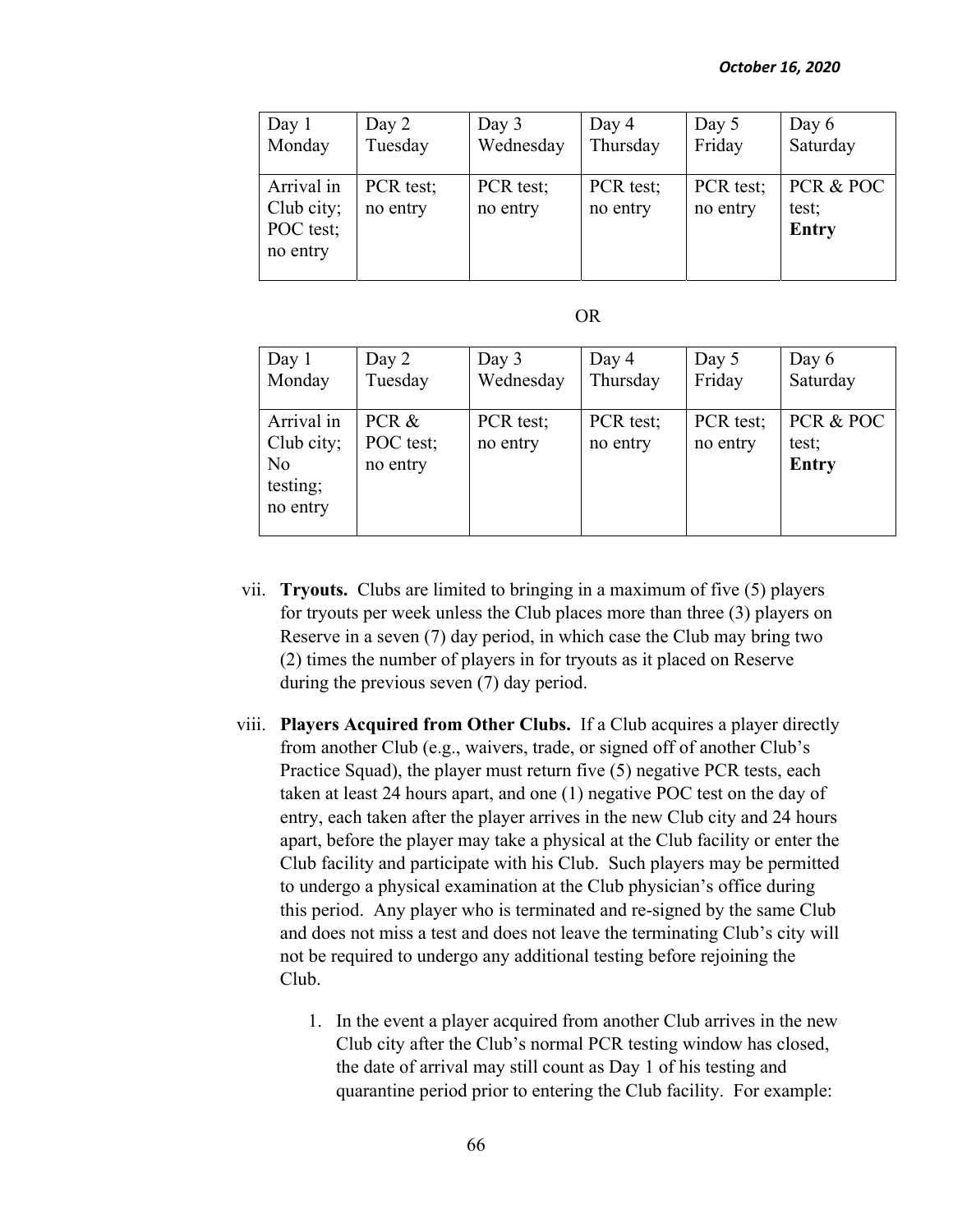| Day $1$    | Day 2     | Day 3     | Day 4     | Day 5     | Day 6        |
|------------|-----------|-----------|-----------|-----------|--------------|
| Monday     | Tuesday   | Wednesday | Thursday  | Friday    | Saturday     |
|            |           |           |           |           |              |
| Arrival in | PCR test; | PCR test; | PCR test; | PCR test; | PCR & POC    |
| Club city; | no entry  | no entry  | no entry  | no entry  | test;        |
| POC test;  |           |           |           |           | <b>Entry</b> |
| no entry   |           |           |           |           |              |
|            |           |           |           |           |              |

| ×<br>۰, |
|---------|
|---------|

| Day 1<br>Monday | Day 2<br>Tuesday | Day 3<br>Wednesday | Day 4<br>Thursday | Day 5<br>Friday | Day 6<br>Saturday |
|-----------------|------------------|--------------------|-------------------|-----------------|-------------------|
|                 |                  |                    |                   |                 |                   |
| Arrival in      | PCR &            | PCR test;          | PCR test;         | PCR test;       | PCR & POC         |
| Club city;      | POC test;        | no entry           | no entry          | no entry        | test;             |
| No              | no entry         |                    |                   |                 | <b>Entry</b>      |
| testing;        |                  |                    |                   |                 |                   |
| no entry        |                  |                    |                   |                 |                   |
|                 |                  |                    |                   |                 |                   |

#### ix. **Club Owner Testing Requirements.**

- 1. Club Facility. A Club Owner, or member of the Ownership Group, that is not current in testing and desires to enter the restricted area of the Club Facility must receive two (2) negative virus tests, separated by 24 hours, prior to entry, one of which must be a PCR test and one of which may be a POC test.
- 2. Stadium (Game Day). A Club Owner, or member of the Ownership Group, who is not current in testing and desires to access either the Field or Locker Room must receive two (2) negative virus tests prior to entry, one of which must be a PCR test and one of which may be a POC test.
- x. **NFL and NFLPA Official Visits**. Any member of the NFL or NFLPA staff that is required to visit an NFL Club facility in furtherance of a defined CBA obligation (e.g, Substances of Abuse and/or Performance-Enhancing Substances Policy specimen collection, official visits authorized by the Collective Bargaining Agreement) must undergo testing at the BioReference facility designated for Club use. Such visitor must receive two (2) negative virus tests, taken on two consecutive days, before he or she may enter the Club facility. One of these tests may be a POC test. He or she shall provide notice of his/her intent to visit the Club facility at least 48 hours in advance of the first required test for the visit so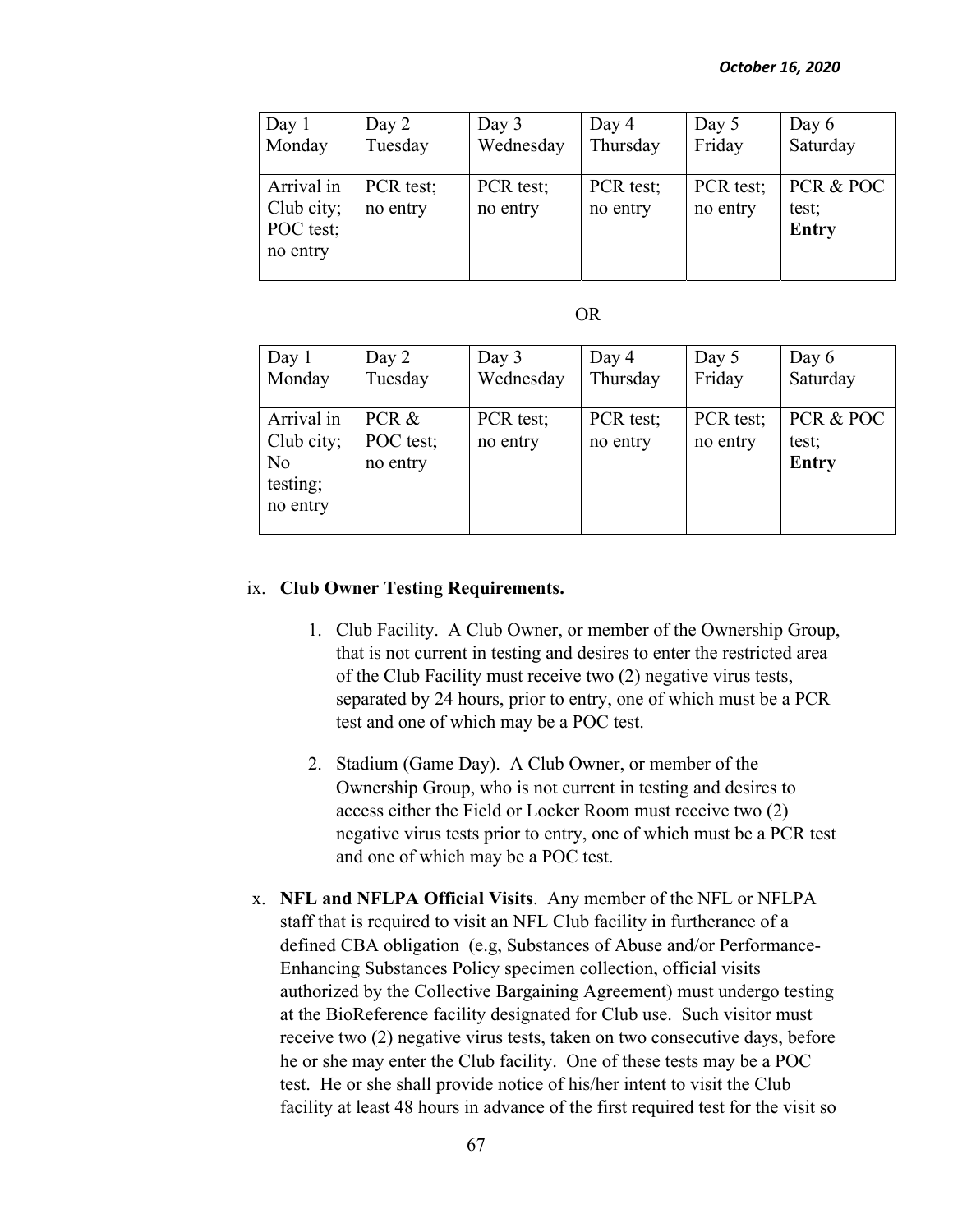that they may be added to the testing schedule at the Club facility. Such visitor shall not be permitted entry to the facility until two (2) negative test results have been communicated to the NFL, NFLPA and Club ICO. If either of the Visitor's tests is positive for COVID-19, he/she shall not be permitted access to the facility. If the Visitor's tests are negative for COVID-19, he/she will be permitted entry to the facility following the screening process outlined above (e.g, questionnaire and temperature). After receiving two (2) consecutive negative tests, NFL, NFLPA staff and/or Drug and Steroid Policy Specimen collectors shall be tested at the normal testing cadence for Tier 2 Individuals (but shall not count against a Club's Daily Maximum Tier 2 Individuals). For purposes of clarity, a member of the NFL or NFLPA staff who is conducting consecutive Club visits, must first receive two (2) negative PCR tests (as outlined above), thereafter he/she must produce both: (i) a negative Point of Care test (as defined in Addendum A below) and (ii) a negative test result from a PCR test taken within 24-48 hours prior to entering into a Club facility. Failure to undergo testing and/or screening or adverse results from any step in the process shall serve as grounds to prohibit such visit.

- xi. **NFL/NFLPA COVID-19 Protocol Inspections.** To the extent any individual seeking access to a Club facility on behalf of the NFL and/or NFLPA for purposes of an inspection to ensure compliance with the NFL-NFLPA COVID-19 Protocols is classified by the Parties as a Tier 3 Individual, he or she must receive one (1) negative test result from an approved rt-PCR virus test conducted 24-48 hours before the date of the requested inspection, and must provide such test result to the Club before he or she will be permitted entry to the Club facility. If such individual wishes to utilize the services of a BioReference testing location, he/she must provide at least 48-hours notice of the date he or she wishes to conduct such inspection or be tested at a Club's on-site BioReference testing location. To the extent an inspection will occur when Tier 1 Individuals are scheduled to be in the Facility and such inspection includes Restricted Areas, the NFL and NFLPA will agree upon the appropriate pre-entry testing regimen. Any individual conducting such an inspection will be subject to the screening process outlined in this Protocol before being granted entry to the Club facility and must wear appropriate PPE (i.e., a cloth or surgical mask) at all times during such inspection. Failure to undergo testing and/or screening or adverse results from any step in the process shall serve as grounds to prohibit such visit.
- b. Follow-Up Antibody Testing. After the initial antibody test, all players will be offered antibody testing via blood draw once every four weeks.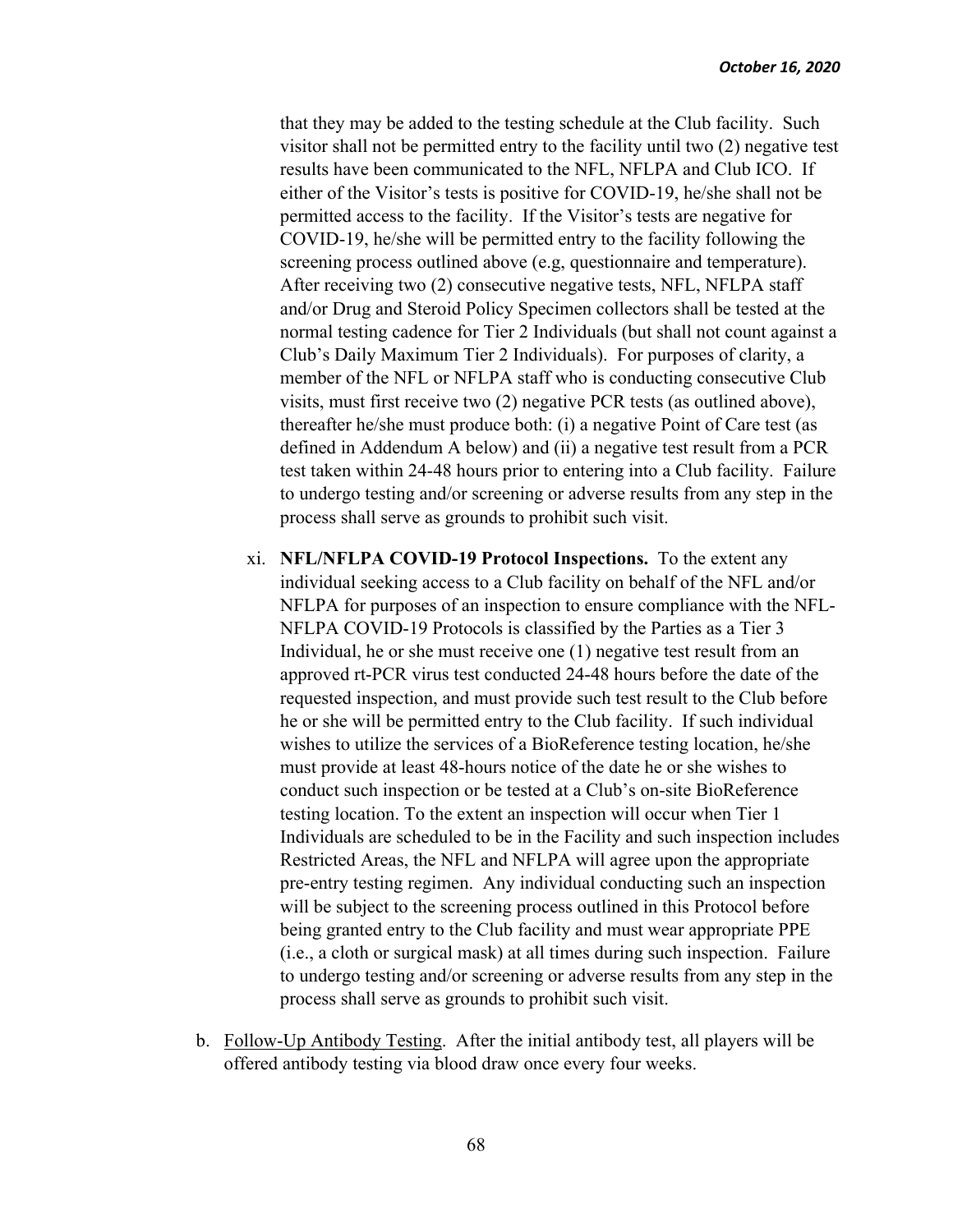- c. Clubs are prohibited from testing players for COVID outside the scope of this Protocol. **In other words, Clubs may not arrange for COVID testing of players by any means other than the laboratory designated in this Protocol.**
- V. Protocols for High-Risk Individuals. COVID-19 can cause symptoms ranging from mild to severe. According to the CDC, some individuals may be more likely to suffer severe illness as a result of COVID-19 than others due to the presence of certain characteristics or medical conditions.<sup>10</sup> It is the responsibility of each Head Team Physician to identify any player that may be a High Risk Individual, and he or she must review each player's individual medical history in light of the current CDC guidance regarding individuals with increased risk of severe illness from COVID-19. Clubs should educate their High Risk players and players in close contact or residing with High Risk Individuals on steps they can take to help further protect themselves, such as: staying home to the extent possible, and limiting time at Club facilities to only "essential" time; avoiding close contact with others, especially crowds, communal spaces, and anyone who is sick; closely monitoring and managing physical and mental health at all times, and notifying the Team Physician of any change in health status; speaking to a Team Physician about whether all vaccinations are up to date, including the flu vaccine; continuing to take medications as recommended by the High Risk Individual's treating physician, and maintaining at least a two-week supply of any necessary prescription and nonprescription medications at all times; and reviewing the CDC's Guidance for extra precautions for reducing risk for High Risk Individuals, as set forth in the NFL-NFLPA Education Protocol.<sup>11</sup> Each Club is responsible for identifying and implementing additional measures to reduce High Risk Individuals' risk of exposure to COVID-19 while in the club facilities.
- VI. Voluntary Testing of Household Members. Clubs shall offer one (1) free diagnostic virus test (at the same time players receive their Pre-Entry Testing) for: individuals who reside in the same household as a Tier 1 and Tier 2 Individual, provided that: (i) each such individual reviews the NFL-NFLPA educational video and materials required for Tier 1 and Tier 2 Individuals in the Education Protocol; and (ii) the Club is provided with the results of any such virus test (notification may be limited to positive or negative results and remain deidentified). The virus testing contemplated in this subsection shall be provided by local laboratories and arranged by the individual Clubs. If a player subsequently tests positive for COVID-19, family members who cohabitate with a player will be entitled to receive additional free voluntary virus testing.

<sup>&</sup>lt;sup>10</sup> Further information on the factors that increase the risk that an individual suffers a severe illness as a result of COVID-19 is available online at: https://www.cdc.gov/coronavirus/2019-ncov/need-extraprecautions/index.html

<sup>11</sup> *See* www.cdc.gov/coronavirus/2019-ncov/need-extra-precautions/groups-at-higher-risk.html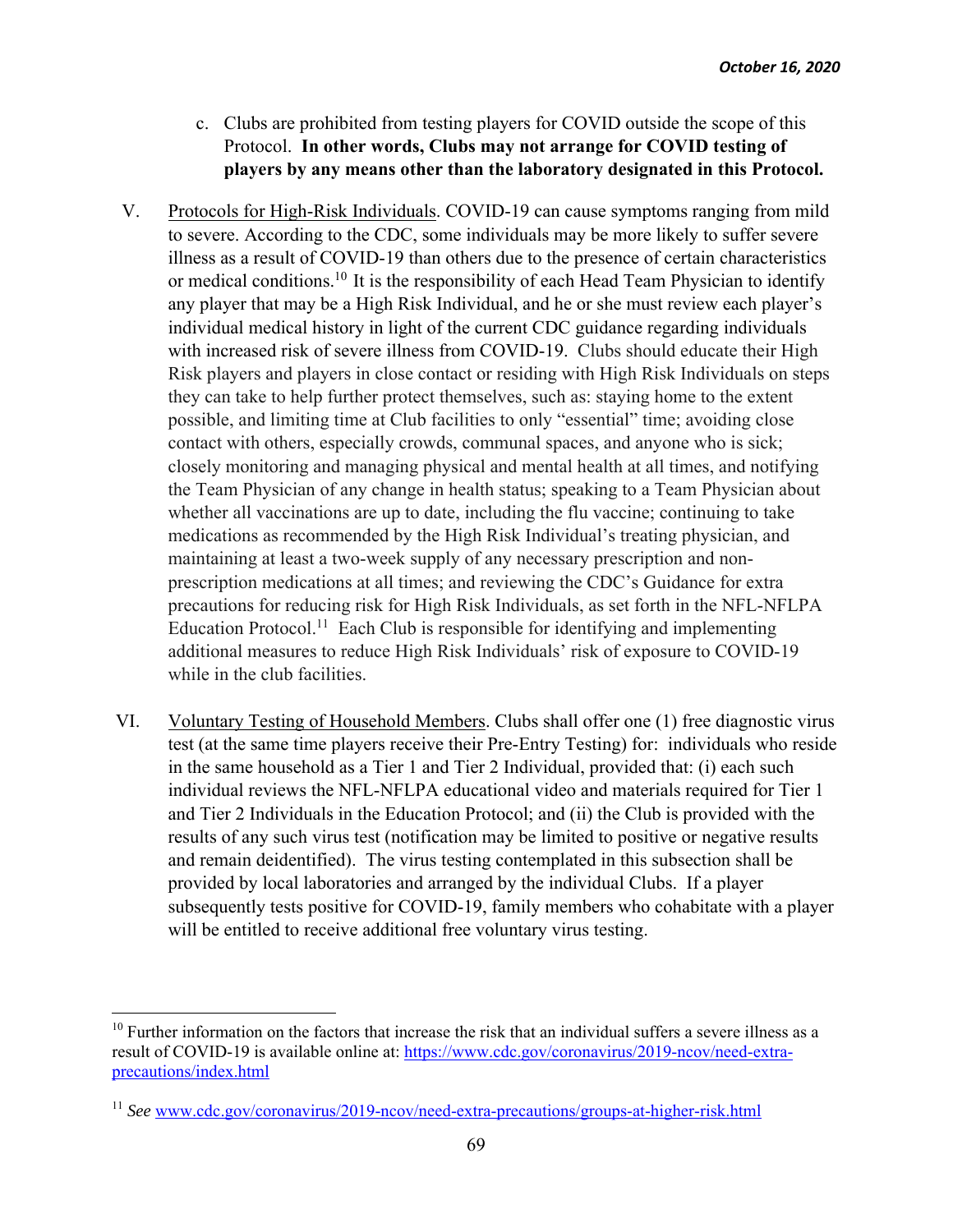VII. Test Results and Reported Symptoms. Any symptoms of COVID-19 reported to the Club and the results of each virus and antibody test must be entered into each player's EMR. BioReference will facilitate transfer of test result data directly to the EMR. IQVIA, an independent entity which regularly analyzes NFL injury data, will conduct an analysis of all test results conducted pursuant to this Protocol at the direction of the Parties. Test Results will also be shared with public health authorities to the extent required.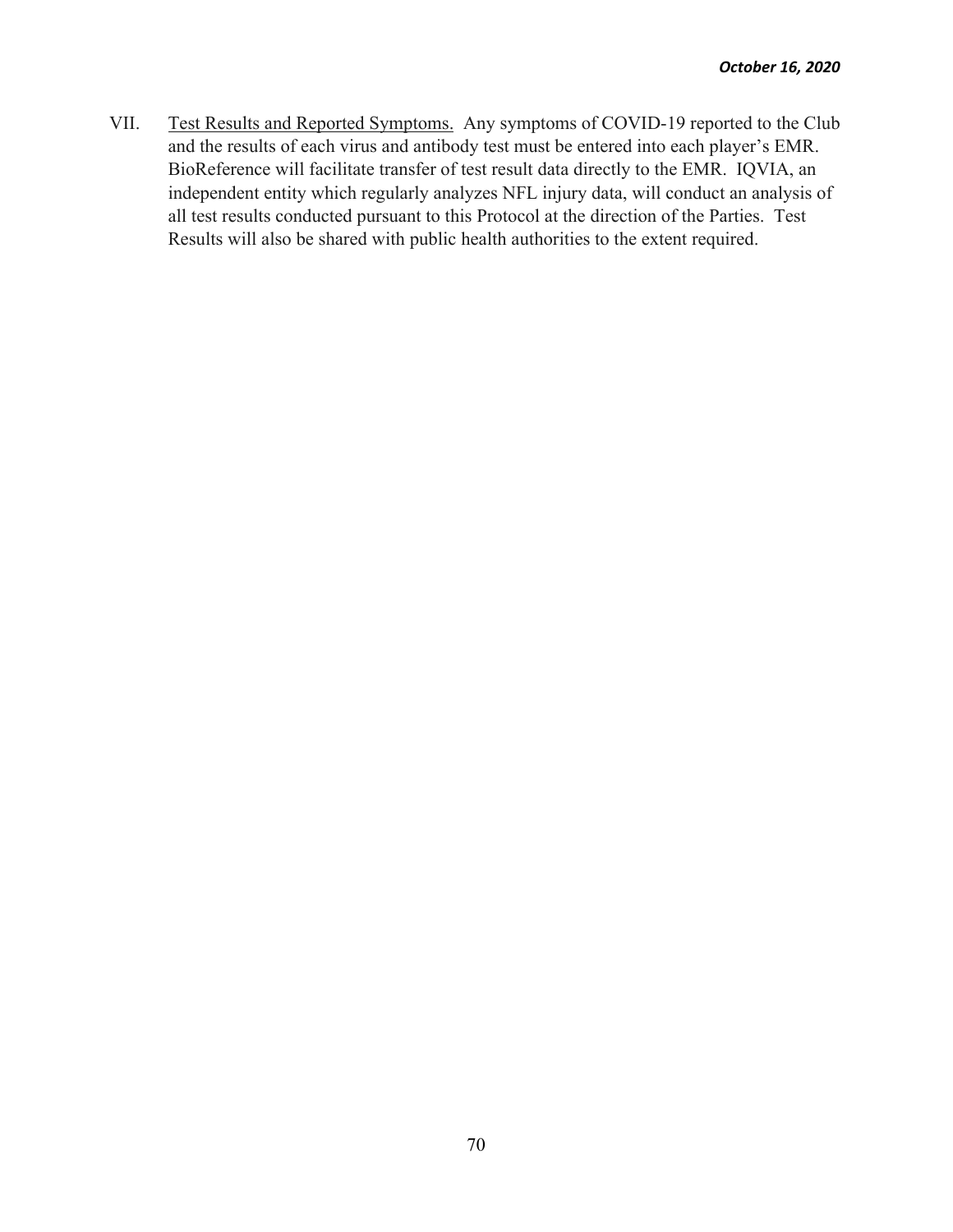### **Addendum A: Analysis of Positive Test Results**

- X. Analysis of Positive Test Results. Results of tests administered under this Protocol are binding, regardless of whether an individual is experiencing symptoms of COVID-19. . In addition, the parties require the following steps to further develop this Protocol:
	- 1 A PCR test that reports positive following the first run will automatically be rerun by BRL; and
	- 2 The individual will be tested again by POC test.
	- 3 The results of the re-run and the POC shall not be used to determine the status of the tested individual; the results of the PCR first run shall control.
	- 4 The Parties will collect the data from the various results in order to refine the testing threshold for the Protocol.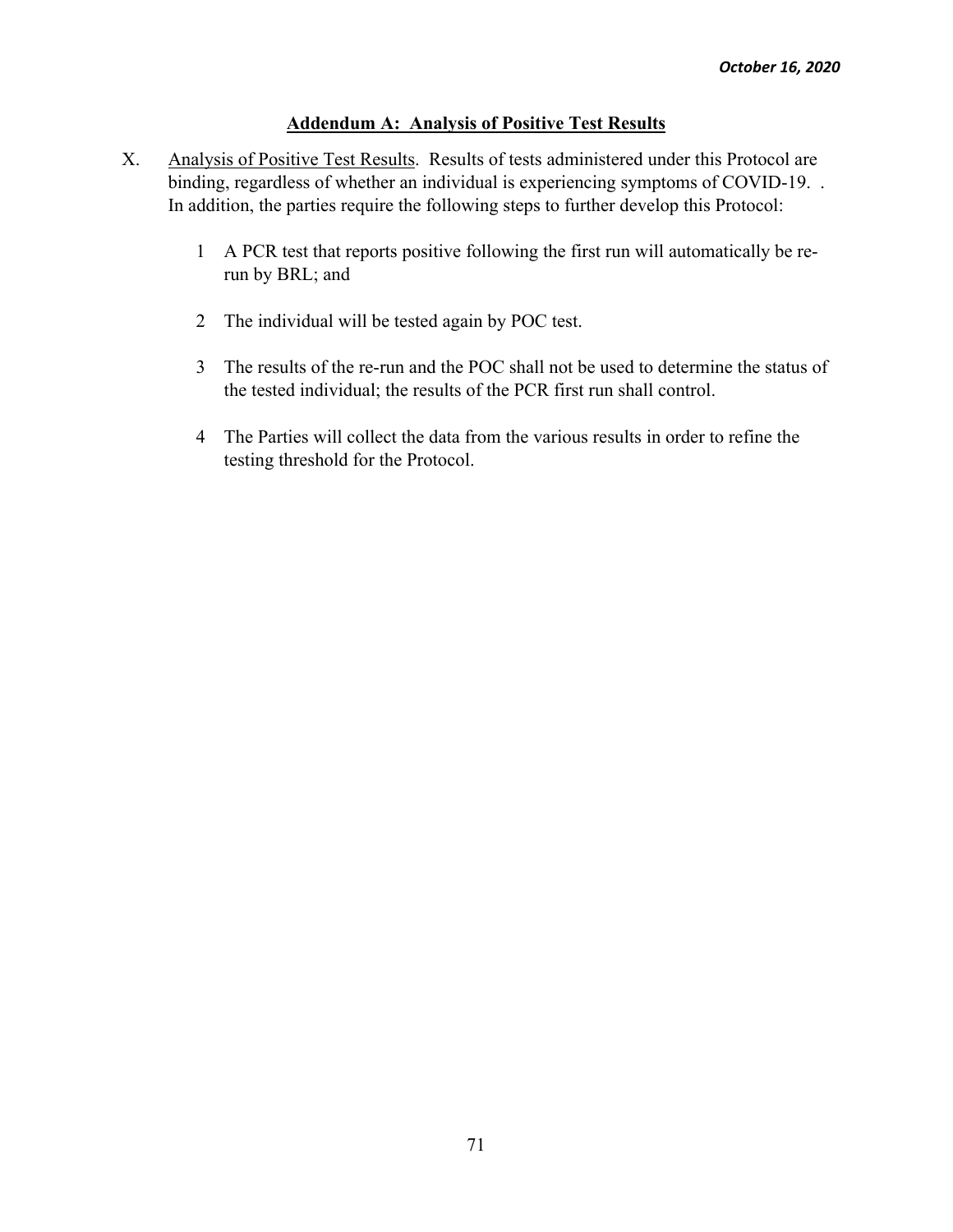### **Addendum B: Presumptive Positive and Invalid Test Results**

- XI. **Presumptive Positive or Inconclusive Tests.** For purposes of this Protocol, any "Presumptive Positive" or "Inconclusive" BioReference test result shall be treated as though the result was "positive," and therefore subject to the other requirements and procedures of a positive test result under this Protocol.
- XII. **"Invalid" Test Results**. In the event that a test administered pursuant to this Protocol returns a result of "Invalid" or "QNS" or "Technical Error," then the following shall occur:
	- 1 The individual shall be given a POC test when he or she next arrives at the Club facility for testing;
	- 2 If the POC test result is negative, the individual shall immediately be given another daily rt-PCR test, and shall be permitted to enter the Club facility;
	- 3 If the POC test result is positive, the individual shall immediately be given another daily rt-PCR test and must isolate away from the Club facility until the results of that PCR test are received.
		- i. If the PCR test is positive, the result shall be treated as a positive test result under these Protocols, and the individual shall be subject to all of the terms of this Protocol and the Treatment Response Protocol for a positive test.
		- ii. If the PCR test is negative, the individual should immediately receive a repeat POC test. If the POC test is negative, the test shall be considered a negative test and the individual shall be permitted to return to the Club facility, and shall not be subject to the required cardiac screening or graduated return to participation required in the Treatment Response Protocol, and such individual shall re-enter the normal testing cadence for his or her Tier. If the POC test is positive, the result shall be treated as a positive test result under these Protocols, and the individual shall be subject to all of the terms of this Protocol and the Treatment Response Protocol for a positive test.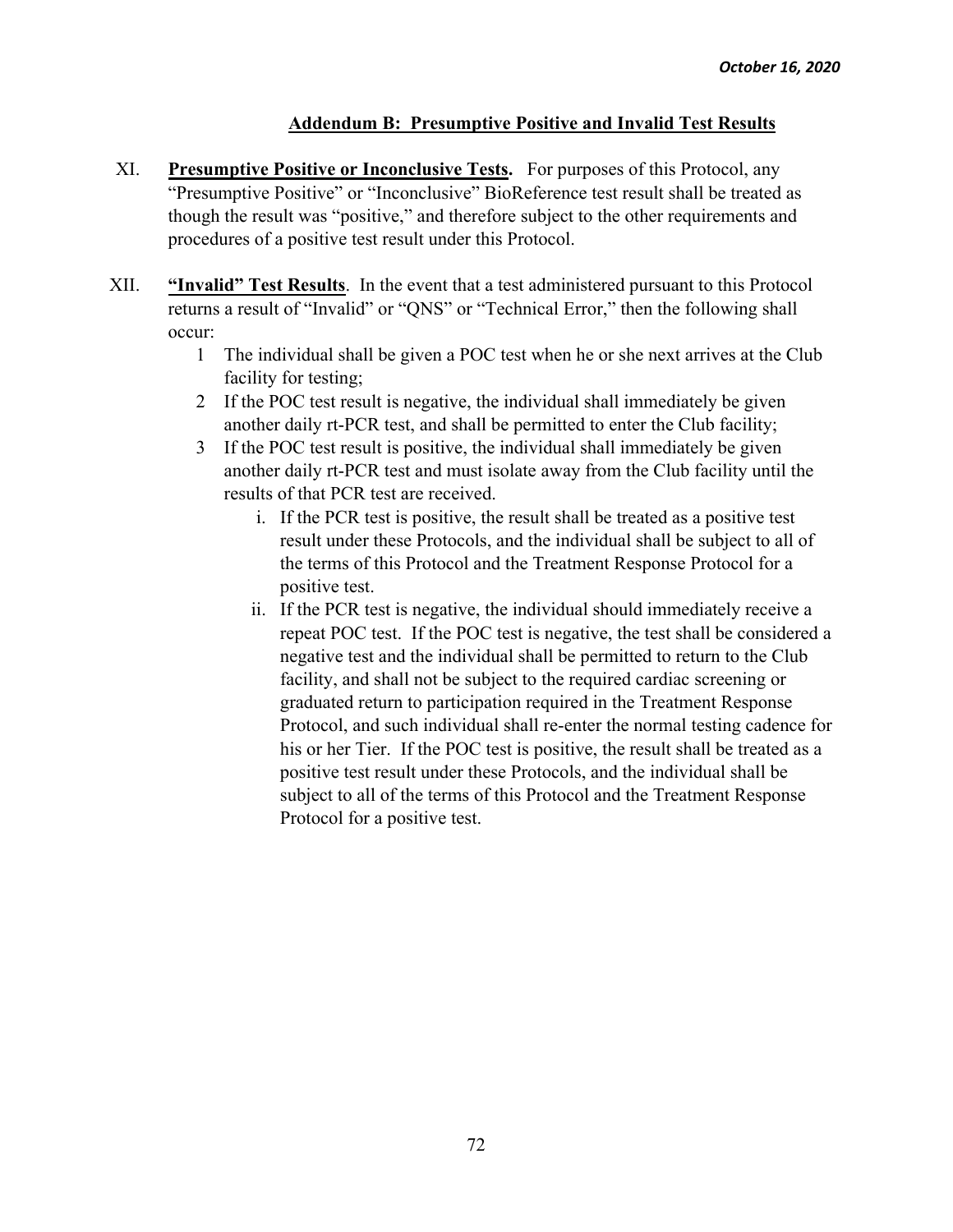# **NFL-NFLPA Media Protocol for the 2020 Season**

# I. **Introduction**

- a. This Protocol shall govern media access during the 2020 Regular Season.
- b. The parties will continue to update this Protocol as circumstances warrant and the science related to COVID-19 continues to evolve.

# II. **Media Access to Club Facility**

- a. Media access to Club facilities will be limited for the 2020 Regular Season and subject to all NFL-NFLPA medical and facility protocols related to COVID-19. All media personnel with access to the club facility, which includes club local media, in-house media or network television broadcast partners, must adhere to all NFL-NFPLA medical and facility protocols as a condition of access.
	- i. Non-ownership-controlled media personnel will be assigned Tier 2M or Tier 3-Outdoor Access ("Tier 3-OA") credentials.
		- 1. Media personnel with Tier 2M credentials must undergo screening and testing under the applicable protocols prior to entering the Club facility.
	- ii. Media personnel with Tier 3-OA credentials may not enter the Club facility at any time and may not conduct in-person interviews with any Tier 1 Individuals (such interviews must occur virtually).
	- iii. All media personnel must wear a mask at all times when at the Club facility, stadium, including on the field.
- b. Media with Tier 2M access will only be permitted in the media room, on practice fields, stadium playing fields and sidelines and subject to such limitations set forth in the NFL-NFLPA Game Day Protocol. They will not be permitted access in other Restricted Areas (including locker rooms and medical areas) or to otherwise be in close proximity to Tier 1 Individuals.

## III. **Weekly Regular-Season Media Access**

a. Beginning no later than the week prior to the opening of the regular season through the playoffs, each club will provide media access during the normal practice week (based on a Sunday game) on Monday, Wednesday, Thursday and Friday to all accredited media for player interviews. Players will be reminded that the media obligations set forth in their NFL Player Contract remain applicable.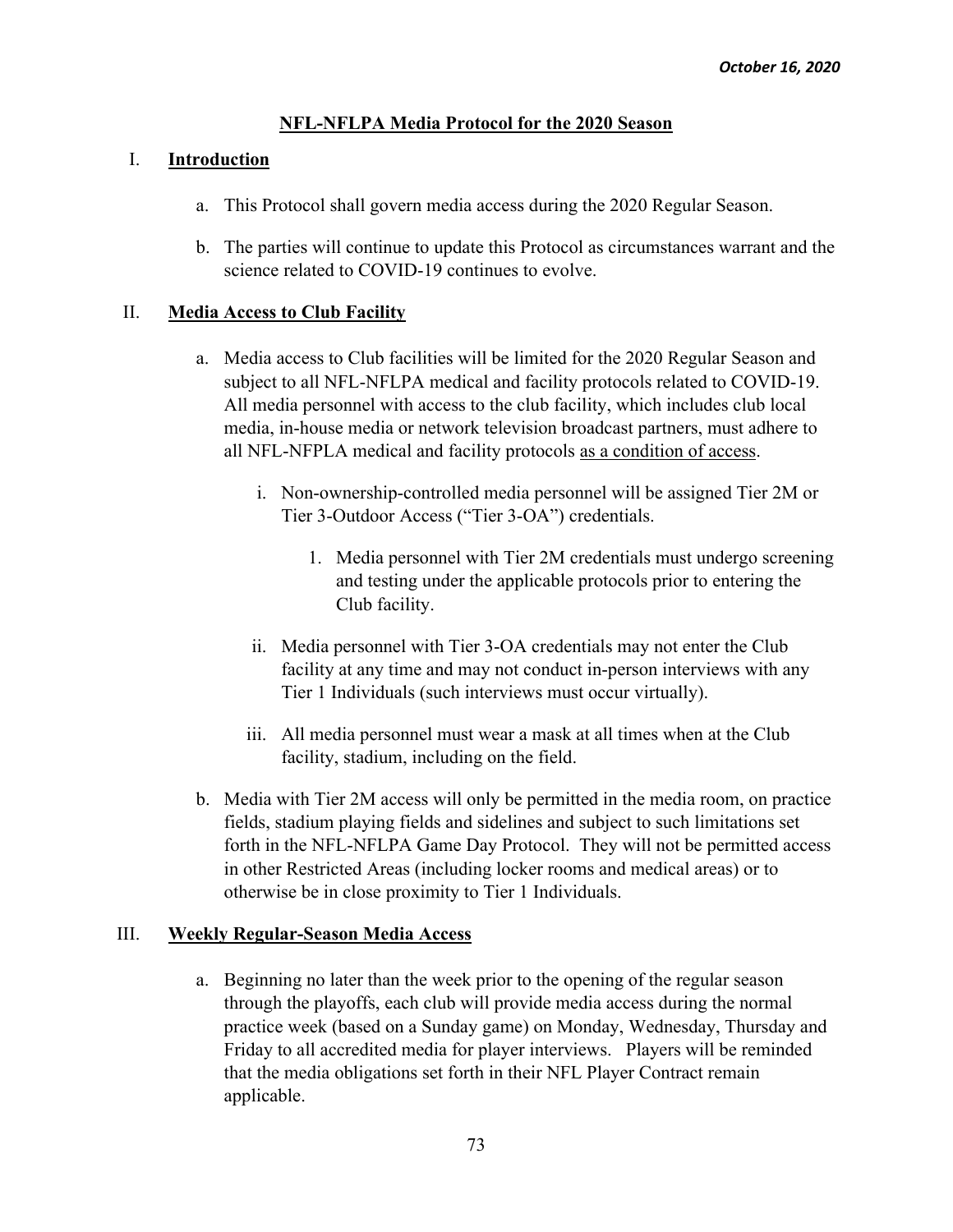- b. All player interviews will be conducted virtually until further notice. Interviews of other Tier 1 and Tier 2 Individuals may be conducted virtually or in-person. In-person interviews must observe physical distancing at all times, incorporate the use of appropriate PPE and follow all other protocol requirements.
- c. Player interview times will be set at the club's discretion but should occur when players are available and free of other club commitments. It is the club's responsibility to deliver access to players during this time period and each player's responsibility to cooperate.

#### IV. **Post-Game Media Access**

- a. After a reasonable waiting period, defined as 10-12 minutes maximum after the completion of the game and the players have entered the locker room, post-game interviews will begin.
- b. Due to the current COVID-19 pandemic, there will be no post-game open locker room period as in years past.
	- i. All player interviews will be conducted virtually until further notice.
	- ii. Interviews of all other Tier 1 or Tier 2 individuals may be either virtual or in-person, observing physical-distancing.
	- iii. Postgame interview rooms for the home and visiting teams may be arranged to accommodate multiple speakers simultaneously but must occur with physical distancing (at least 10 feet of separation). Each postgame interview room must be cleaned with hospital-grade EPA List N disinfectants before and after each use. Each specific seat and camera position must be arranged in accordance with applicable physical distancing and disinfection protocols. Media members will be assigned access to postgame interview rooms (separate from players) with specific seat or camera position assignments. Space must be reserved for one NFL Films camera in each interview room.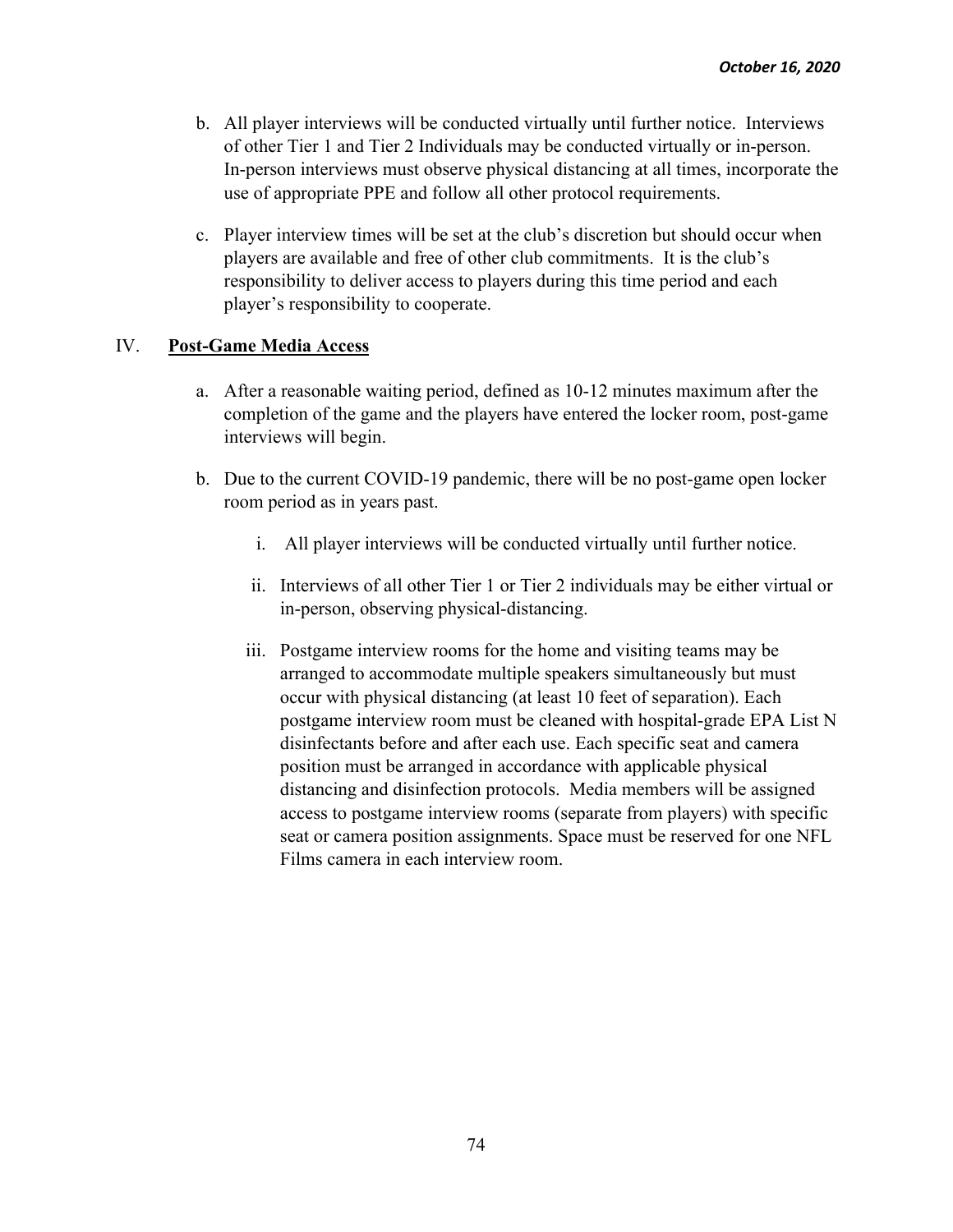# **Enforcement of Protocols**

#### I. Enforcement

- a. The NFL and NFLPA will strictly enforce compliance with the terms of these Protocols.
- b. Inspections. The NFL Management Council and NFLPA may ensure each Club's compliance with these regulations by conducting unannounced inspections. Such inspections will be conducted jointly. Clubs are required to fully cooperate with the individuals conducting these inspections. Prior to re-opening Club facilities to players for Training Camp, Clubs may be required to submit to such an inspection conducted by representatives of the NFL and NFLPA.
	- i. Video: Clubs are required to maintain copies of the video surveillance of their facilities and practice areas for a period of at least 30 days. They will be required to regularly produce copies of such video as requested by the NFL Management Council and the NFL Players Association to monitor Protocol Compliance.
- c. Reporting. Club personnel are required to promptly report to the Club's Infection Control Officer and to the NFL (attention: Meghan Carroll) any information regarding a potential violation of this protocol. Players should notify the NFLPA of any potential violation. NFL and NFLPA will jointly investigate any and all such reports. Clubs are strictly prohibited from retaliating, in any way, against any person for reporting a violation of these protocols (regardless of whether the report is proven to be accurate).
- d. Weekly Certification. Each week during the 2020 Season, the Infection Control Officer, the Head Team Physician and the General Manager/ Senior Football Executive of each Club must jointly certify, in a form provided by the NFL (and approved by the NFLPA) and submitted to the NFL, that the Club acted in full compliance with the provisions of (i) its approved IDER Plan and (ii) these Protocols.
- e. Should a Club employee or other member of the Club's staff knowingly and materially fail to follow these protocols, they will be subject to discipline.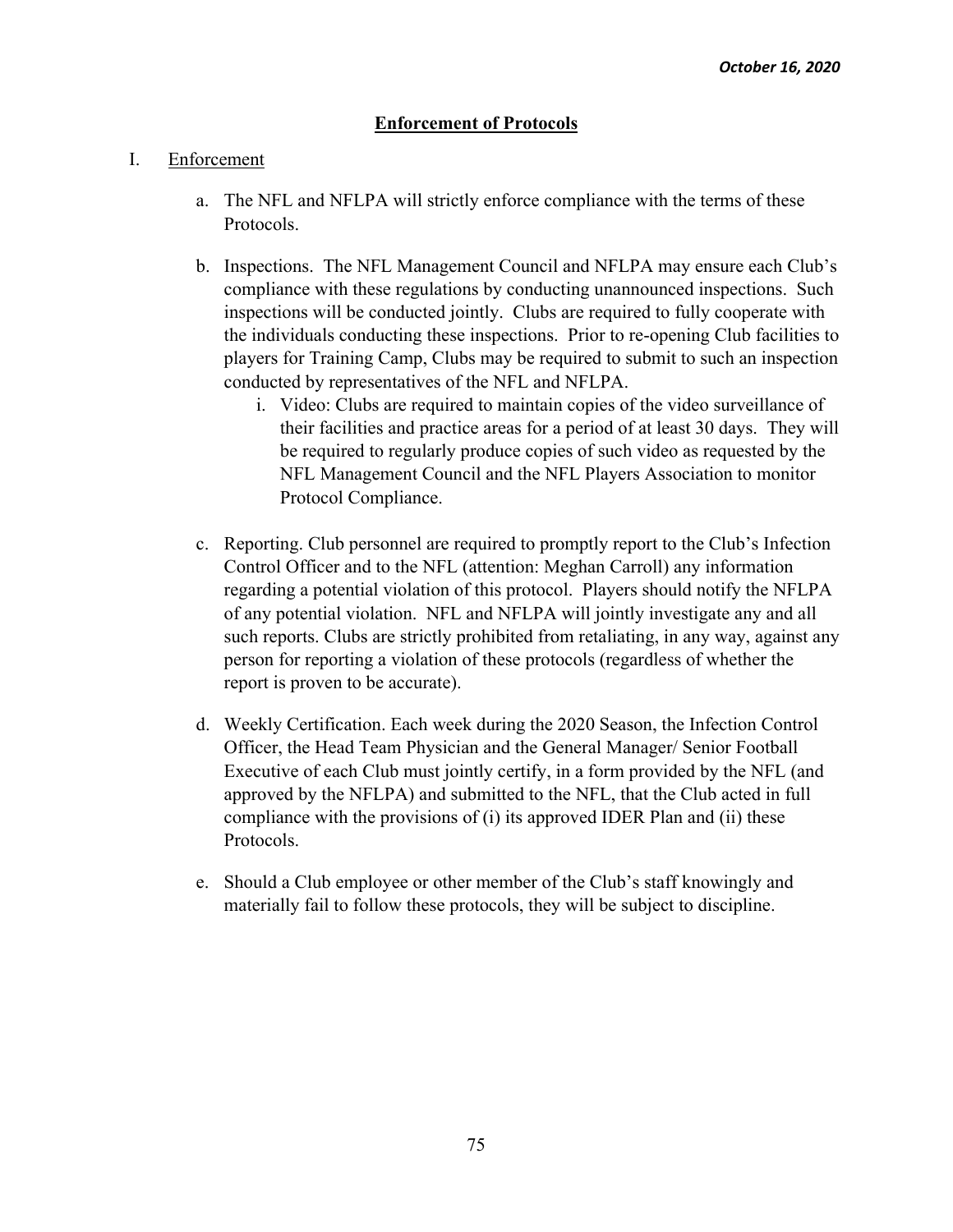### **COVID-19 Screening Form**

All individuals covered by these Protocols are required to complete the following COVID-19 symptom and exposure questionnaire in accordance with these Protocols. If your answer to questions 1, 2 or 3 is "Yes," please contact a member of the club's medical or athletic training staff to discuss whether you may report to the club facility.

| Symptom                | <b>YES</b> | NO |
|------------------------|------------|----|
| Cough                  |            |    |
| Shortness of Breath    |            |    |
| Sore Throat            |            |    |
| Headache               |            |    |
| Chills                 |            |    |
| Loss of Taste or Smell |            |    |
| Muscle Pain/Achiness   |            |    |
| Nasal Congestion       |            |    |
| <b>Runny Nose</b>      |            |    |
| Vomiting               |            |    |
| Diarrhea               |            |    |
| Fatigue                |            |    |

1. In the past 48 hours, have you experienced any of the symptoms of COVID-19:

If you answered "Yes" to any of the above, please provide details below:

 $\_$  , and the set of the set of the set of the set of the set of the set of the set of the set of the set of the set of the set of the set of the set of the set of the set of the set of the set of the set of the set of th

 $\mathcal{L}_\text{max} = \mathcal{L}_\text{max} = \mathcal{L}_\text{max} = \mathcal{L}_\text{max} = \mathcal{L}_\text{max} = \mathcal{L}_\text{max} = \mathcal{L}_\text{max} = \mathcal{L}_\text{max} = \mathcal{L}_\text{max} = \mathcal{L}_\text{max} = \mathcal{L}_\text{max} = \mathcal{L}_\text{max} = \mathcal{L}_\text{max} = \mathcal{L}_\text{max} = \mathcal{L}_\text{max} = \mathcal{L}_\text{max} = \mathcal{L}_\text{max} = \mathcal{L}_\text{max} = \mathcal{$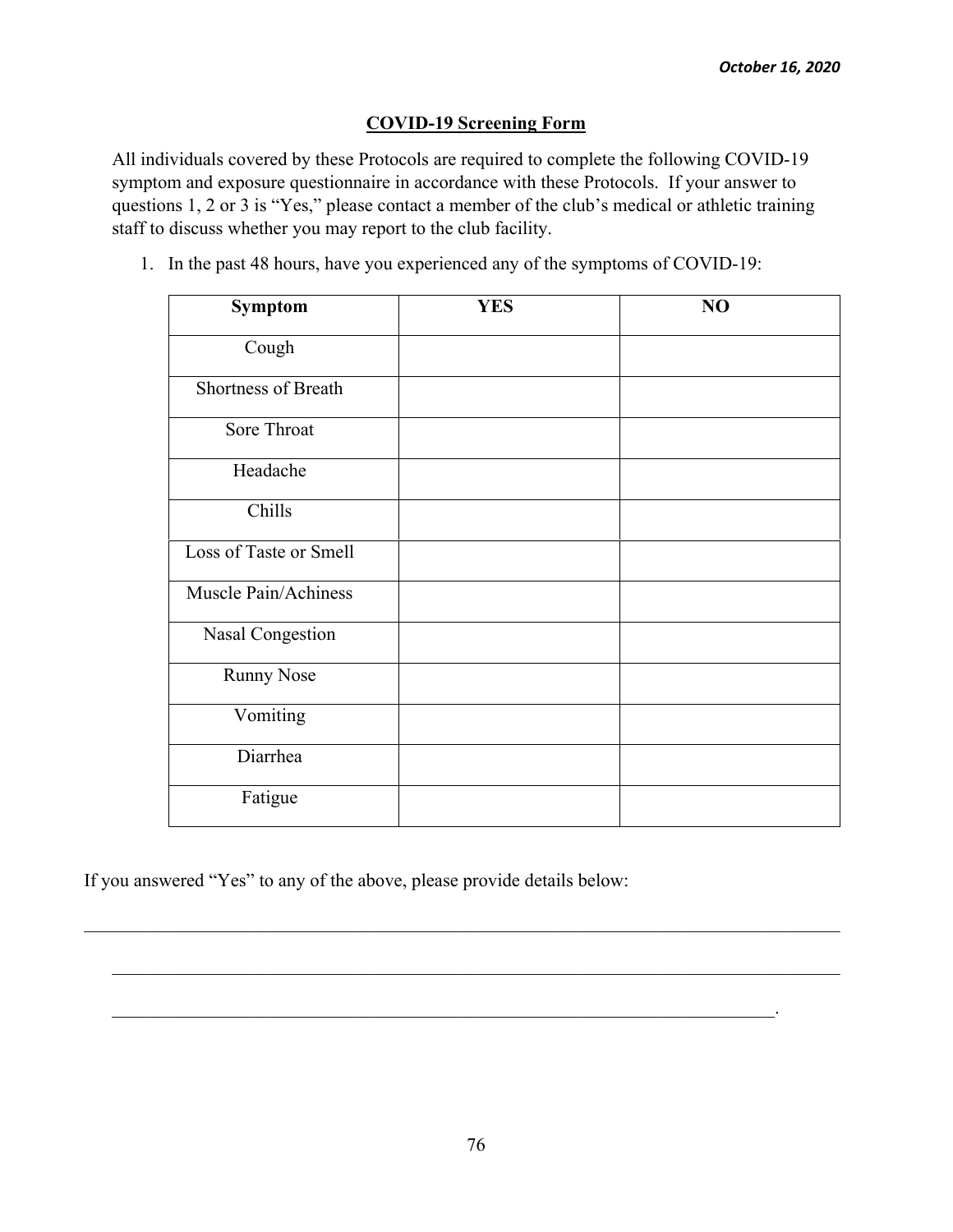2. Have you had a fever at or above 100.4 degrees Fahrenheit or taken any fever-reducing medications (e.g., Tylenol or Advil) in the last 48 hours?

| <b>YES</b> | NO |
|------------|----|
|            |    |

If you answered "Yes", please provide details including temperature readings, if possible, below:



| <b>YES</b> | NO |
|------------|----|
|            |    |

\_\_\_\_\_\_\_\_\_\_\_\_\_\_\_\_\_\_\_\_\_\_\_\_\_\_\_\_\_\_\_\_\_\_\_\_\_\_\_\_\_\_\_\_\_\_\_\_\_\_\_\_\_\_\_\_\_\_\_\_\_\_\_\_\_\_\_\_\_\_\_\_\_\_.

If you answered "Yes", please provide details and identify the individuals, if possible, below, including approximate duration of contact (e.g., 10 mins, 30 mins, 1 hour, 10 hours, 24 hours):

 $\mathcal{L}_\mathcal{L} = \mathcal{L}_\mathcal{L} = \mathcal{L}_\mathcal{L} = \mathcal{L}_\mathcal{L} = \mathcal{L}_\mathcal{L} = \mathcal{L}_\mathcal{L} = \mathcal{L}_\mathcal{L} = \mathcal{L}_\mathcal{L} = \mathcal{L}_\mathcal{L} = \mathcal{L}_\mathcal{L} = \mathcal{L}_\mathcal{L} = \mathcal{L}_\mathcal{L} = \mathcal{L}_\mathcal{L} = \mathcal{L}_\mathcal{L} = \mathcal{L}_\mathcal{L} = \mathcal{L}_\mathcal{L} = \mathcal{L}_\mathcal{L}$